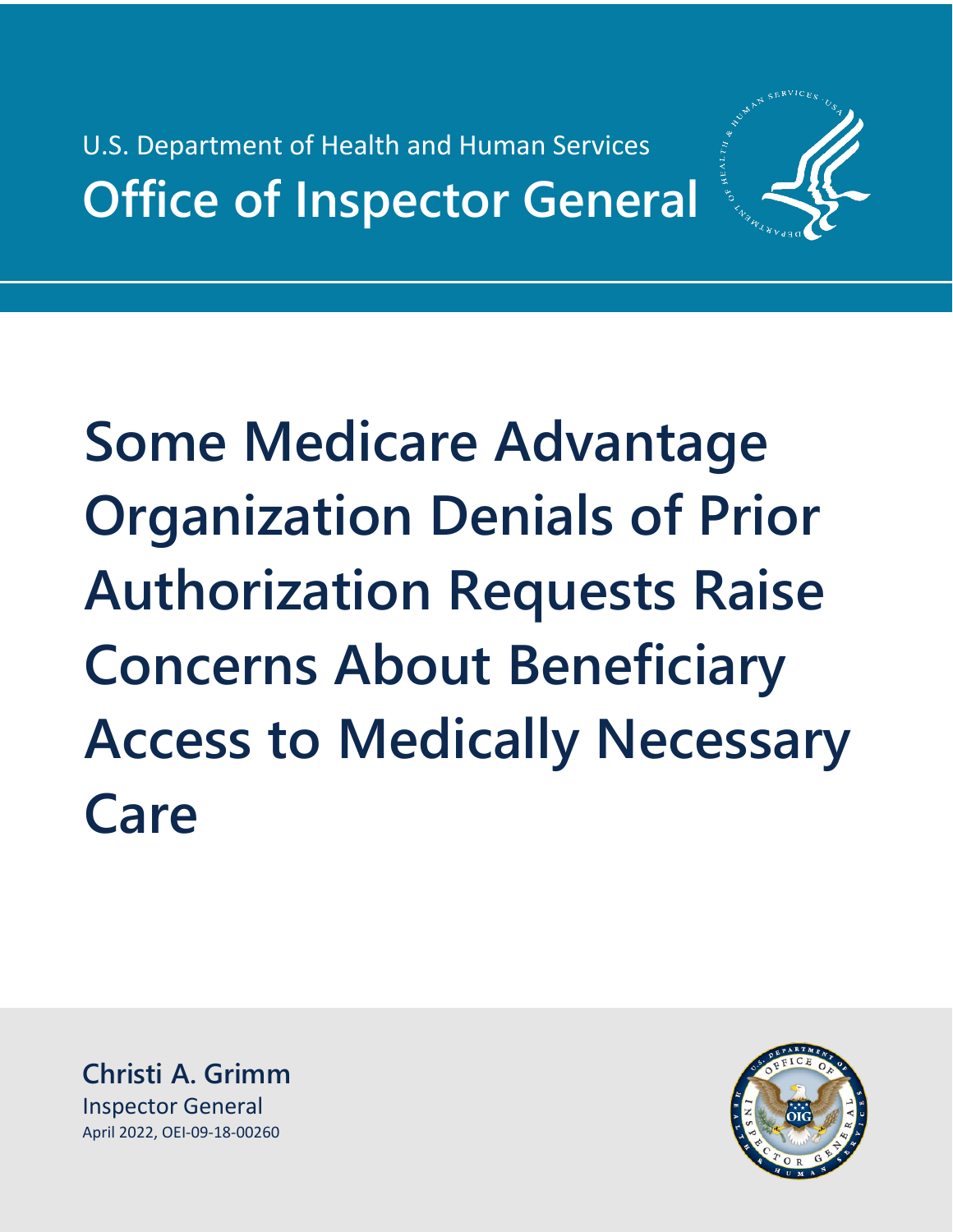# U.S. Department of Health and Human Services U.S. Department of Health and Human Services **Office of Inspector General Office of Inspector General Report in Brief Report in Brief** April 2022, OEI-09-18-00260 April 2022, OEI-09-18-00260



#### **Why OIG Did This Review**

A central concern about the capitated payment model used in Medicare Advantage is the potential incentive for Medicare Advantage Organizations (MAOs) to deny beneficiary access to services and deny payments to providers in an attempt to increase profits. Although MAOs approve the vast majority of requests for services and payment, they issue millions of denials each year, and CMS's annual audits of MAOs have highlighted widespread and persistent problems related to inappropriate denials of services and payment. As enrollment in Medicare Advantage continues to grow, MAOs play an increasingly critical role in ensuring that Medicare beneficiaries have access to medically necessary covered services and that providers are reimbursed appropriately.

#### **How OIG Did This Review**

We selected a stratified random sample of 250 denials of prior authorization requests and 250 payment denials issued by 15 of the largest MAOs during June 1−7, 2019. Health care coding experts reviewed case files for all cases, and physician reviewers examined medical records for a subset of cases. From these results, we estimated the rates at which MAOs denied prior authorization and payment requests that met Medicare coverage rules and MAO billing rules. We also examined the reasons for these denials and the types of services associated with these denials in our sample.

**Some Medicare Advantage Organization Denials of Prior Authorization Requests Raise Concerns About Beneficiary Access to Medically Necessary Care** 

#### **Key Takeaway**

MAOs denied prior authorization and payment requests that met Medicare coverage rules by:

- using MAO clinical criteria that are not contained in Medicare coverage rules;
- requesting unnecessary documentation; and
- making manual review errors and system errors.

#### **What OIG Found**

Our case file reviews determined that MAOs sometimes delayed or denied Medicare Advantage beneficiaries' access to services, even though the requests met Medicare coverage rules. MAOs also denied payments to providers for some services that met both Medicare coverage rules and MAO billing rules. Denying requests that meet Medicare coverage rules may prevent or delay beneficiaries from receiving medically necessary care and can burden providers. Although some of the denials that

we reviewed were ultimately reversed by the MAOs, avoidable delays and extra steps create friction in the program and may create an administrative burden for beneficiaries, providers, and MAOs. Examples of health care services involved in denials that met Medicare coverage rules included advanced imaging services (e.g., MRIs) and stays in postacute facilities (e.g., inpatient rehabilitation facilities).

**Prior authorization requests.** We found that among the prior authorization requests that MAOs denied, 13 percent met Medicare coverage rules—in other words, these services likely would have been approved for these beneficiaries under original Medicare (also known as Medicare fee-for-service). We identified two common causes of these denials. First, MAOs used clinical criteria that are not contained in Medicare coverage rules (e.g., requiring an x-ray before approving more advanced imaging), which led them to deny requests for services that our physician reviewers determined were medically necessary. Although our review determined that the requests in these cases did meet Medicare coverage rules, CMS guidance is not sufficiently detailed to determine whether MAOs may deny authorization based on internal MAO clinical criteria that go beyond Medicare coverage rules.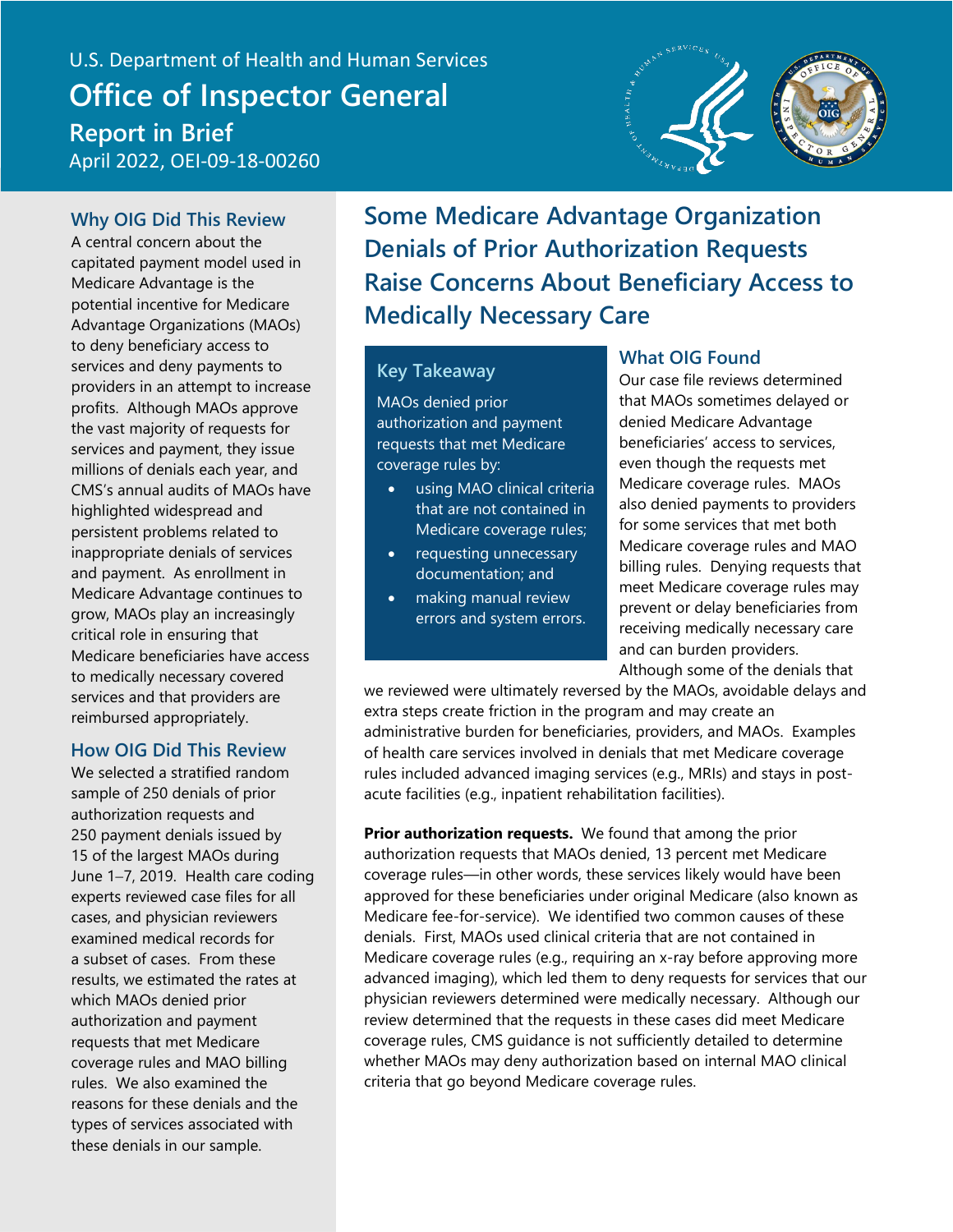Second, MAOs indicated that some prior authorization requests did not have enough documentation to support approval, yet our reviewers found that the beneficiary medical records already in the case file were sufficient to support the medical necessity of the services.

**Payment requests.** We found that among the payment requests that MAOs denied, 18 percent met Medicare coverage rules and MAO billing rules. Most of these payment denials in our sample were caused by human error during manual claims-processing reviews (e.g., overlooking a document) and system processing errors (e.g., the MAO's system was not programmed or updated correctly).

We also found that MAOs reversed some of the denied prior authorization and payment requests that met Medicare coverage rules and MAO billing rules. Often the reversals occurred when a beneficiary or provider appealed or disputed the denial, and in some cases MAOs identified their own errors.

#### **What OIG Recommends**

Our findings about the circumstances under which MAOs denied requests that met Medicare coverage rules and MAO billing rules provide an opportunity for improvement to ensure that Medicare Advantage beneficiaries have timely access to all necessary health care services, and that providers are paid appropriately. Therefore, we recommend that CMS:

(1) issue new guidance on the appropriate use of MAO clinical criteria in medical necessity reviews;

(2) update its audit protocols to address the issues identified in this report, such as MAO use of clinical criteria and/or examining particular service types; and

(3) direct MAOs to take steps to identify and address vulnerabilities that can lead to manual review errors and system errors.

CMS concurred with all three recommendations.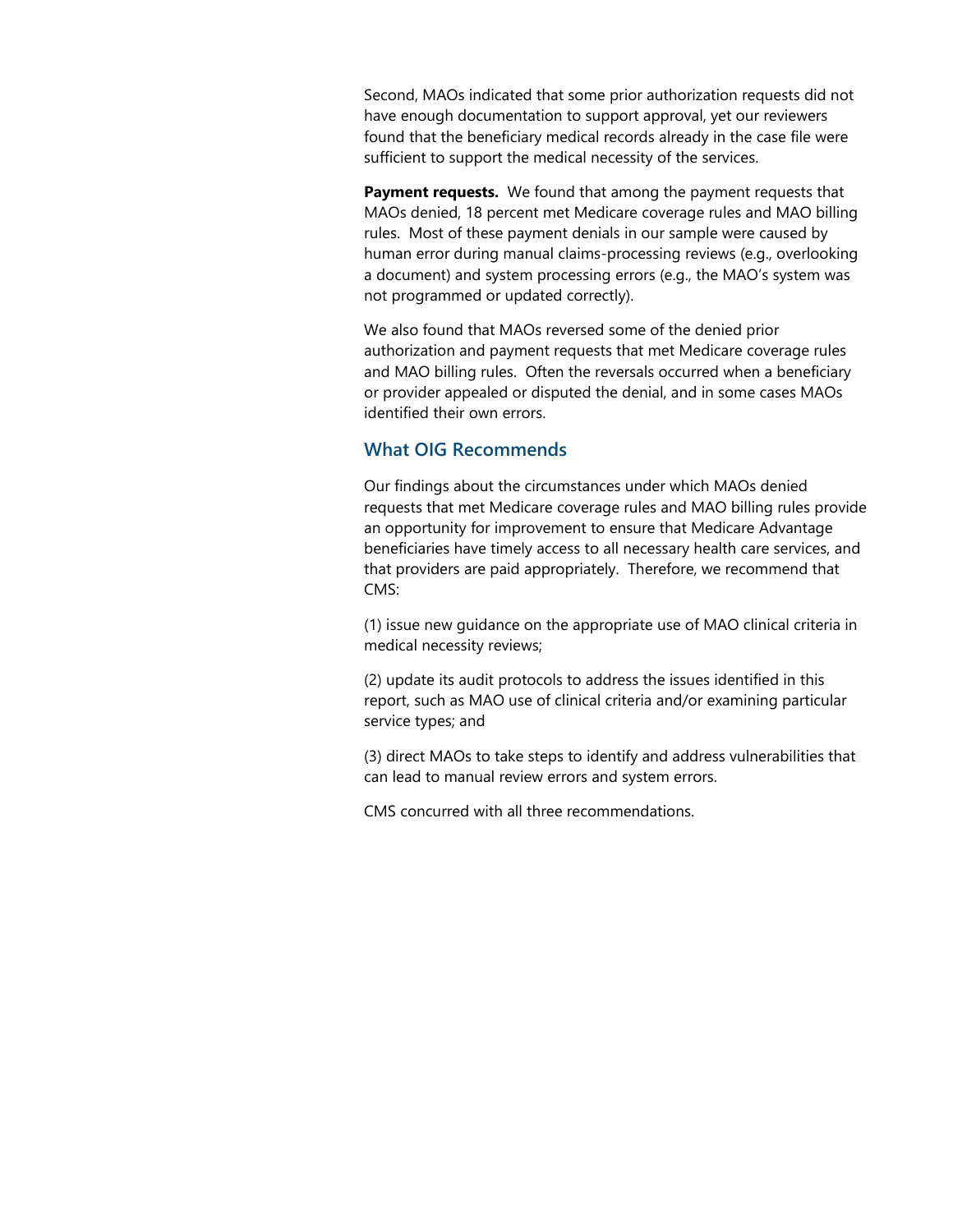# TABLE OF CONTENTS

| <b>BACKGROUND</b>                                                                                                                                                                                             | 1  |
|---------------------------------------------------------------------------------------------------------------------------------------------------------------------------------------------------------------|----|
| Methodology                                                                                                                                                                                                   | 5  |
| <b>FINDINGS</b>                                                                                                                                                                                               | 9  |
| Thirteen percent of prior authorization denials were for service requests that met Medicare<br>coverage rules, likely preventing or delaying medically necessary care for Medicare Advantage<br>beneficiaries | 9  |
| Eighteen percent of payment denials were for claims that met Medicare coverage rules and<br>MAO billing rules, which delayed or prevented payments for services that providers had<br>already delivered       | 12 |
| Imaging services, stays in post-acute facilities, and injections were three prominent service<br>types among the denials that met Medicare coverage rules                                                     | 14 |
| MAOs reversed some initial prior authorization denials and payment denials for requests that<br>met Medicare coverage rules and MAO billing rules                                                             | 18 |
| <b>CONCLUSION AND RECOMMENDATIONS FOR CMS</b>                                                                                                                                                                 | 20 |
| Issue new guidance on the appropriate use of MAO clinical criteria in medical necessity<br>reviews                                                                                                            | 20 |
| Update its audit protocols to address the issues identified in this report, such as MAO use of<br>clinical criteria, and/or examine particular service types                                                  | 21 |
| Direct MAOs to take additional steps to identify and address vulnerabilities that can lead to<br>manual review errors and system errors                                                                       | 21 |
| <b>AGENCY COMMENTS AND OIG RESPONSE</b>                                                                                                                                                                       | 23 |
| <b>DETAILED METHODOLOGY</b>                                                                                                                                                                                   | 24 |
| <b>APPENDICES</b>                                                                                                                                                                                             | 31 |
| A. Point Estimates and Confidence Intervals for Denials of Prior Authorization and Payment<br>Requests That Met Medicare Coverage Rules, Issued by 15 Selected MAOs During June 1-7,<br>2019                  | 31 |
| B. Detailed Descriptions of Denials for Requests That Met Medicare Coverage Rules                                                                                                                             | 32 |
| C. Characteristics of Sampled MAOs                                                                                                                                                                            | 52 |
| D. Agency Comments                                                                                                                                                                                            | 53 |
| <b>ACKNOWLEDGMENTS AND CONTACT</b>                                                                                                                                                                            | 56 |
| <b>ABOUT THE OFFICE OF INSPECTOR GENERAL</b>                                                                                                                                                                  | 57 |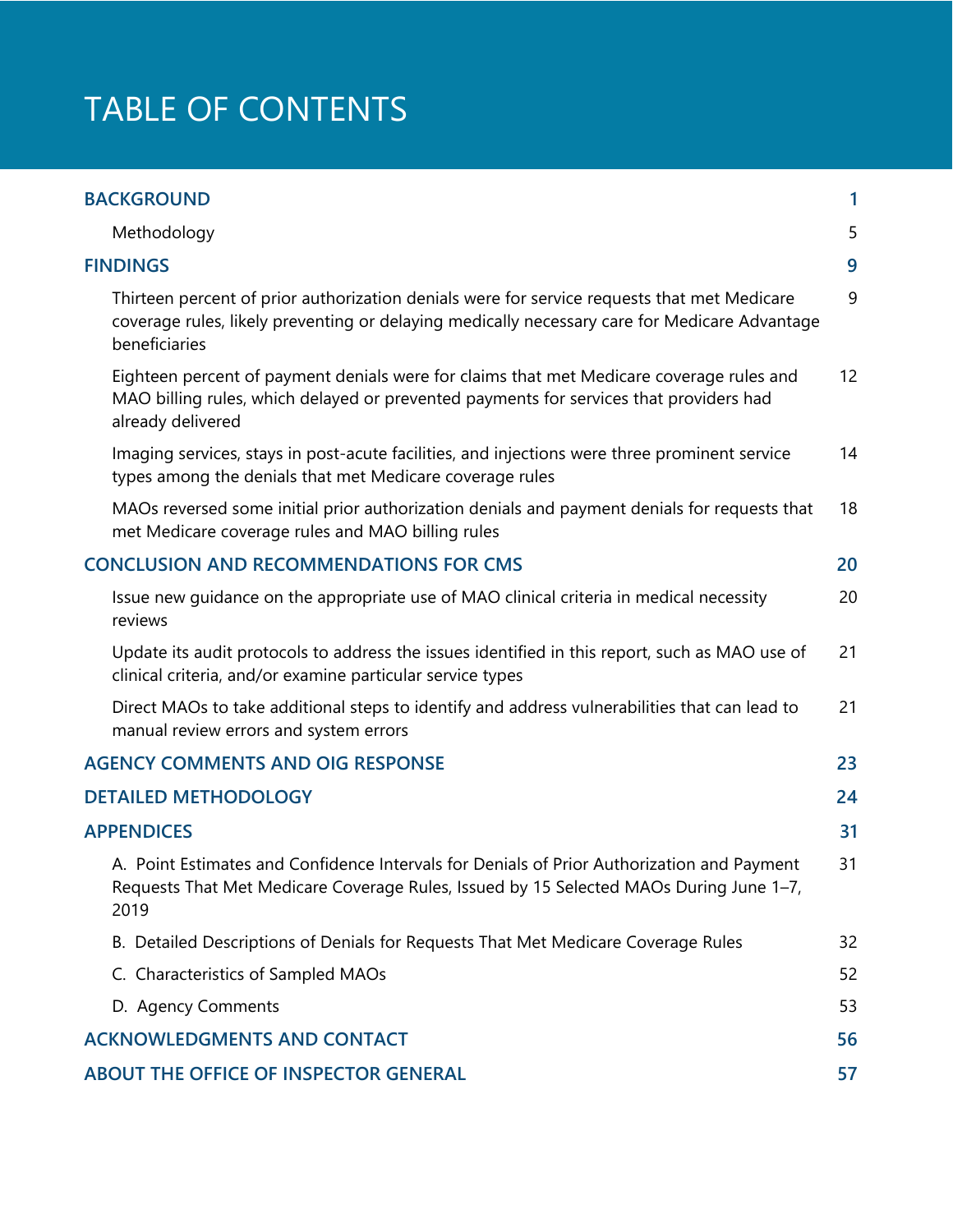# BACKGROUND

#### **Objectives**

- 1. To determine the extent to which selected Medicare Advantage Organizations (MAOs) denied prior authorization requests for services that met Medicare coverage rules, and to examine why these denials occurred.
- 2. To determine the extent to which the selected MAOs denied payment requests that met Medicare coverage rules and MAO billing rules, and to examine why these denials occurred.
- 3. To describe the types of health care services involved in denials of services and payments that met Medicare coverage rules and MAO billing rules.

Enrollment in Medicare Advantage (also known as Medicare Part C) has continued to increase over the last decade (see Exhibit 1). Of all Medicare beneficiaries in 2021, 42 percent (26.4 million) were enrolled in a Medicare Advantage plan. The Congressional Budget Office projects that the share of all Medicare beneficiaries enrolled in Medicare Advantage plans will rise to about 5[1](#page-4-0) percent by 2030.<sup>1</sup>





<span id="page-4-0"></span><sup>1</sup> Kaiser Family Foundation, *[Medicare Advantage in 2021: Enrollment Update and Key Trends](https://www.kff.org/medicare/issue-brief/medicare-advantage-in-2021-enrollment-update-and-key-trends/)*, June 2021.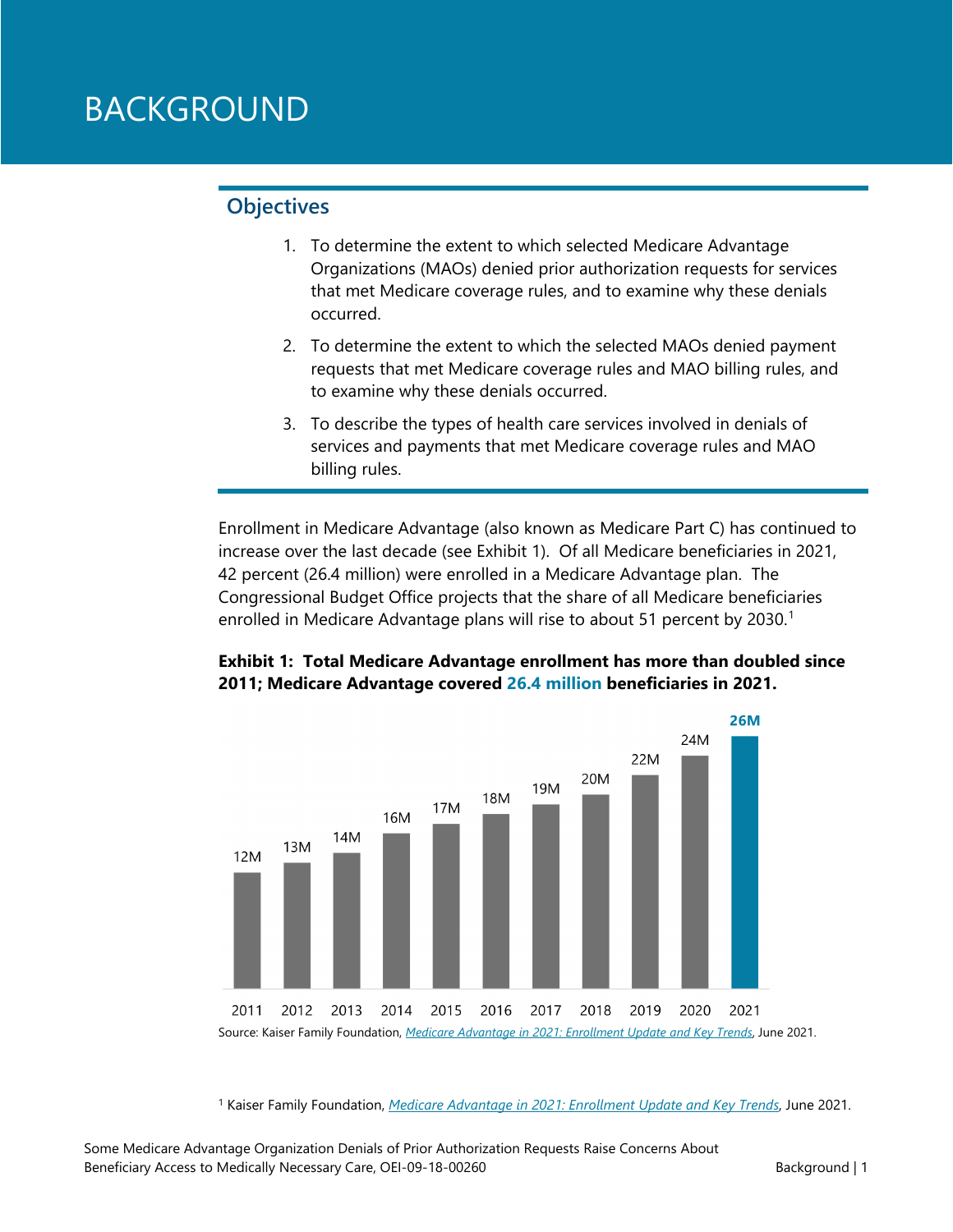The Medicare program covers a wide range of health care services when they are medically necessary for beneficiaries. Medicare Advantage is designed to cover the same services as original Medicare (also known as fee-for-service Medicare), but in Medicare Advantage, MAOs<sup>[2](#page-5-0)</sup> are also responsible for the coordination of care for beneficiaries enrolled in their plans. $3, 4$  $3, 4$  $3, 4$  The goal of coordinated care is to provide efficient, high-quality care that improves patient health outcomes while also managing program costs. To manage care for beneficiaries and to help control costs, MAOs may impose additional requirements, such as requiring that beneficiaries use only in-network providers for certain health care services; requiring prior authorization before certain services can be provided; or requiring referrals for specialty care services.

Although MAOs approve the vast majority of prior authorization requests and provider payment requests, MAOs also deny millions of requests each year. A central concern about capitated payment models—including the model used in Medicare Advantage—is the potential incentive for insurers to deny access to services and payment in an attempt to increase profits.<sup>[5](#page-5-3)</sup> The Centers for Medicare & Medicaid Services' (CMS's) annual audits of MAOs have highlighted widespread and persistent problems related to inappropriate denials of services and payment.<sup>[6](#page-5-4)</sup> This report focuses on the subset of prior authorization requests and provider payment requests that MAOs denied. We examined these denied requests to assess the extent to which the denied requests met Medicare coverage rules, and thus would likely have been approved in original Medicare.

#### **Medicare Coverage Rules**

MAOs must follow Medicare coverage rules, which specify what items and services are covered and under what circumstances. Because MAOs must provide beneficiaries with all basic benefits covered under original Medicare, they may not impose limitations—such as waiting periods or exclusions from coverage due to pre-existing conditions—that are not present in original Medicare.<sup>[7](#page-5-5)</sup> Medicare coverage rules are outlined in national coverage determinations (NCDs); local coverage determinations (LCDs) in the geographic area in which the MAO operates; the Medicare Benefit Policy Manual; the Medicare Managed Care Manual; legislative changes in benefits applied

<span id="page-5-0"></span><sup>2</sup> For the purposes of this report, we use "MAO" to mean a parent company that operates one or more Medicare Advantage contracts.

<span id="page-5-1"></span> $3$  At a minimum, MAOs must cover the same services as in original Medicare, although they may also offer supplemental benefits. 42 CFR §§ 422.101(a) and (b); 422.102. MAOs are not responsible for paying hospice care costs for beneficiaries; these costs are paid by original Medicare.

<span id="page-5-3"></span><span id="page-5-2"></span><sup>4</sup> CMS, *[Medicare Managed Care Manual](https://www.cms.gov/regulations-and-guidance/guidance/manuals/downloads/mc86c05.pdf)*, ch. 5, sec. 10.

<sup>5</sup> In capitated payment models, insurance companies or providers receive a fixed amount of money per patient regardless of the number of services provided to the patient.

<span id="page-5-4"></span><sup>6</sup> OIG, *[Medicare Advantage Appeal Outcomes and Audit Findings Raise Concerns About Service and](https://oig.hhs.gov/oei/reports/oei-09-16-00410.asp)  [Payment Denials](https://oig.hhs.gov/oei/reports/oei-09-16-00410.asp)*, September 2018.

<span id="page-5-5"></span><sup>7</sup> CMS, *[Medicare Managed Care Manual](https://www.cms.gov/Regulations-and-Guidance/Guidance/Manuals/Downloads/mc86c04.pdf)*, ch. 4, sec. 10.2. p. 7.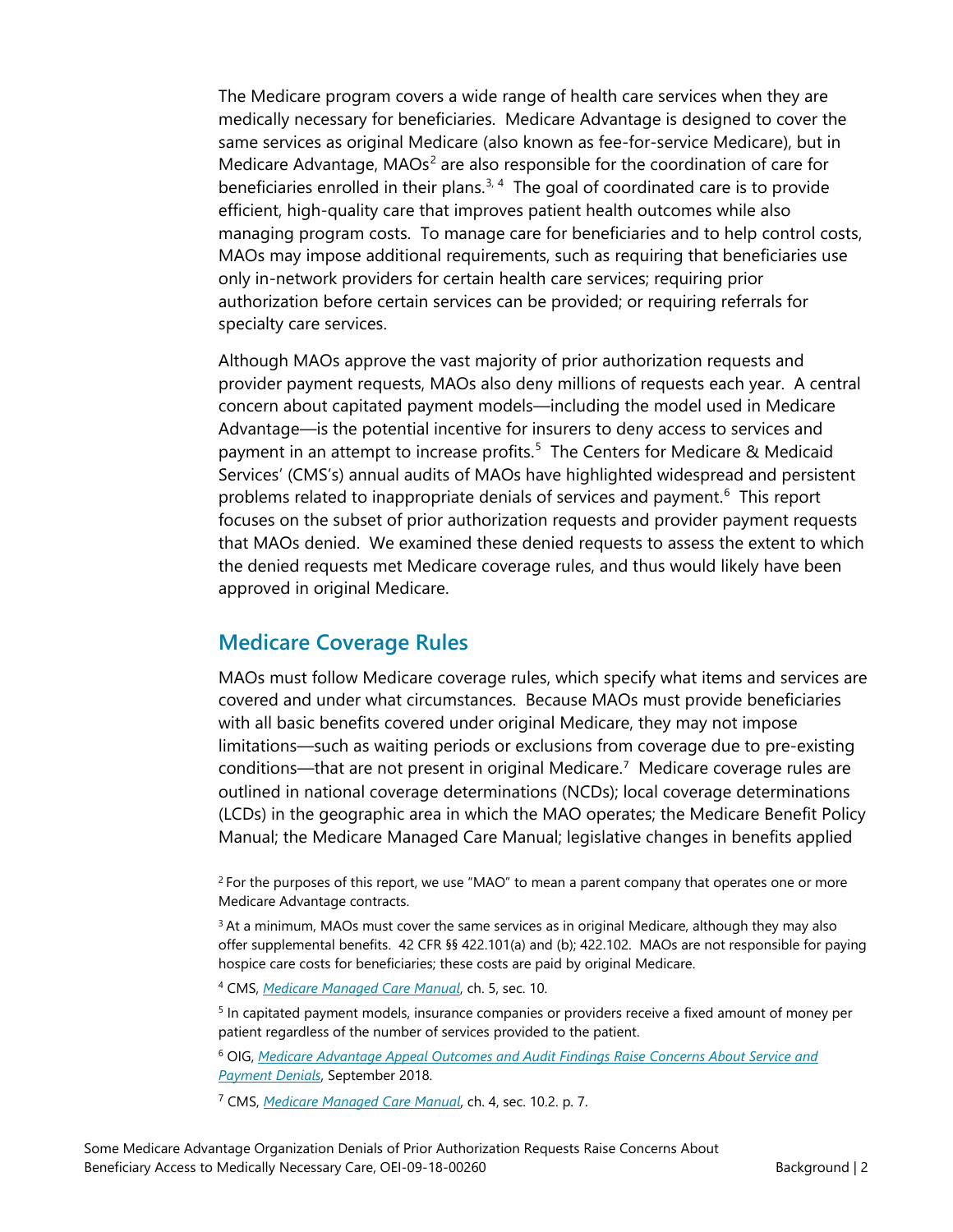through notice-and-comment rulemaking, and other coverage guidelines and instructions issued by  $CMS<sup>8</sup>$  $CMS<sup>8</sup>$  $CMS<sup>8</sup>$  Coverage rules can include administrative requirements (e.g., requiring that a specific form be completed) and clinical requirements (e.g., outlining the types of cancer for which Medicare will cover chemotherapy). $9$ 

### **MAO Clinical Criteria and Billing Rules**

Although MAOs must follow Medicare coverage rules, they are also permitted to use additional clinical criteria that were not developed by Medicare when they are determining whether to authorize or pay for a service, as long as such criteria are "no more restrictive than original Medicare's national and local coverage policies."<sup>10</sup> For example, MAOs may develop and use their own internal clinical criteria or use commercially available clinical guidelines developed by private health care management companies. (This report uses the term "MAO clinical criteria" to refer to any clinical criteria that MAOs adopt.) MAO clinical criteria are typically more detailed than Medicare coverage rules and are intended to assist with clinical decision making. MAOs must provide beneficiaries with an annual Evidence of Coverage document that gives an overview of coverage requirements and beneficiary cost-sharing. $^{11}$  $^{11}$  $^{11}$ 

MAOs may create their own billing and payment procedures as long as all providers are paid accurately, timely, and with an audit trail.<sup>[12](#page-6-4)</sup> Providers must follow MAO billing rules, such as those outlined in provider contracts (e.g., payment requests must be filed within specific timeframes). MAOs may also require that providers adhere to Medicare billing rules, such as the Medicare Claims Processing Manual.

### **MAO Coverage Determination Process**

MAOs must establish procedures for making decisions—also called coverage determinations—about whether to approve or deny requests.<sup>[13](#page-6-5)</sup> MAOs issue coverage determinations for two types of requests: (1) "prior authorization requests," which are requests for the MAO to preapprove a service or item before the beneficiary receives

<span id="page-6-0"></span><sup>8</sup> CMS, *[Medicare Managed Care Manual](https://www.cms.gov/Regulations-and-Guidance/Guidance/Manuals/Downloads/mc86c04.pdf)*, ch. 4, secs. 90.2 and 90.3. National Coverage Determinations are Department of Health and Human Services determinations on whether a particular item or service is covered under Medicare. Local coverage determinations are written coverage decisions of local Medicare Administrative Contractors with jurisdiction for claims in a particular geographic area. MAOs are responsible for monitoring CMS's national coverage determinations and publications to ensure that they are complying with all Medicare coverage rules.

<span id="page-6-1"></span><sup>9</sup> If Medicare coverage rules do not exist for a specific service, then MAOs must determine whether the requested service is "reasonable and necessary" for the beneficiary and may use the coverage policies of other MAOs in their service area or other authoritative evidence such as peer-reviewed clinical studies. Social Security Act § 1862(a)(1)(A). CMS, *[Medicare Managed Care Manual](https://www.cms.gov/Regulations-and-Guidance/Guidance/Manuals/Downloads/mc86c04.pdf)*, ch. 4, sec. 90.5.

<sup>10</sup> CMS, *[Medicare Managed Care Manual](https://www.cms.gov/Regulations-and-Guidance/Guidance/Manuals/Downloads/mc86c04.pdf)*, ch. 4, sec. 10.16.

<span id="page-6-4"></span><span id="page-6-3"></span><span id="page-6-2"></span><sup>11</sup> 42 CFR § 422.111.

<sup>12</sup> CMS, *[Medicare Managed Care Manual](https://www.cms.gov/Regulations-and-Guidance/Guidance/Manuals/Downloads/mc86c04.pdf)*, ch. 4, sec. 10.2.

<span id="page-6-5"></span>13 42 CFR § 422.566; CMS, Parts C & D Enrollee Grievances, Organization/Coverage Determinations, and [Appeals Guidance,](https://www.cms.gov/Medicare/Appeals-and-Grievances/MMCAG/Downloads/Parts-C-and-D-Enrollee-Grievances-Organization-Coverage-Determinations-and-Appeals-Guidance.pdf) sec. 10.4.4.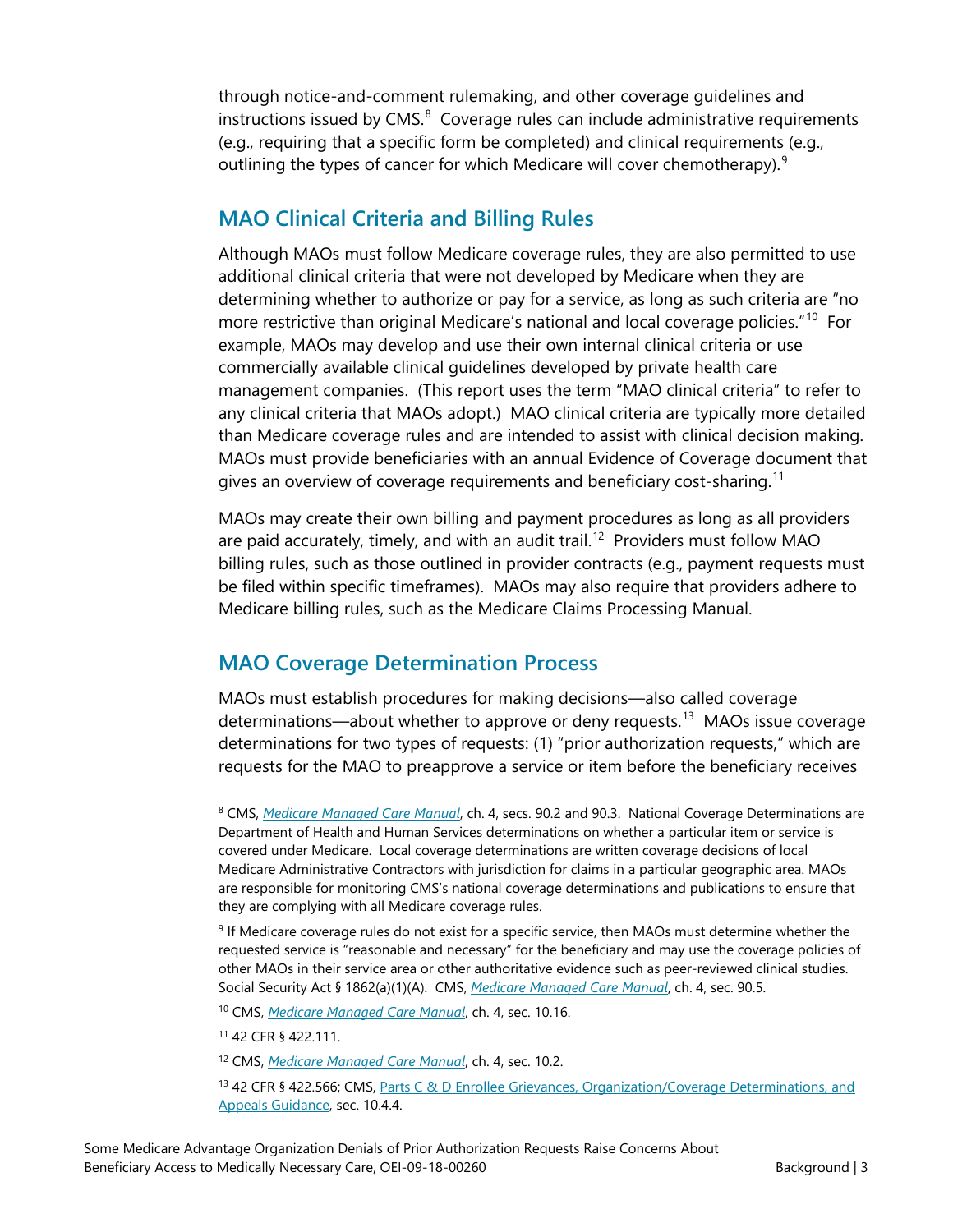it; and (2) payment requests from a provider for a service already delivered to the beneficiary. CMS requires that MAOs have a medical director who is responsible for ensuring the clinical accuracy of all coverage determinations involving an assessment of medical necessity.<sup>[14](#page-7-0)</sup>

**Prior authorization requests.** MAOs can require that providers receive authorization for certain services before the MAO will provide coverage and payment.<sup>15</sup> Prior authorization is a utilization management tool that MAOs can use to control costs and ensure the most cost-effective, clinically appropriate treatment is offered to beneficiaries. Prior authorization requests are reviewed by MAO clinical staff to determine whether items and services are medically necessary and reasonable for the beneficiary, and whether they meet Medicare and MAO coverage rules. For context, in 2018, MAOs denied 1.5 million prior authorization requests overall (5 percent of all prior authorization requests) in the Medicare Advantage program.<sup>[16,](#page-7-2) [17](#page-7-3)</sup>

**Payment requests.** Providers who are paid on a fee-for-service basis by the MAO submit payment requests to receive reimbursement for services that the providers have already delivered to beneficiaries. As with the MAO's decision on a prior authorization request, the MAO's decision to approve or deny the payment request must be consistent with applicable rules for Medicare coverage and MAO billing. For context, in 2018, MAOs denied 56.2 million payment requests overall (9.5 percent of all payment requests) in the Medicare Advantage program.<sup>[18](#page-7-4)</sup>

**Appeals.** When an MAO denies a prior authorization request, the beneficiary may elect not to receive the service; the beneficiary may elect to receive the service and pay for it out of pocket; or the beneficiary or the beneficiary's representative can file an appeal of the denial with the MAO.<sup>19</sup> Similarly, when MAOs deny payment requests, providers can dispute or appeal the denial. Providers who enter into a contract with an MAO (i.e., in-network providers) can file a payment dispute, which is processed and resolved according to the provisions in the MAO's provider manual or other document that delineates the MAO-specific dispute process. Providers who do not have a contract with an MAO can file an appeal of the denial.

<span id="page-7-0"></span><sup>14</sup> 42 CFR § 422.562; CMS, *[Medicare Managed Care Manual](https://www.cms.gov/Regulations-and-Guidance/Guidance/Manuals/Downloads/mc86c04.pdf)*, ch. 4, sec. 10.16.

<sup>15</sup> CMS, *[Medicare Managed Care Manual](https://www.cms.gov/Regulations-and-Guidance/Guidance/Manuals/Downloads/mc86c04.pdf)*, Chapter, ch. 4, sec. 110.1.1.

<span id="page-7-2"></span><span id="page-7-1"></span><sup>16</sup> CMS, *[2018 Part C Reporting Requirements Data](https://www.cms.gov/Medicare/Prescription-Drug-Coverage/PrescriptionDrugCovContra/PartCDDataValidation)*, accessed on June 3, 2021. In 2019, CMS changed MAO data reporting requirements to exclude the reporting of payment requests from contracted providers. Because our analysis includes payment requests from contracted providers, we analyzed CMS's data from 2018 to give context on overall MAO denial rates.

<span id="page-7-3"></span><sup>17</sup> In 2018, MAOs overturned 86,193 prior authorization denials following an appeal.

<span id="page-7-4"></span><sup>18</sup> CMS, *[2018 Part C Reporting Requirements Data](https://www.cms.gov/Medicare/Prescription-Drug-Coverage/PrescriptionDrugCovContra/PartCDDataValidation)*, accessed on June 3, 2021. In 2018, MAOs overturned 258,524 payment denials following an appeal.

<span id="page-7-5"></span><sup>19</sup> CMS, *[Parts C & D Enrollee Grievances, Organization/Coverage Determinations, and Appeals Guidance](https://www.cms.gov/Medicare/Appeals-and-Grievances/MMCAG/Downloads/Parts-C-and-D-Enrollee-Grievances-Organization-Coverage-Determinations-and-Appeals-Guidance.pdf)  [\(cms.gov\)](https://www.cms.gov/Medicare/Appeals-and-Grievances/MMCAG/Downloads/Parts-C-and-D-Enrollee-Grievances-Organization-Coverage-Determinations-and-Appeals-Guidance.pdf)*, p. 15. Individuals who represent beneficiaries may either be appointed or authorized to act on behalf of the beneficiary in dealing with any of the levels of the appeals process.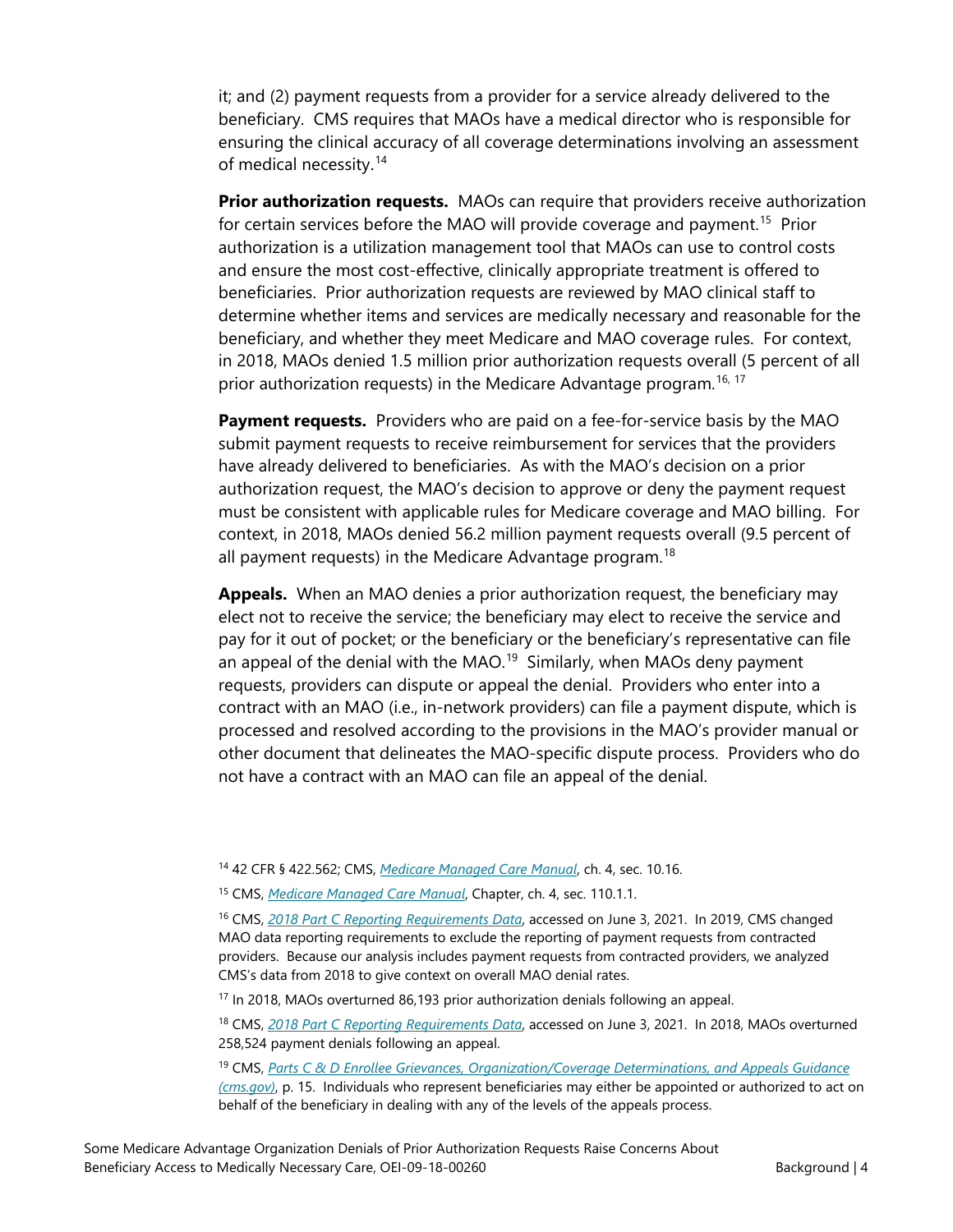# **CMS oversight**

CMS uses several tools to oversee the performance of MAOs and ensure that beneficiaries have access to necessary care. CMS assigns an account manager and lead caseworker for each MAO contract. Account managers monitor complaints from beneficiaries and work with MAOs to promote compliance with Medicare program requirements.

Each year, CMS audits a sample of MAOs to measure an MAO's compliance with the terms of its contract with CMS. During the audits, CMS evaluates MAO compliance with requirements associated with beneficiaries' access to covered Medicare services, access to drugs, and other beneficiary protections required by Medicare.<sup>[20](#page-8-0)</sup> CMS requires MAOs to implement corrective action plans to address any audit violations and to demonstrate that they have substantially corrected deficiencies before the audit is officially closed. CMS may impose civil money penalties and sanctions for serious violations identified through audits.

# **Prior OIG work on denials in Medicare Advantage**

In a September 2018 report, we found that when beneficiaries and providers appealed denied requests in Medicare Advantage during 2014−2016, MAOs overturned about 75 percent of their own prior authorization denials and payment denials.<sup>[21](#page-8-1)</sup> We also found that CMS cited more than half of audited MAO contracts in 2015 for inappropriately denying prior authorization and payment requests. We recommended that CMS address persistent problems related to denials identified in its audits. CMS responded that it had increased the penalties for MAO violations that prevent beneficiaries from accessing medically necessary services. We also recommended that CMS enhance its oversight of MAO appeals data and provide beneficiaries with clear, easily accessible information about serious violations by MAOs. As of March 2022, CMS had not yet implemented these recommendations.

# **Methodology**

### **Scope**

Using a random sample of denials from the 1-week period of June 1−7, 2019, this report estimates the rate at which 15 of the largest MAOs denied prior authorization and payment requests that met Medicare coverage rules. It also describes the causes

<span id="page-8-0"></span><sup>20</sup> CMS audits MAO compliance in several program areas, including Medicare Advantage (Part C) coverage determinations, appeals, and grievances. CMS's annual audit enforcement reports are available a[t https://www.cms.gov/Medicare/Compliance-and-Audits/Part-C-and-Part-D-Compliance-and-](https://www.cms.gov/Medicare/Compliance-and-Audits/Part-C-and-Part-D-Compliance-and-Audits/ProgramAudits.html)[Audits/ProgramAudits.html.](https://www.cms.gov/Medicare/Compliance-and-Audits/Part-C-and-Part-D-Compliance-and-Audits/ProgramAudits.html) During the audits, CMS reviews a sample of MAO denials to determine whether they were appropriate, but CMS does not calculate a rate of inappropriate denials.

<span id="page-8-1"></span><sup>21</sup> OIG, *[Medicare Advantage Appeal Outcomes and Audit Findings Raise Concerns About Service and](https://oig.hhs.gov/oei/reports/oei-09-16-00410.asp)  [Payment Denials](https://oig.hhs.gov/oei/reports/oei-09-16-00410.asp)*, September 2018.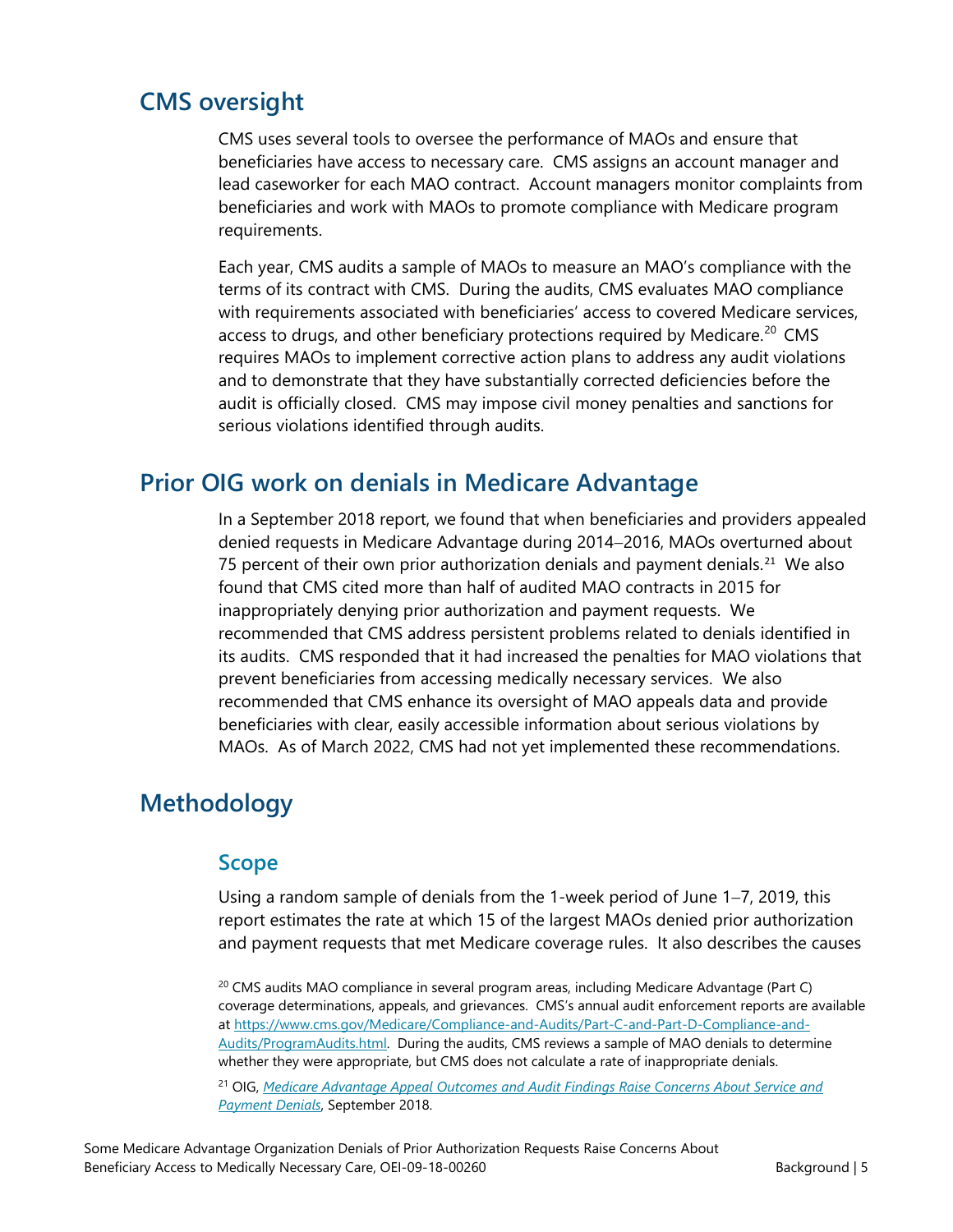and other issues associated with these denials; prominent service types among these cases; and (when available) MAO-reported actual or estimated costs.

### **Sample Selection**

We selected 15 of the largest MAOs by enrollment as the study population. These MAOs accounted for nearly 80 percent of beneficiaries enrolled in Medicare Advantage as of June 2019, ranging in size from about 165,000 to nearly 6 million beneficiaries.

To compile a sampling frame, we collected a list of all prior authorization denials and payment denials that each selected MAO issued during a 1-week period, June 1−7, 2019. We stratified the sample frame of nearly 283,000 total denials by type of request (prior authorization or payment) and MAO enrollment size. We then selected a stratified random sample of 500 denial cases, consisting of 250 prior authorization denials and 250 payment denials.

During our review, we identified 70 sampled cases that were ineligible for this study (e.g., denials of requests for supplemental benefits that are not covered in original Medicare) and excluded them from our analysis. This resulted in a final sample of 430 cases.

See Detailed Methodology on page 24 for further information.

### **Case File Collection and Preliminary Screening**

To conduct the case file reviews, we contracted with health care coding and billing professionals with expertise in Medicare coverage rules and with physicians. (In this report, we refer to the first group as "health care coding experts.") Initially, the health care coding experts checked whether a case was eligible for our sample. Then they reviewed the case files of the 430 eligible cases for completeness and made additional requests to the MAOs for missing records or information needed for case file reviews.

#### **Case File Reviews**

To design the case file review methodology, we consulted with the following: CMS; the Medicare Advantage Independent Review Entity contractor (which reviews appeals that were upheld by MAOs); physicians; and health care coding experts. We also reviewed CMS policy documents such as the Medicare Managed Care Manual.

The objective of the case file reviews was to determine whether the denied prior authorization and payment requests met relevant Medicare coverage rules and, if applicable, MAO billing rules. For our sample of 430 eligible cases, we conducted reviews for administrative coverage only for 268 cases, and for the remaining 162 cases we conducted reviews for both administrative coverage and medical necessity. Reviewers followed a structured protocol that OIG developed in consultation with health care coding experts and physicians.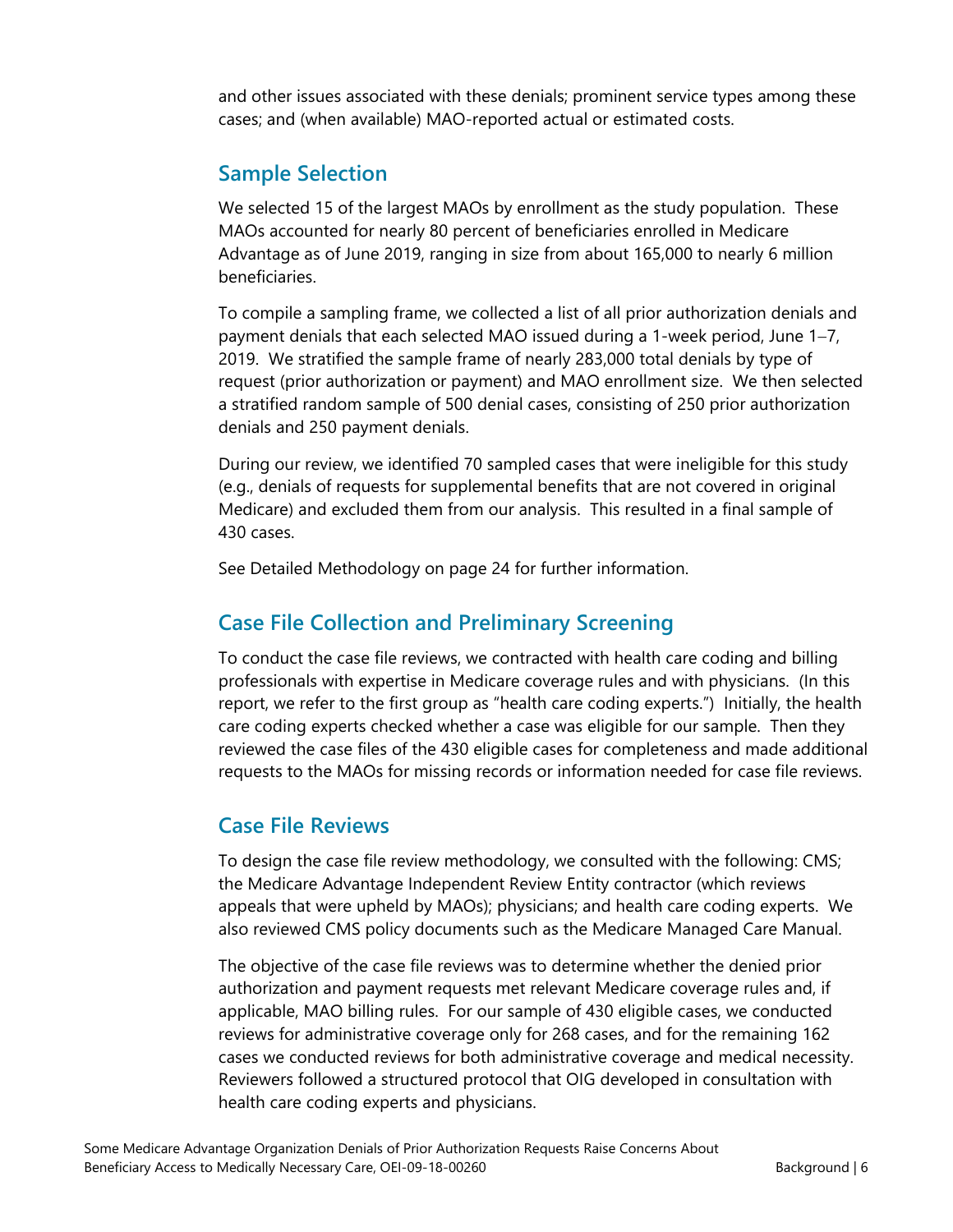**Administrative coverage reviews**: Our health care coding experts determined whether the prior authorization or payment requests met the Medicare coverage rules and/or MAO billing rules that the MAO cited as support for its denial decision. For example, MAOs often cited NCDs and LCDs; the Medicare Managed Care Manual; the beneficiary's Evidence of Coverage Document; and other MAO billing rules.

**Medical necessity reviews**: If our health care coding experts assessed that denial cases needed a medical necessity review to determine whether the request met Medicare coverage rules, then the cases received an additional clinical review by a physician. Following a structured OIG protocol, physicians used their clinical judgment to determine whether the denied service was medically necessary for the beneficiary using the medical records and other clinical information available in the case file. For any case for which the physician reviewer determined that the service was medically necessary, or for which the physician reviewer wanted to consult with other physicians, we convened "consensus calls" among a panel of three physicians to discuss the case. The three-physician panel then reached consensus regarding whether a denied service was medically necessary for the beneficiary, based on clinical information in the medical records that the MAO had submitted to OIG. A health care coding expert then reviewed these cases to determine whether the case met administrative rules for Medicare coverage.

### **Analysis**

We analyzed the results of the reviews by health care coding experts and the clinical reviews by physicians, and we generated population estimates of the rates of prior authorization denials and payment denials for requests that met Medicare coverage rules and MAO billing rules. We also generated population estimates for the rates at which prior authorization denials and payment denials were issued for services that met Medicare coverage rules and MAO billing rules, but were then reversed by the MAOs. See Appendix A on page 31 for point estimates, 95-percent confidence intervals, and key statistics.

### **Limitations**

The results of the case reviews were limited to the documentation available in the medical records submitted by the MAOs at the time of our review. Although we followed up with MAOs to help ensure that they submitted all relevant records, we were not able to verify whether additional information might have existed but was not submitted. Further, the case review results were subject to the interpretations and clinical judgments of the health care coding experts and physician reviewers.

Because a significant number of cases in the sample did not have cost data in their records, we were not able to estimate the costs associated with denials, such as added charges to Medicare beneficiaries or unpaid reimbursements to providers. When this information was available, we indicated the cost associated with denials in our sample that we determined met Medicare coverage rules and MAO billing rules.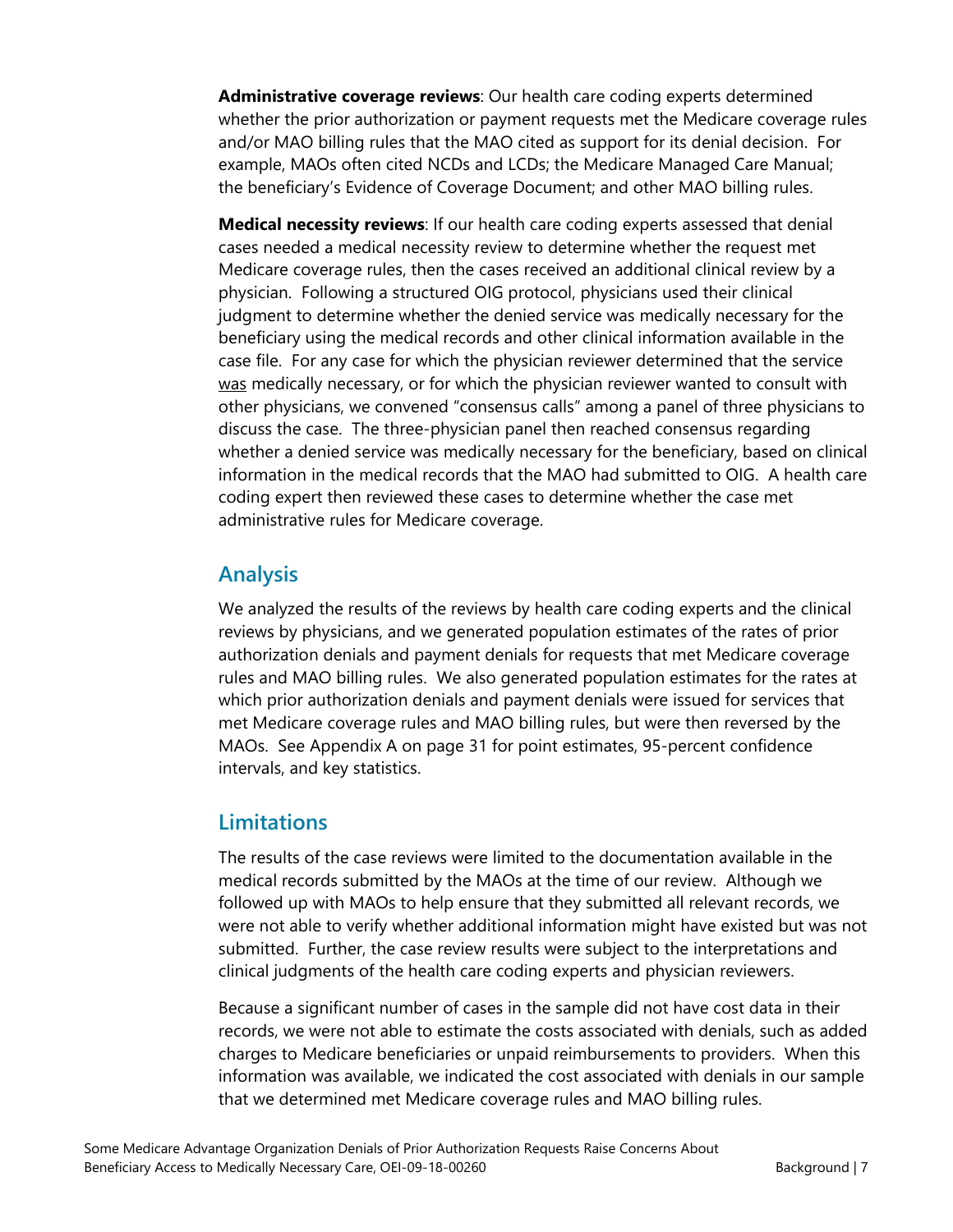# **Standards**

We conducted this study in accordance with the *Quality Standards for Inspection and Evaluation* issued by the Council of the Inspectors General on Integrity and Efficiency.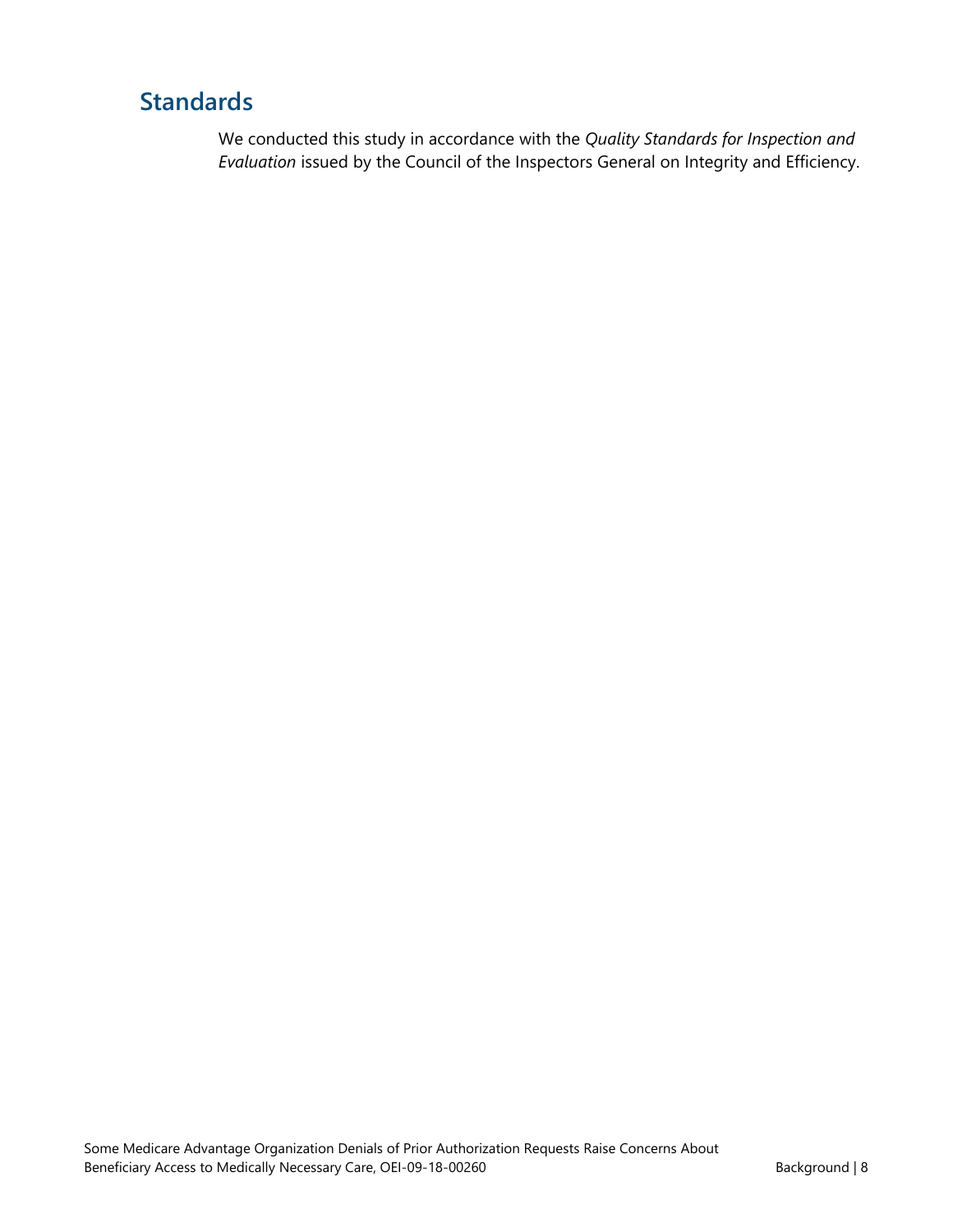# FINDINGS

**Thirteen percent of prior authorization denials were for service requests that met Medicare coverage rules, likely preventing or delaying medically necessary care for Medicare Advantage beneficiaries**

> Of the 12,273 denials of requests for services (prior authorization denials) issued by the 15 selected MAOs during the first week of June 2019, an estimated 13 percent met Medicare coverage rules.<sup>[22](#page-12-0)</sup> In other words, these services likely would have been approved for these beneficiaries under original Medicare (also known as Medicare fee-for-service). This projects to 1,631 prior authorization denials for requests that met Medicare coverage rules for the selected MAOs during that week. For an annual context, if these MAOs denied the same number of prior authorization requests (1,631) in each of the other 51 weeks of 2019, they would have denied 84,812 beneficiary requests for services that met Medicare coverage rules that year.

> MAO denials of prior authorization requests for services that meet Medicare coverage rules can create significant negative effects for Medicare Advantage beneficiaries. These denials can delay or prevent beneficiary access to medically necessary care; lead beneficiaries to pay out of pocket for services that are covered by Medicare; or create an administrative burden for beneficiaries or their providers who choose to appeal the denial. These denials may be particularly harmful for beneficiaries who cannot afford to pay for services directly and for critically ill beneficiaries who may suffer negative health consequences from delayed or denied care.

# **MAOs denied prior authorization requests for services that were medically necessary by applying MAO clinical criteria that are not contained in Medicare coverage rules**

For many of the denials of prior authorization requests in our sample for services that met Medicare coverage rules, MAOs denied the requests by applying MAO clinical criteria that are not required by Medicare. As shown in the examples below, we found that in these cases MAOs used specific, mandatory requirements that resulted in the denial of prior authorization requests for medically necessary services. In contrast, original Medicare does not impose such specific requirements for covering the procedures involved. (For more detailed descriptions of all prior authorization and

<span id="page-12-0"></span> $22$  As stated on page 4 of this report, in 2018, MAOs denied 5 percent of all prior authorization requests in the Medicare Advantage program.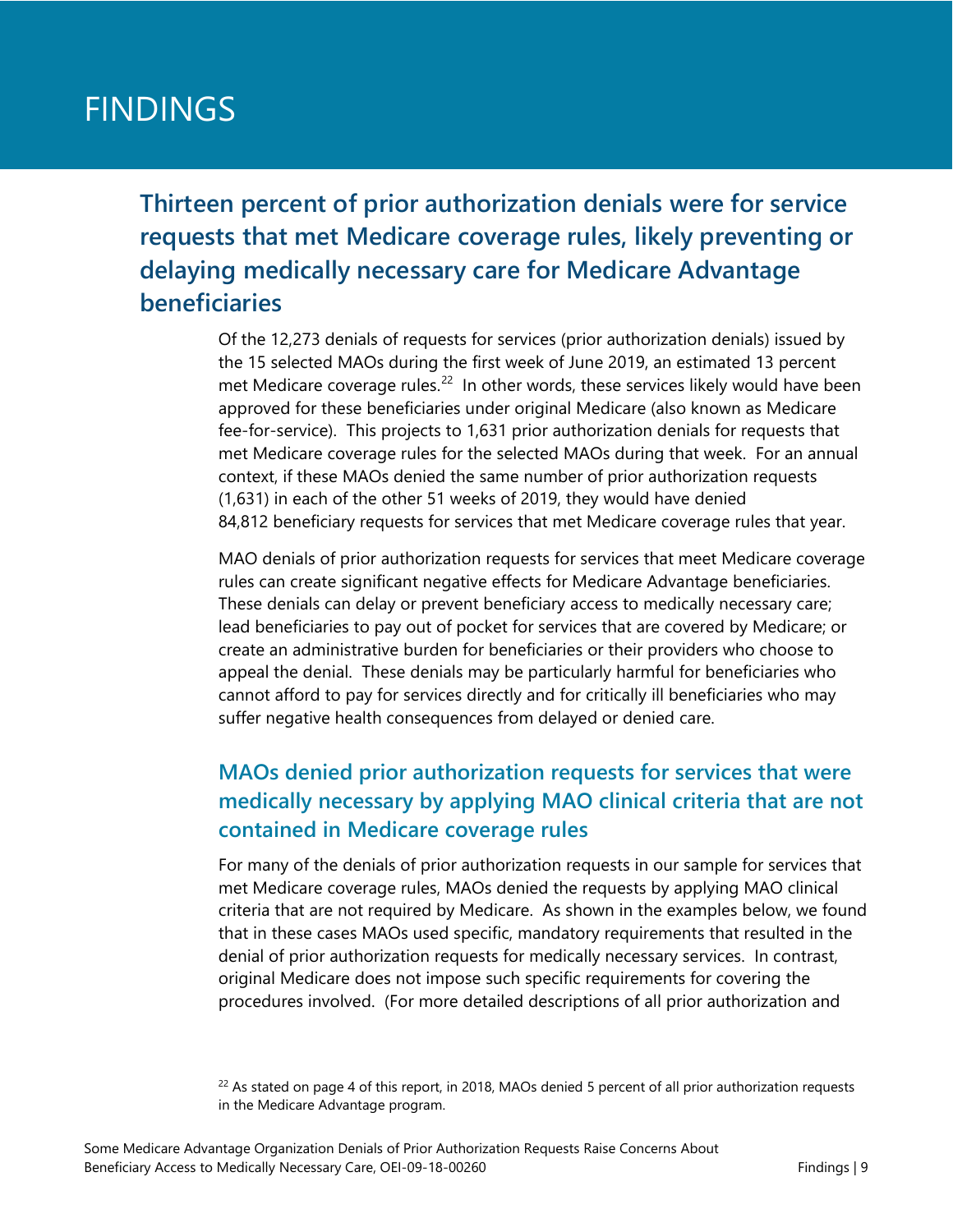payment cases that met Medicare coverage rules and MAO billing rules, see Appendix B on page 32.)

#### **Case D472: MAO restricted followup MRIs based on the size of the beneficiary's lesion, a restriction that is not included in Medicare coverage rules.**

Eight months after a beneficiary was discovered to have an adrenal lesion of 1.5 cm in size, an MAO denied a request for a followup MRI (estimated cost \$300). The MAO stated that the beneficiary would need to wait at least 1 year for the followup MRI because the size of the lesion (less than 2 cm) was too small to warrant followup before 1 year. However, our health care coding experts determined that the applicable NCD does not restrict the timing of followup MRIs based on the size of lesions. Furthermore, our physician panel stated that the documentation in the original request demonstrated that the MRI was medically necessary to determine whether the lesion seen on an earlier CT scan was malignant. (The MAO reversed its original denial upon appeal. See case D472 in Appendix B for additional details.)

### **Case D460: MAO applied an ambulatory device limit that is not included in Medicare coverage rules.**

An MAO denied a request for a walker (estimated cost \$112) for a 76-year-old beneficiary with post-polio syndrome. The MAO stated that, per its clinical criteria, the beneficiary was not eligible to receive a walker because the beneficiary had already received a cane within the past 5 years. The MAO's clinical criteria considered these devices to be the "same or similar" and limited beneficiaries to one such device every 5 years. However, our health care coding expert determined that the applicable LCD for walkers does not include a 5-year restriction on more than one ambulatory device. Further, our physician panel determined that the walker was medically necessary given the beneficiary's history, risk of falling, and physical therapy notes. These factors indicated that the beneficiary could not walk safely with only a cane. (See case D460 in Appendix B for additional details.)

#### **CMS officials reported that MAOs may use internal clinical criteria that do not contradict Medicare coverage rules; however, existing guidance is not sufficiently detailed for OIG to determine whether CMS would consider each of these denials in our sample to be inappropriate**

In several cases, we were unable to determine whether the prior authorization denials that met Medicare coverage rules would be considered allowable by CMS because CMS's guidance regarding MAO use of internal clinical criteria is not sufficiently detailed. The following example helps to illustrate the problem: An MAO denied a prior authorization request for a CT scan (case D479) that our physician reviewers determined was medically necessary. The MAO stated that its clinical criteria required the beneficiary to have an x-ray first to prove that a more advanced imaging procedure (a CT scan) was needed. However, the Medicare NCD for CT scans states: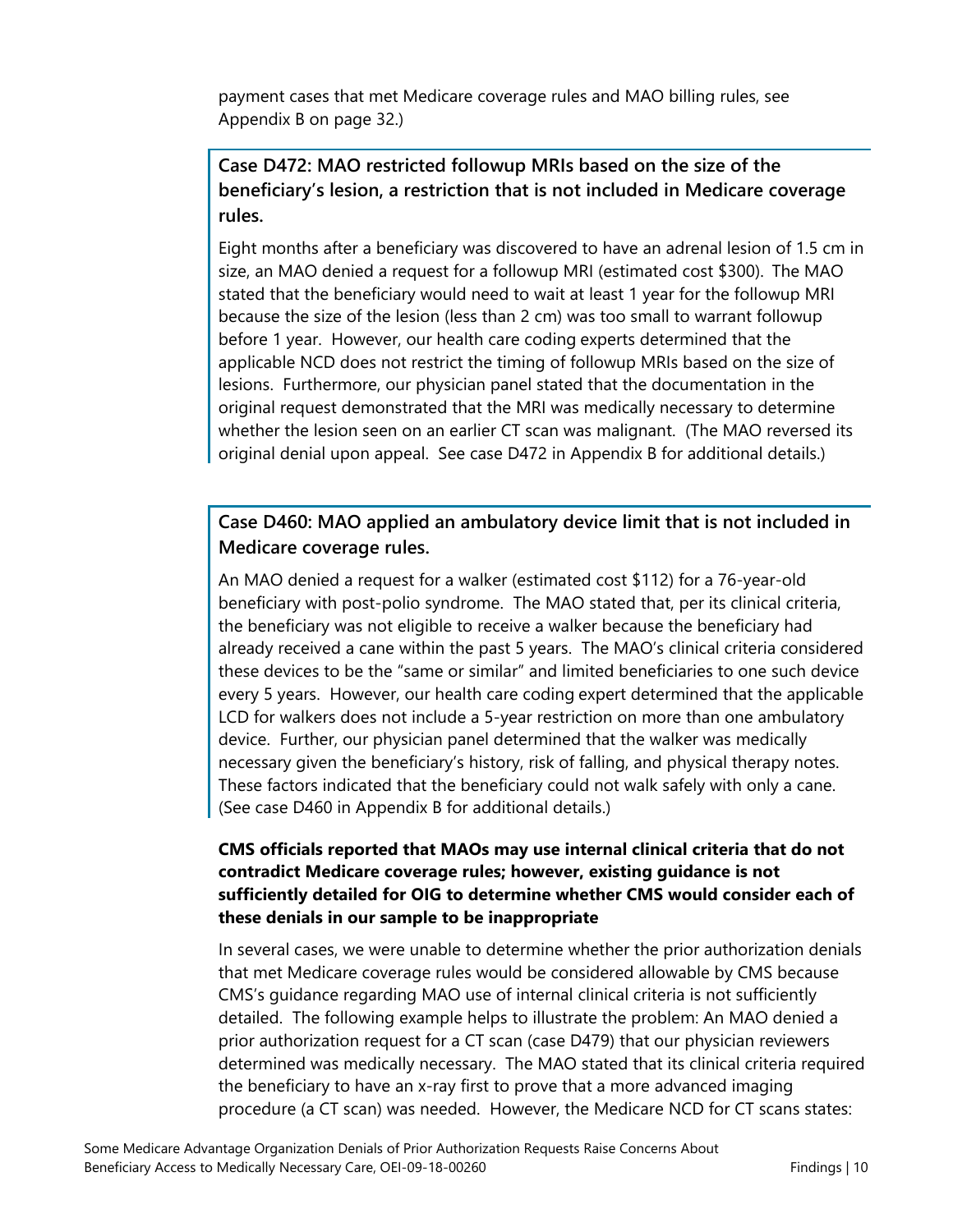"[T]here is no general rule that requires other diagnostic tests to be tried before CT scanning is used." This suggests that—all other things being equal—Medicare would have paid for the CT scan for this beneficiary if the beneficiary were enrolled in original Medicare, whereas the service was denied for the beneficiary in Medicare Advantage.

The section of the Medicare Managed Care Manual governing this issue states that MAO internal policies for medical necessity determinations must use "coverage criteria no more restrictive than original Medicare's national and local coverage policies.<sup>"[23](#page-14-0)</sup> In the example above, because the Medicare coverage rule does not require a beneficiary to have an x-ray prior to a CT scan, and because the NCD states specifically that there is no such requirement in original Medicare, one could conclude that the MAO used criteria that were "more restrictive" than original Medicare.

CMS officials reported to OIG that MAOs may establish additional clinical criteria for Medicare-covered services, as long as the criteria are evidence-based and do not "contradict" the applicable Medicare coverage rules. Therefore, in the example above, the denial of prior authorization for the CT scan could be considered allowable if CMS judged that the MAO's x-ray requirement was evidence-based and did not contradict the Medicare NCD for CT scans.

Given the current language in the Medicare Managed Care Manual, and because CMS has not issued guidance on what types of clinical criteria would be considered "more restrictive than" or "contradictory to" Medicare coverage rules, OIG was unable to determine whether certain denials of Medicare-covered services would be considered allowable by CMS.

# **MAOs denied prior authorization requests for medically necessary services when providers did not respond to requests for unnecessary documentation**

In some prior authorization cases in our sample that met Medicare coverage rules, MAOs contacted providers to request unnecessary documentation (e.g., additional test results) before making their decision, and then denied the request when providers did not supply the additional documentation. In some of these cases, the MAO reviewer requested additional documents to further support that the requested service was medically necessary; however, our physicians determined that the clinical information in the case file was already sufficient to demonstrate medical necessity. In other cases, the MAO reviewer asked for copies of documentation already contained in the case file.

#### **Case D199: MAO requested documentation that was already on file.**

An MAO denied a request for Botox medication for a beneficiary with a diagnosis of urge incontinence (estimated cost \$3,674). The MAO incorrectly stated that there was

<span id="page-14-0"></span><sup>23</sup> CMS, *[Medicare Managed Care Manual](https://www.cms.gov/Regulations-and-Guidance/Guidance/Manuals/Downloads/mc86c04.pdf)*, ch. 4, sec. 10.16.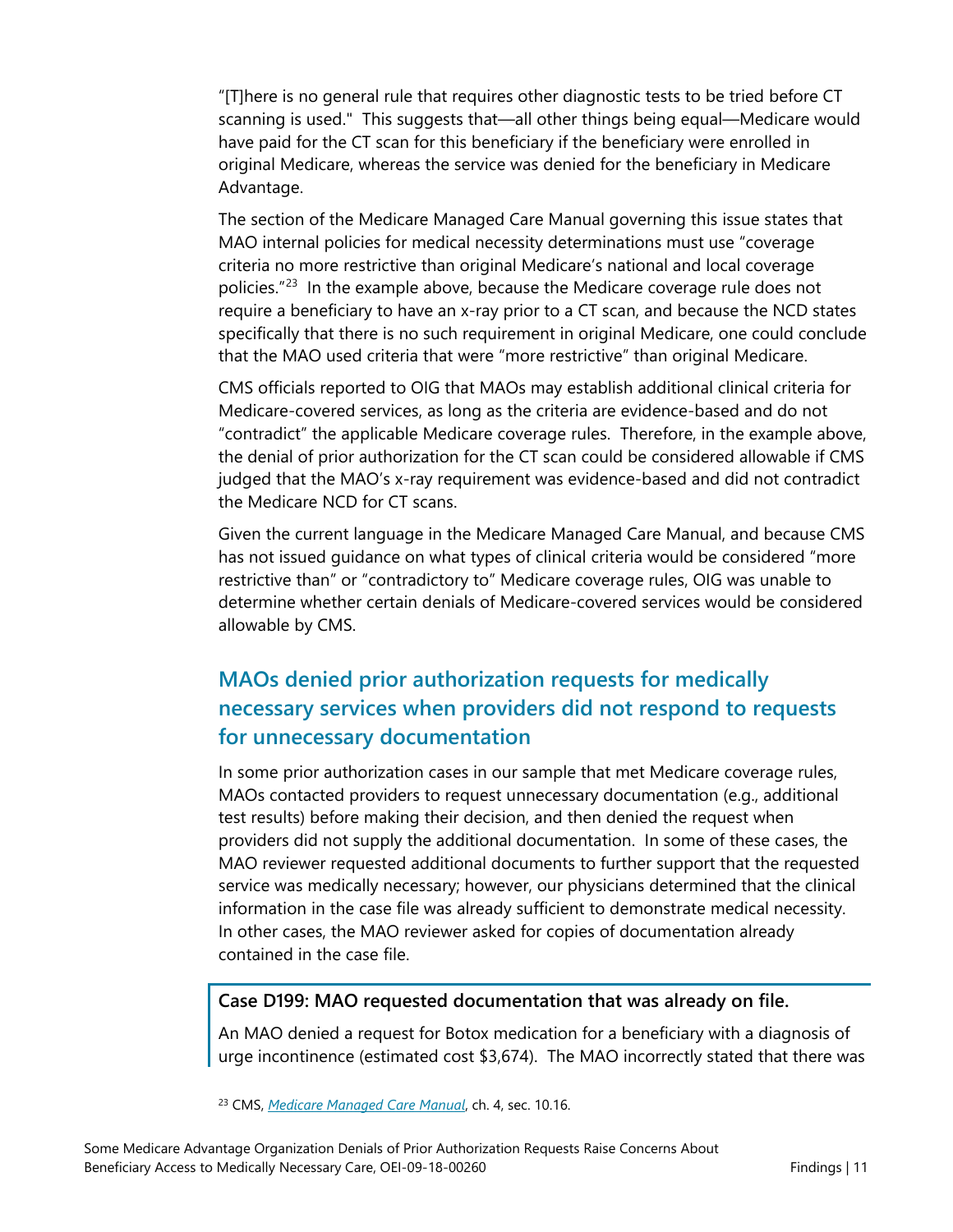a lack of clinical information about the beneficiary's previous use of the medication and asked for additional records. However, the MAO had already received records documenting the beneficiary's previous use of Botox as part of the prior authorization request, making the request for the documentation unnecessary. (The MAO noted that it reversed the denial after receiving OIG's data request. See case D199 in Appendix B for additional details.)

# **Eighteen percent of payment denials were for claims that met Medicare coverage rules and MAO billing rules, which delayed or prevented payments for services that providers had already delivered**

Of the 160,378 payment denials issued by the 15 selected MAOs during the first week of June 2019, an estimated 18 percent met Medicare coverage rules and MAO billing rules and should have been approved by the MAOs. $24$  This projects to 28,949 payment denials that met Medicare coverage rules and MAO billing rules for the selected MAOs during that week. For an annual context, if these MAOs denied the same number of payment requests (28,949) in each of the other 51 weeks of 2019, they would have denied 1.5 million payment requests that met Medicare coverage rules and MAO billing rules that year. Denying payment requests that meet these rules delays or prevents providers from receiving payment for services that they have already delivered to beneficiaries, which can burden providers.

## **MAOs denied payments to providers because of human error during manual reviews**

MAOs rely on their staff to manually review some requests for payments before approving or denying them. However, these manual reviews are susceptible to human error, such as a reviewer's overlooking a document in the case file or inaccurately interpreting CMS or MAO coverage rules. These errors can result in denied payments to providers for services that meet Medicare coverage rules and MAO billing rules.

<span id="page-15-0"></span><sup>24</sup> As stated on page 4 of this report, in 2018, MAOs denied 9.5 percent of all payment requests in the Medicare Advantage program.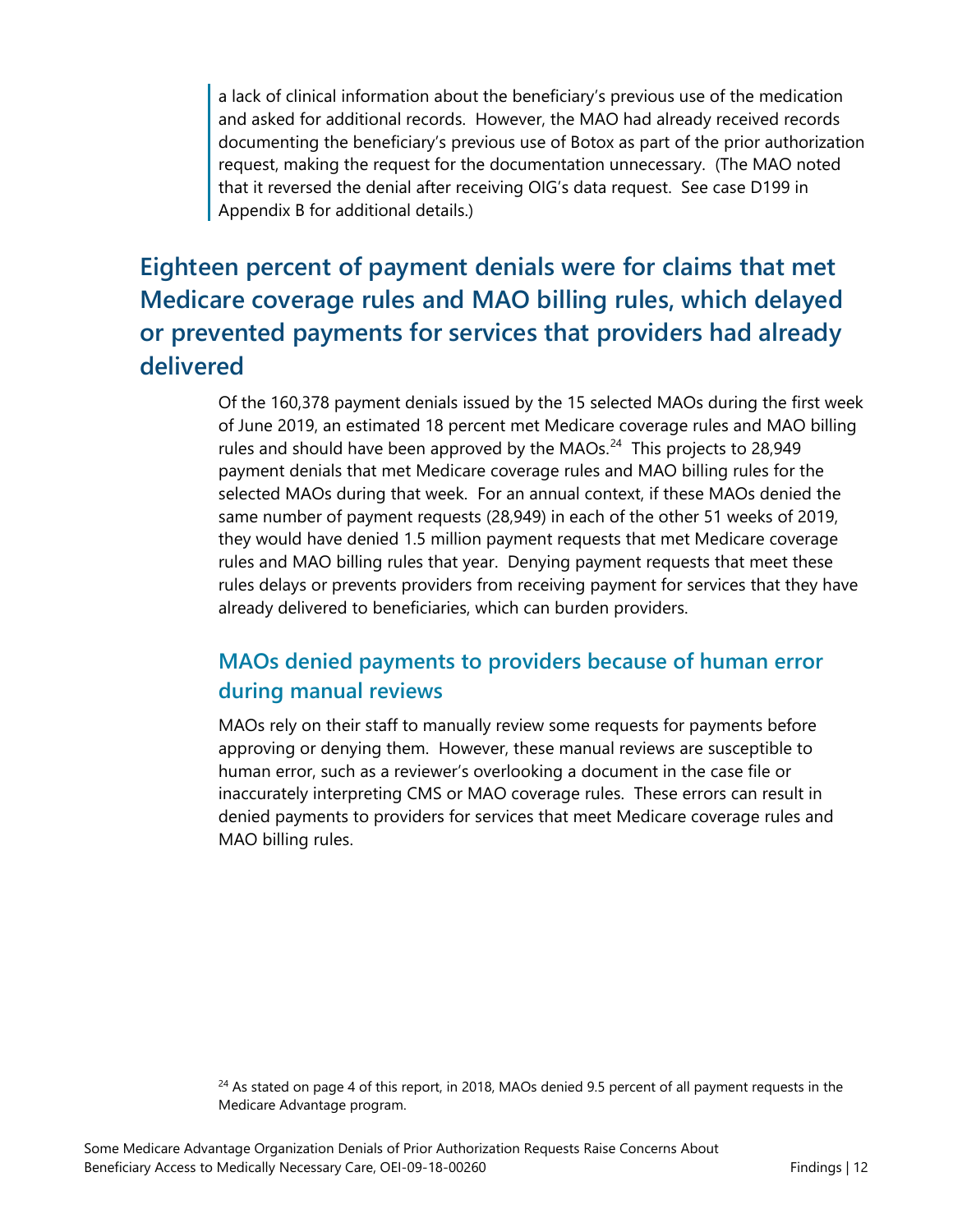#### **Case D187: MAO reviewer was unfamiliar with network facility coverage rules.**

An MAO reviewer denied a payment request for care at a skilled nursing facility because it was delivered by a provider who was not contracted with the MAO (estimated cost \$50). In most cases, a beneficiary needs prior authorization to receive care from a noncontracted provider. However, the skilled nursing facility was an in-network facility. This qualified the claim as "plan-directed care," and therefore no prior authorization was required. The MAO attributed the denial to human error. (The MAO noted that it reversed the denial after receiving OIG's data request. See case D187 in Appendix B for additional details.)

#### **Case D442: MAO reviewer did not account for documentation already on file.**

An MAO denied payment for radiation treatment for an elderly cancer patient with a tumor on the pancreas (\$336). The MAO incorrectly claimed that no prior authorization had been submitted for the service. However, the provider subsequently submitted a screenshot demonstrating that the MAO had granted a prior authorization for the billed claim. The MAO attributed this denial to human error and reversed the denial, noting that the MAO's reviewer did not see the prior authorization in the file. (See case D442 in Appendix B for additional details.)

# **MAOs denied payment requests because of inaccurate programming of claims processing systems**

When MAO systems for claims processing are programmed incorrectly, or are not updated timely, they can result in denials for payments that should be approved. Unlike errors generated on a case-by-case basis during a manual review, system errors can cause greater harm because they automatically generate a potentially larger volume of incorrect denials until the MAO notices the error and fixes it.

#### **Case D444: MAO's system failed to correctly route claims for manual review.**

One MAO's established procedure was to manually review payment requests from providers with multiple taxpayer identification numbers (TINs) so that the correct TIN could be chosen. However, the system was programmed incorrectly and did not automatically route these cases for manual review. In this case, an in-network provider submitted a claim for physical therapy services, but the MAO's system chose an incorrect TIN, making the provider appear to be out-of-network. The MAO discovered the error after receiving OIG's data request and paid the claim (\$108). The MAO reported to OIG that the same error may have affected 163 additional provider payment requests and that it was working to implement an automated process to prevent a reoccurrence. (See case D444 in Appendix B for additional details.)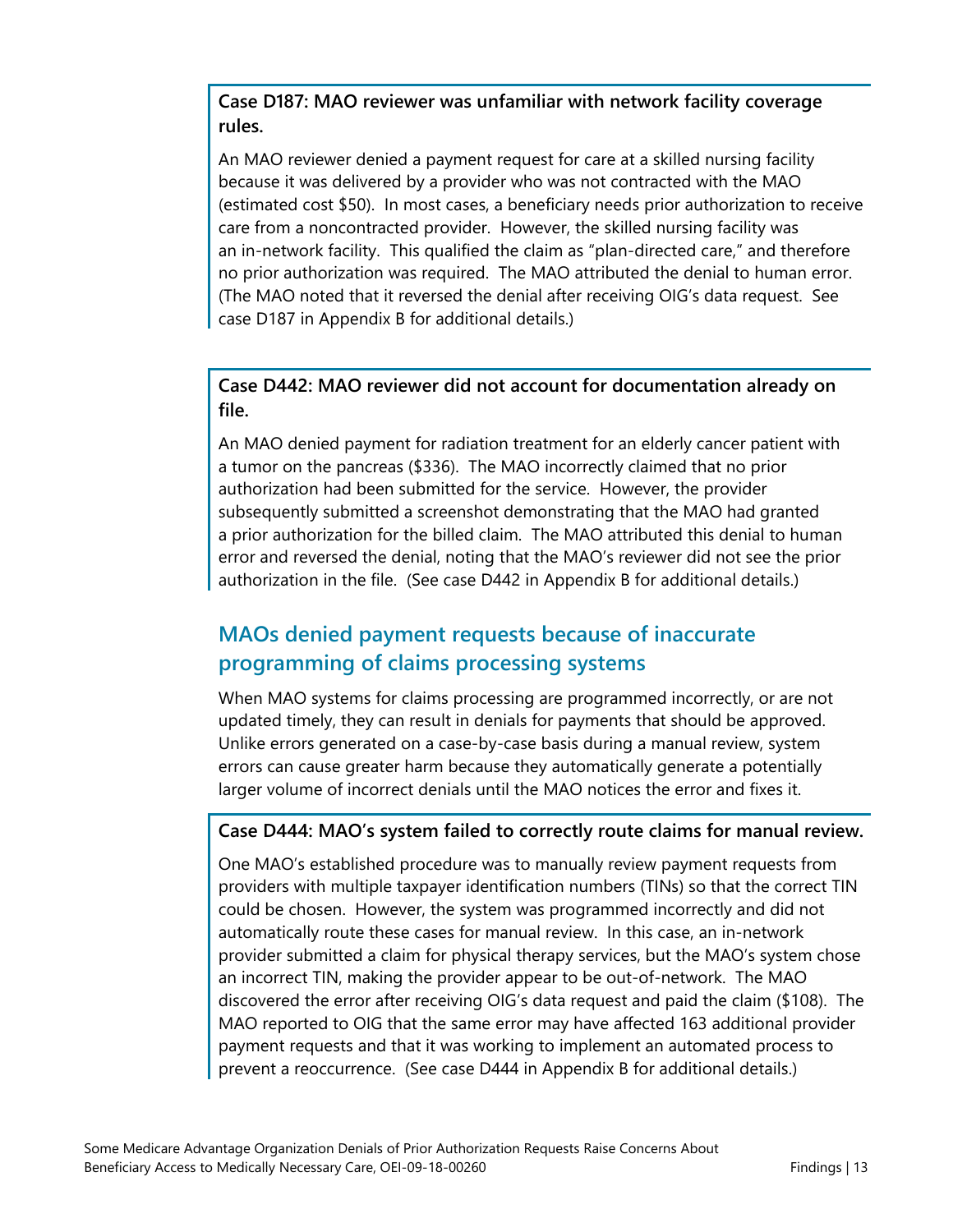**Case D441: MAO's system did not recognize the authorized timeframe for a service.**

An MAO denied a request for radiation therapy (\$668) for a 74-year-old beneficiary with prostate cancer, incorrectly stating that no prior authorization was on file for the date of service. The provider disputed the denial and submitted a screenshot demonstrating that prior authorization had previously been obtained. The MAO stated that its system had not correctly recognized the timeframe that had been authorized under the approved prior authorization request. The MAO reversed the denial and reported that it updated its system to correct the error. (See case D441 in Appendix B for additional details.)

# **Imaging services, stays in post-acute facilities, and injections were three prominent service types among the denials that met Medicare coverage rules**

Among the denied requests for prior authorizations and payments that met Medicare coverage rules and MAO billing rules that we identified in our sample, there was a wide range of service types. Three of the most prominent service types were advanced imaging services (including MRIs and CT scans); post-acute care in skilled nursing facilities and inpatient rehabilitation facilities (i.e., care after hospital stays); and injections.<sup>[25](#page-17-0)</sup> To reduce their costs, MAOs may have an incentive to deny more expensive services, such as inpatient rehabilitation facility stays, and/or require that beneficiaries receive less expensive alternatives. We also observed denials that met Medicare coverage rules and MAO billing rules for items or procedures that may receive extra scrutiny from MAOs because they can be vulnerable to fraud, such as durable medical equipment and injections for pain management.<sup>[26](#page-17-1)</sup>

# **MAOs denied requests for advanced diagnostic imaging that met Medicare coverage rules and MAO billing rules, often stating that a more basic imaging service must be performed first**

Imaging services were the most common health care service type among the denials that met Medicare coverage rules and MAO billing rules in our sample, and consisted mainly of advanced diagnostic imaging services, such as MRIs and CT scans. Medicare coverage rules state that MRIs and CT scans are covered when medically

<span id="page-17-0"></span><sup>&</sup>lt;sup>25</sup> We also observed denials for physician services, durable medical equipment, surgery, inpatient hospital stays, ambulance transport, lab tests, therapy, radiation treatment, chiropractic services, and other tests. See Appendix B for more detail on the denial cases in our sample that met Medicare coverage rules.

<span id="page-17-1"></span> $26$  Durable medical equipment and injections for pain management have been the subject of many prosecutions for health care fraud. See, for example: Department of Justice, [CEO Sentenced to Prison in](https://www.justice.gov/opa/pr/ceo-sentenced-prison-150-million-health-care-fraud-opioid-distribution-and-money-laundering)  [\\$150 Million Health Care Fraud, Opioid Distribution, and Money Laundering Scheme.](https://www.justice.gov/opa/pr/ceo-sentenced-prison-150-million-health-care-fraud-opioid-distribution-and-money-laundering) Accessed on March 21, 2022.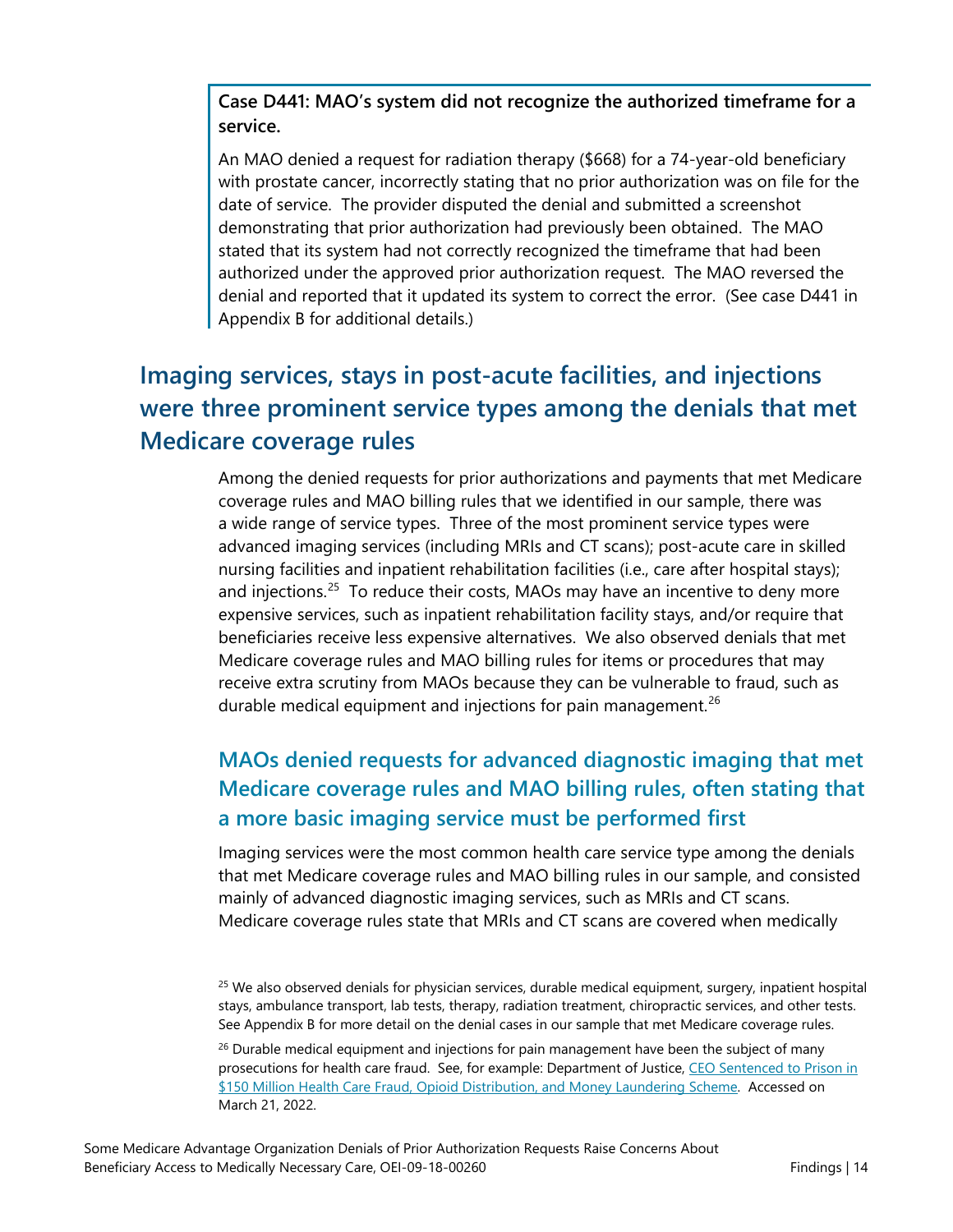necessary and appropriate for the beneficiary.<sup>[27](#page-18-0)</sup> Medicare does not have a blanket requirement that beneficiaries receive specific tests or treatments prior to receiving an MRI or CT scan.<sup>28</sup> However, in several cases MAOs denied requests for advanced diagnostic imaging that our physician panel determined were medically necessary, and that health care coding experts determined met Medicare coverage rules, because the beneficiary had not first received a more basic imaging service or more conservative treatment. As discussed earlier in this report, MAOs often cited MAO clinical criteria not contained in Medicare coverage rules to justify these denials of imaging services.

#### **Case D221: MAO required an x-ray before it would approve an MRI.**

An MAO denied a request for an MRI (estimated cost \$365) of the hand for a Medicare beneficiary who continued to have pain and weakness in the hand 5 months after a fall. The MAO cited its clinical criteria that required, among other things, that the beneficiary undergo an x-ray that then failed to provide a diagnosis before the MAO would authorize an MRI. However, our reviewers determined that the MRI was medically necessary and reasonable for the beneficiary and the applicable Medicare NCD does not have a requirement that a beneficiary receive an xray prior to an MRI. Further, our physician panel explained that an x-ray would not be sufficient for this patient because some hand injuries—such as those involving small bones, muscles, and ligaments in the hand—may not be visible with an x-ray. The physician panel also noted that delayed treatment could cause further harm for this beneficiary because the muscles and ligaments might retract. The MAO reversed the prior authorization denial upon appeal. (See case D221 in Appendix B for additional details.)

#### **Case D406: MAO required provider-directed treatment before it would approve an MRI.**

An MAO denied a request for an MRI (estimated cost \$297) for a 91-year-old beneficiary with worsening chronic low back pain with sciatica (pain that radiates from the lower back through the hips and down the leg). The MAO's medical director denied the request because the beneficiary had not completed 6 weeks of provider-directed treatment within the preceding 3 months. However, our physician panel determined that the beneficiary needed the MRI because of the beneficiary's age, the diagnosis, and the results of a previous back x-ray. Further, the NCD for MRIs does not require that beneficiaries complete 6 weeks of provider-directed treatment before receiving an MRI. (See case D406 in Appendix B for additional details.)

<span id="page-18-0"></span><sup>27</sup> CMS, [National Coverage Determination \(NCD\) for Computed Tomography \(220.1\),](https://www.cms.gov/medicare-coverage-database/details/ncd-details.aspx?NCDId=176) March 12, 2008. CMS, [National Coverage Determination \(NCD\) for Magnetic Resonance Imaging \(220.2\),](https://www.cms.gov/medicare-coverage-database/view/ncd.aspx?ncdid=177&ncdver=6&bc=AAAAAAAAAQAA&=) April 10, 2018.

<span id="page-18-1"></span> $28$  In individual cases, the use of an MRI or CT scan as the initial diagnostic test may not be reasonable and necessary because it is not supported by the beneficiary's symptoms (and it would then be appropriate to deny the request for the advanced imaging and suggest more conservative treatment first).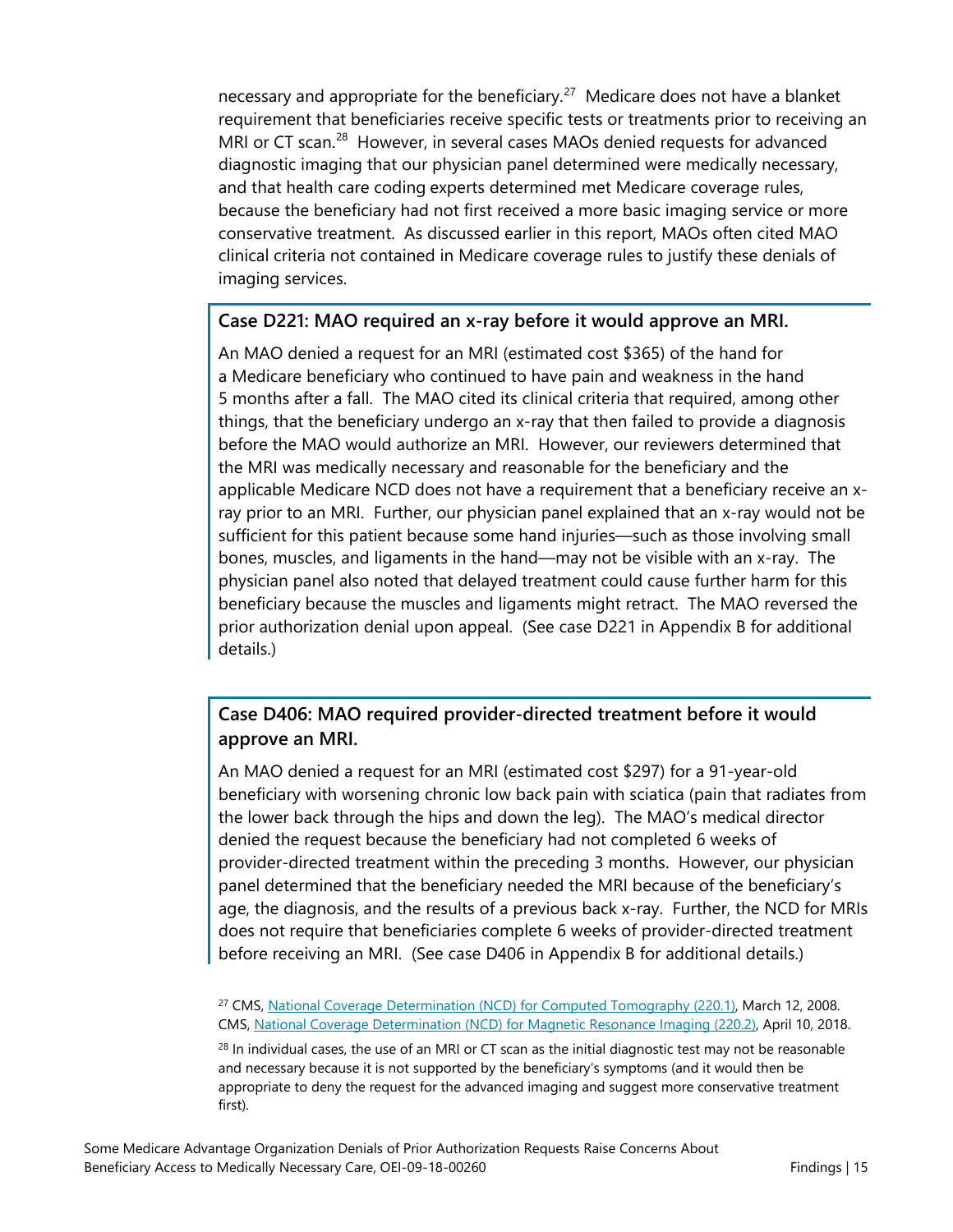## **MAOs denied requests for transfers to post-acute care facilities that met Medicare coverage rules, claiming that beneficiaries' needs could be met at a lower, less costly level of care**

Among the denial cases that met Medicare coverage rules in our sample, several were prior authorization requests to discharge patients from the hospital to inpatient rehabilitation facilities or to skilled nursing facilities. In their justifications for these denials, MAOs often claimed that the patients did not need intensive therapy or skilled care, and that their needs could be met at a lower level of care, such as home health services at the patient's residence. However, our physician panel determined in these cases that the patients met the clinical criteria for admission to the relevant facilities, that they would have benefited from the higher level of care ordered by the requesting physician, and that the alternatives offered by the MAOs were not clinically sufficient to meet the patients' needs.

Post-acute services provided in facilities for rehabilitation and skilled nursing care are significantly more expensive than home health services, which may lead to increased scrutiny from MAOs for these types of requests. (See Exhibit 2.)

#### **Exhibit 2: Costs for post-acute care can vary widely across different settings**

**Inpatient rehabilitation facilities** provide intensive therapy and medical services in a hospital environment to patients with complex nursing, medical management, and rehabilitative needs.

Average payment per stay in 2018 under original Medicare: **\$20,124**.

**Skilled nursing facilities** provide skilled nursing or therapy services to patients for rehabilitation following inpatient hospital stays. Average payment per stay in 2018 under original Medicare: **\$11,592**.

**Home health services** include intermittent skilled nursing care, physical therapy, or speech-language pathology, and continuing occupational therapy services for patients who are unable to leave home or can leave home only with considerable effort.

Average payment per stay in 2018 under original Medicare: **\$3,089**.

Sources: CMS, *[Inpatient Rehabilitation Therapy Services: Complying with Documentation Requirements,](https://www.cms.gov/outreach-and-education/medicare-learning-network-mln/mlnproducts/downloads/inpatient_rehab_fact_sheet_icn905643.pdf) [Medicare](https://www.medicare.gov/Pubs/pdf/10153-Medicare-Skilled-Nursing-Facility-Care.pdf)  [Coverage of Skilled Nursing Facility care,](https://www.medicare.gov/Pubs/pdf/10153-Medicare-Skilled-Nursing-Facility-Care.pdf)* and *[Medicare Home Health Benefit Booklet.](https://www.cms.gov/Outreach-and-Education/Medicare-Learning-Network-MLN/MLNProducts/Downloads/Medicare-Home-Health-Benefit-Text-Only.pdf)* Information on costs from: *[Medicare Payment Advisory Commission, A Data Book: Health Care Spending and the Medicare Program, July 2020.](http://medpac.gov/docs/default-source/data-book/july2020_databook_entirereport_sec.pdf?sfvrsn=0)*  Skilled nursing facility costs calculated using the number of Medicare skilled nursing facility stays and total Medicare skilled nursing facility payments.

#### **Case D260: MAO offered an insufficient alternative level of care.**

An MAO denied a request to transfer a beneficiary from the hospital to a skilled nursing facility, stating that a lower level of care (home health services) could meet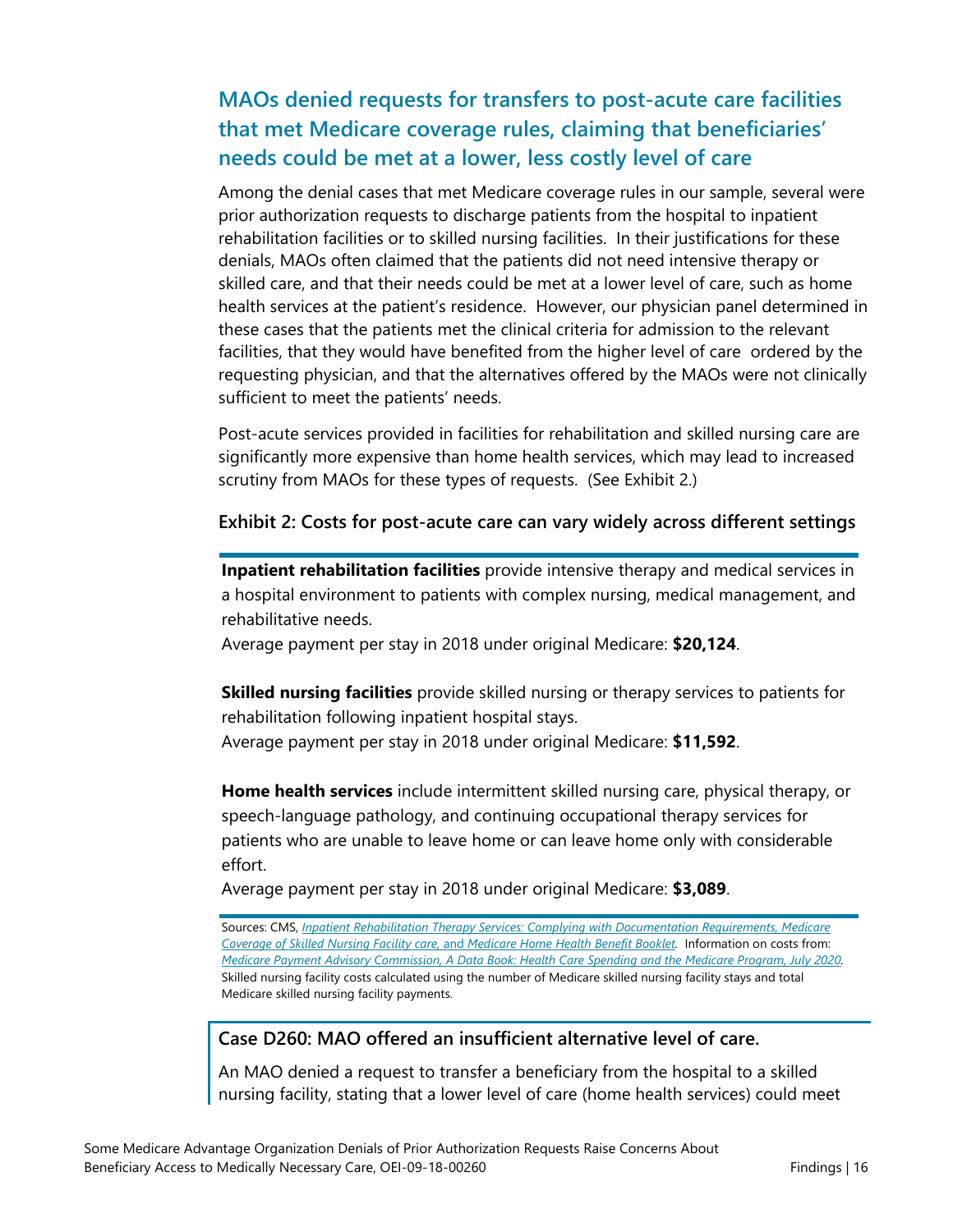the beneficiary's medical needs. The beneficiary had pain and swelling from cellulitis (a bacterial skin infection) and bedsores. The patient was unable to carry out activities of daily living, could stand for only a few minutes at a time, and was no longer able to walk with the help of a rolling walker. Our physician panel determined that, considering the beneficiary's deteriorating functional status, comorbidities, and need for daily skilled care, the patient met Medicare coverage requirements for skilled nursing facility care outlined in the Medicare Benefit Policy Manual and would benefit from occupational and physical therapy. The MAO reversed this denial upon appeal. (See case D260 in Appendix B for additional details.)

#### **Case D278: MAO denied care that met patient's needs.**

An MAO denied a request for a referral to an inpatient rehabilitation facility for a beneficiary with a fractured femur who was recovering from screw placement surgery. The MAO stated that the beneficiary did not meet all medical necessity criteria for admission to an inpatient rehabilitation facility, and that the beneficiary's needs could be met in other, lower-level-of-care settings, such as a skilled nursing facility, home with home health services, or home with outpatient therapy. However, our physician panel determined that the beneficiary met the medical necessity criteria for an inpatient rehabilitation facility stay as outlined in the Medicare Benefit Policy Manual, including the need to be examined by a rehabilitation physician at least 3 days per week. The physician reviewer added that a lower level of care was not a clinically sufficient alternative because the beneficiary would not have access to physician supervision to facilitate recovery from pneumonia and other post-operative risks. (See case D278 in Appendix B for additional details.)

## **MAOs denied requests for injections, in some cases by misapplying Medicare coverage rules**

A third prominent service type among the denials that met Medicare coverage rules in our sample was injections. Some of these injections were for pain management, which have been subject to improper billing and fraud in Medicare, and so may receive extra scrutiny from MAOs. However, in two of the pain-management injection cases in our sample, case reviews determined that MAO reviewers misapplied Medicare coverage rules (see examples below).

#### **Case D401: MAO misapplied Medicare coverage rules.**

An MAO denied a request for an injection to alleviate severe and worsening neck pain for a 72-year-old beneficiary. The request was for an injection in the cervical 1-2 joint between the first and second vertebrae at the top of the spine (estimated cost \$238). The MAO stated that the LCD allowed for that type of injection only for lower areas of the spine. However, our physician panel determined that the injections were medically necessary given the beneficiary's chronic, continuous pain, and our health care coding expert determined that the LCD referenced by the MAO did not preclude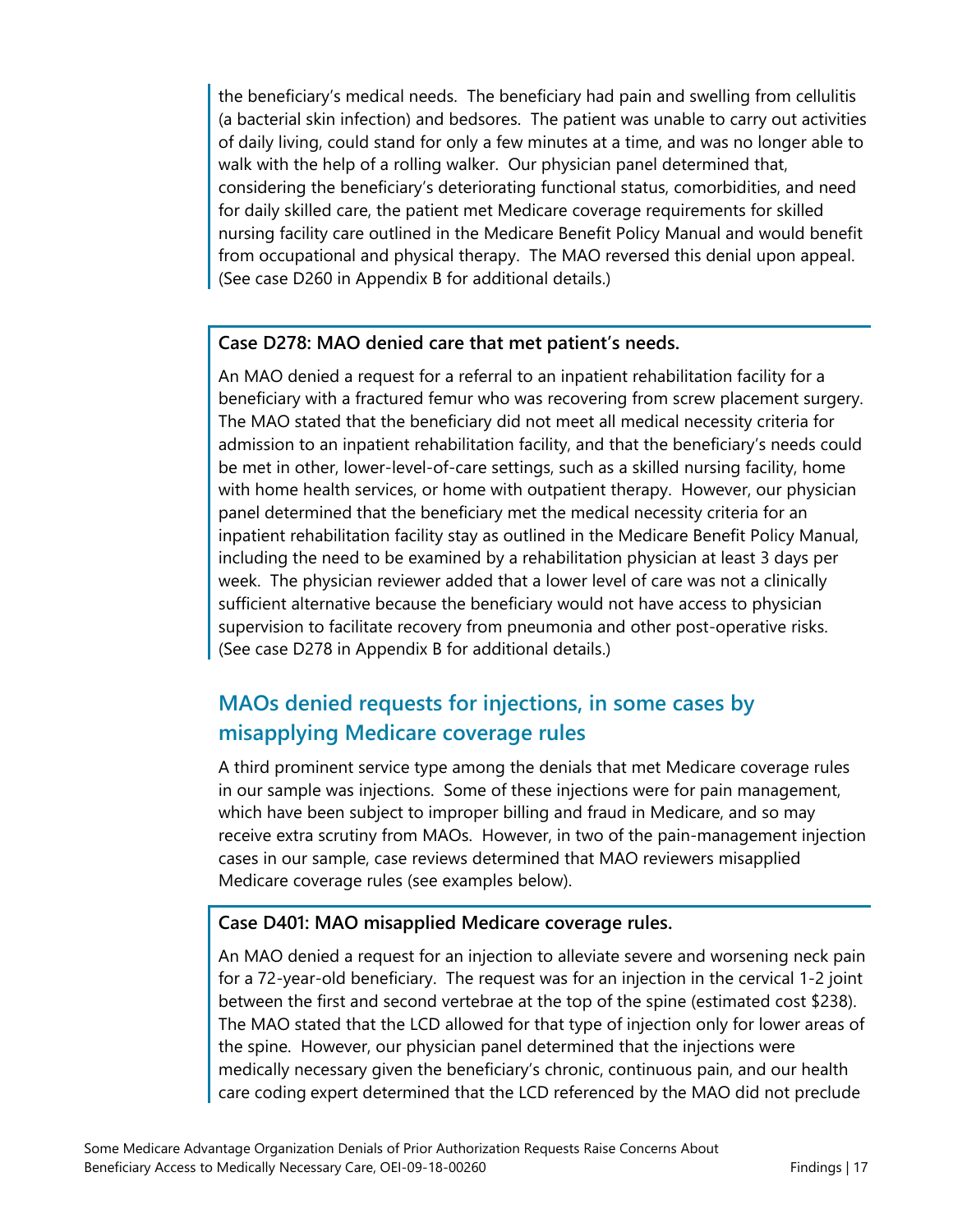the use of injections in the cervical 1-2 joint. (See case D401 in Appendix B for additional details.)

#### **Case D475: MAO misstated Medicare coverage utilization limits.**

An MAO denied a request for facet joint injections in three sections of the spine (estimated cost \$95), incorrectly stating that the number of injections requested exceeded the Medicare coverage limit of: (1) one to two injections per section of the spine per session, or (2) up to five injection sessions in a 12-month period. Our physician panel determined that the injections were medically necessary and reasonable because the beneficiary, who had degenerative osteoarthritis of the spine and a history of neck, low back, and hip pain, had reported significant relief from two prior injection sessions. Further, our health care coding expert determined that the LCD that the MAO cited does not include a limit on the number of injections per section of the spine per session, and that the requested session would not cause the beneficiary to exceed five sessions in a 12-month period. (See case D475 in Appendix B for additional details.)

# **MAOs reversed some initial prior authorization denials and payment denials for requests that met Medicare coverage rules and MAO billing rules**

For 3 percent of prior authorization denial cases, and 6 percent of payment denial cases, MAOs initially denied requests that met Medicare coverage rules, and then reversed their decisions before our data request (within 3 months of the original denial).<sup>29</sup> Although reversed denials for prior authorization requests mean that beneficiaries ultimately were offered coverage for needed care, the process also can create a burden for beneficiaries who need to navigate the appeals process. Similarly, reversed denials for payment requests mean that providers were ultimately paid for the services that they delivered. However, each denial for a payment request that met Medicare coverage rules and MAO billing rules represents a case in which providers were delayed payment and/or had to dispute a denial that ideally would have been approved upon the first request. These avoidable delays and extra steps create friction in the program and may create an administrative burden for beneficiaries, providers, and MAOs.

<span id="page-21-0"></span> $29$  We requested case file documentation in September 2019, 3 months after MAOs issued the initial denials. In a small number of cases, MAOs discovered errors while preparing cases files for our data request and notified OIG that they reversed the denials. Because we do not know if these reversals would have occurred in the absence of our data request, we did not include them in our estimates.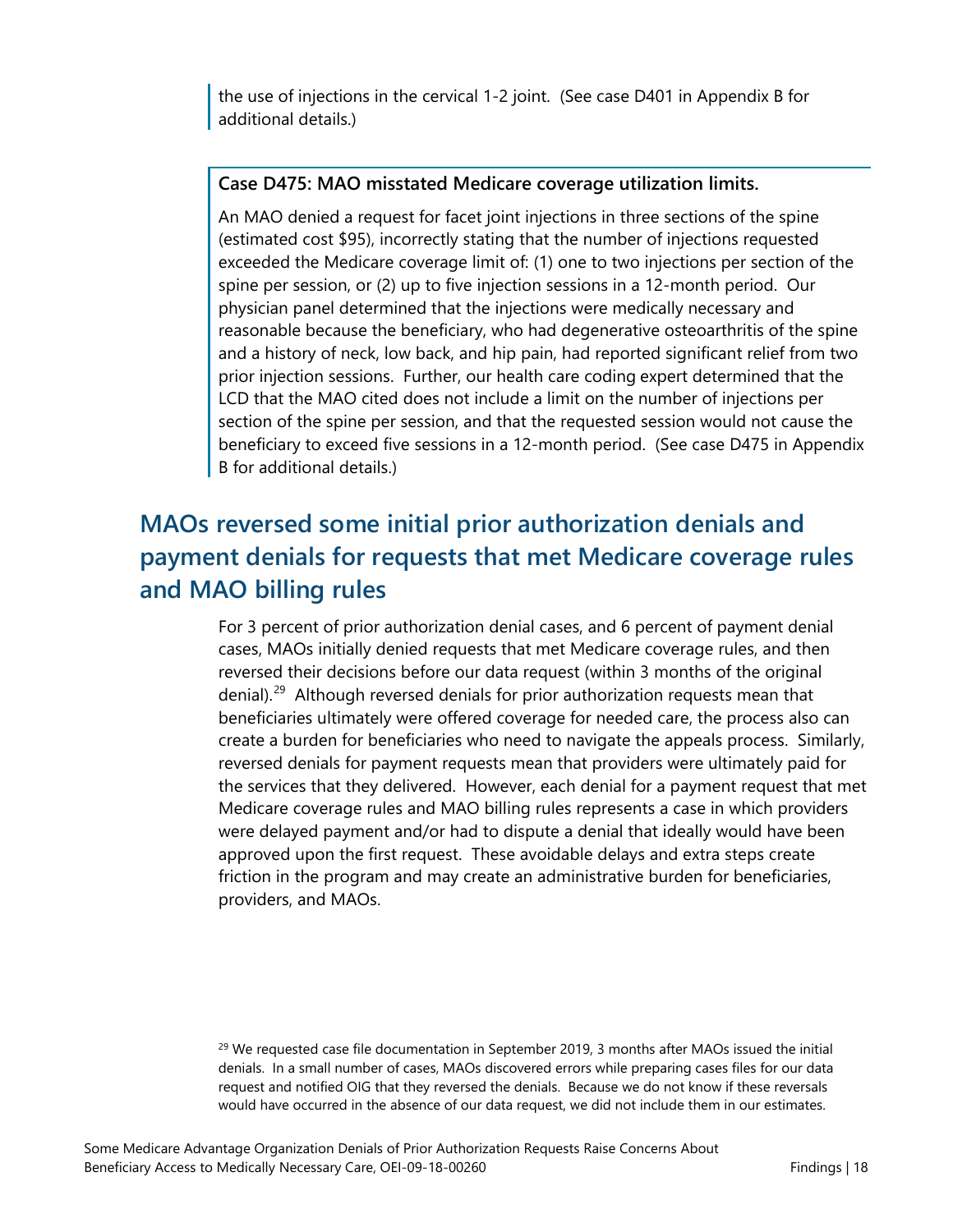## **MAOs reversed some denials for prior authorization requests following beneficiary appeals**

For 3 percent of prior authorization denials, MAOs initially denied requests that met Medicare coverage rules, and later reversed these denials within 3 months and approved the requests. Most of these reversals occurred because beneficiaries or their providers filed appeals. Among the denials for prior authorization requests in our sample that met Medicare coverage rules and that were appealed, MAOs reversed all of the denials and authorized all of the requested services.

#### **Case D421: MAO delayed a CT scan by 5 weeks for a beneficiary with cancer.**

An MAO denied a request for a CT scan of the chest and pelvis for a beneficiary with endometrial cancer. The provider was able to get the denial reversed 5 weeks after the initial request by submitting additional information and filing an appeal. However, our physician panel determined that the original request had sufficient documentation to demonstrate that the CT was needed to assess the stage of the cancer and to determine the appropriate course of treatment. Delayed care can negatively affect beneficiary health, particularly for urgent conditions. Our physician reviewer noted the importance of timely monitoring the growth and extent of cancer to assess severity of the disease and determine the course of treatment. (See case D421 in Appendix B for additional details.)

### **MAOs reversed some payment denials following provider disputes**

For 6 percent of payment denials, MAOs initially denied payment requests that met Medicare coverage rules and MAO billing rules, and later reversed these denials within 3 months and paid the claims. In some cases, providers presented evidence in their dispute that the MAO should have approved payment, such as screenshots that the MAO had previously approved a prior authorization for the service that had been provided. (See cases D073, D119, and D441 in Appendix B.) In other cases, the provider's dispute prompted the MAO to acknowledge system or manual errors that resulted in payment denials, such as incorrect configuration of provider coverage details. (See case D116 in Appendix B.)

**Case D489: MAO acknowledged that prior authorization was not required after the provider disputed the denial.**

An MAO denied payment for x-ray services for a patient with osteoarthritis, incorrectly stating that prior authorization was required for the x-rays. The provider disputed the denial and included screenshots of an email exchange with a plan representative who confirmed that prior authorization was not needed. On reviewing the dispute, the MAO acknowledged its error and reversed the denial, and then paid the claim (\$102). (See case D489 in Appendix B for additional details.)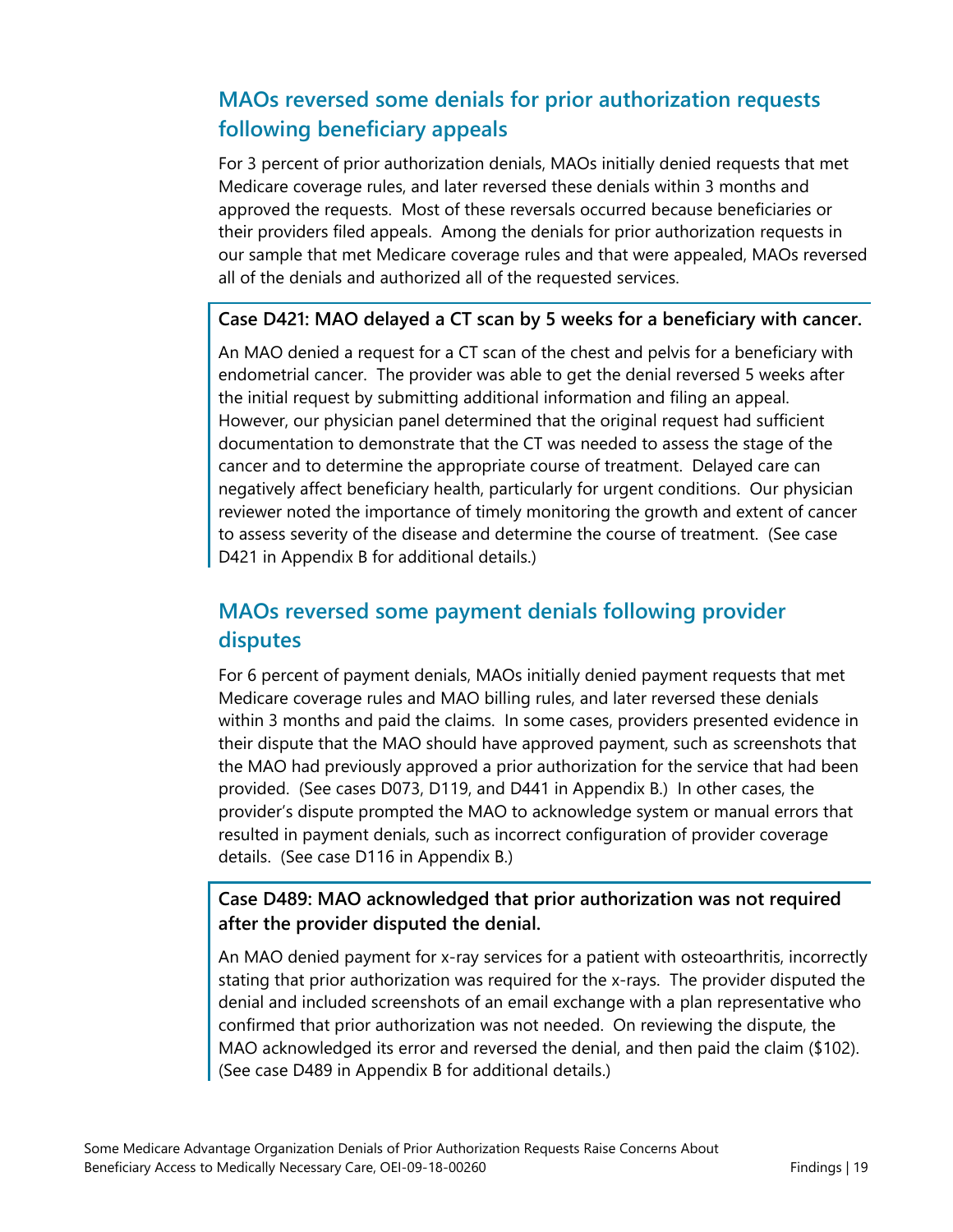As Medicare Advantage enrollment continues to grow, MAOs play an increasingly critical role in ensuring that Medicare beneficiaries have access to medically necessary covered services and that providers are reimbursed appropriately. MAOs are expected both to ensure access to high-quality care and to implement critical program controls in order to avoid unnecessary costs and ensure program integrity. However, capitated payment models, such as Medicare Advantage, can create an incentive for MAOs to deny the prior authorization of services for beneficiaries, and payments to providers, including some services and payment that would not have been denied in original Medicare. Denied requests that meet Medicare coverage rules may prevent or delay beneficiaries from receiving medically necessary care and can burden providers. Even when denials are reversed, avoidable delays and extra steps create friction in the program and may create an administrative burden for beneficiaries, providers, and MAOs. Further, beneficiaries enrolled in Medicare Advantage may not be aware that there may be greater barriers to accessing certain types of health care services in Medicare Advantage than in original Medicare.

Our findings about the circumstances under which MAOs denied requests that met Medicare coverage rules and MAO billing rules provide an opportunity for improvement to ensure that beneficiaries enrolled in Medicare Advantage have timely access to all necessary health care services, and that providers are paid appropriately. In some cases, the MAOs identified their own errors and reversed the denials, in others, MAOs reversed denials following appeals. This suggests that improvement efforts by MAOs could reduce the number of similar errors in the future. The causes of other cases of denied prior authorization and payments for services that met Medicare coverage rules and MAO billing rules warrant further action by CMS, including guidance to MAOs and CMS's oversight audits.

Therefore, we recommend that CMS:

# **Issue new guidance on the appropriate use of MAO clinical criteria in medical necessity reviews**

To help ensure that Medicare Advantage enrollees receive all medically necessary and covered services, to help promote MAO compliance with Medicare coverage rules, and to help improve program transparency, CMS should issue new guidance on both the appropriate use and the inappropriate use of MAO clinical criteria that are not contained in Medicare coverage rules. The guidance should clarify what the Medicare Managed Care Manual means when it says that MAO clinical criteria must not be "more restrictive" than Medicare coverage rules, and it should include specific examples of criteria that would be considered allowable and unallowable. CMS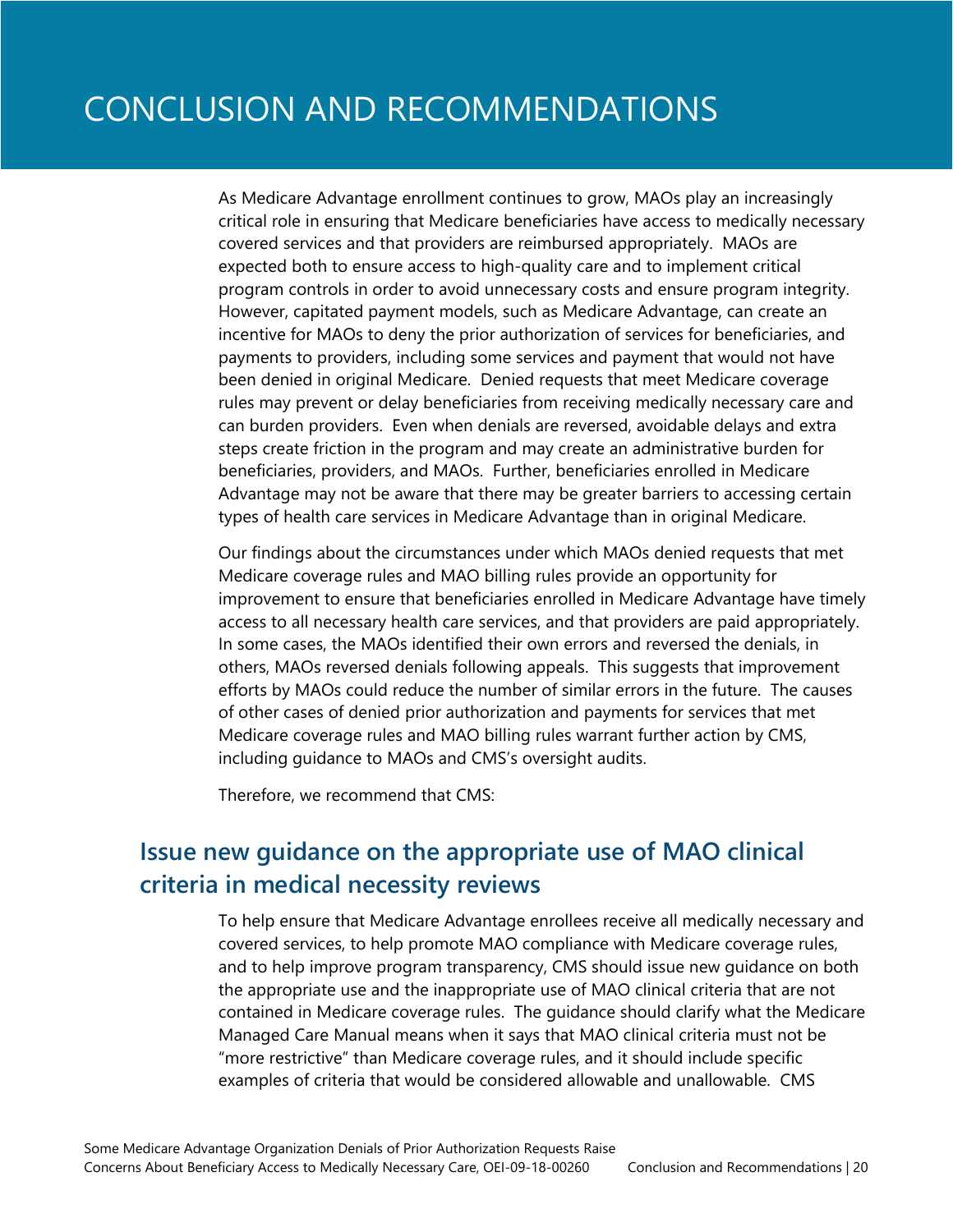should also instruct MAOs to examine and revise their procedures for making coverage determinations, as needed, considering CMS's new guidance.

# **Update its audit protocols to address the issues identified in this report, such as MAO use of clinical criteria, and/or examine particular service types**

CMS should update its audit protocols to look for issues identified in this report. Although CMS's audit protocols already direct auditors to review a sample of denial cases to determine whether the denials were issued appropriately, CMS should add additional prompts for auditors. For example, following the publication of the new guidance relating to the use of clinical criteria in medical necessity reviews, CMS could add questions for auditors in section 3.2 of its audit protocol (Clinical Appropriateness of Denials) to determine whether MAOs are following the new guidance. Similarly, CMS could add a question for auditors examining whether MAOs requested unnecessary documentation.

If MAOs are found to be noncompliant because they are using more restrictive clinical criteria or requesting unnecessary documentation, CMS should follow its normal enforcement action process, including adding aggravating factors in civil money penalty calculations if MAO denials resulted in beneficiaries' not being able to access needed services. Further, CMS should consider additional enforcement actions for MAOs that demonstrate a pattern of inappropriate payment denials.

CMS also should consider targeting in its audits specific service types that have a history of inappropriate denials, which could include the service types identified in this report. CMS could choose to focus on service types for which inappropriate denials may have a significant impact on beneficiary health and well-being, such as stays in post-acute facilities. Selecting a targeted sample may increase the likelihood of finding inappropriate denials.

# **Direct MAOs to take additional steps to identify and address vulnerabilities that can lead to manual review errors and system errors**

Although some of the denials discussed in this report were attributable to one-off human errors, others seemed preventable through process or system changes by MAOs. CMS should direct MAOs to examine their processes for manual review and system programming and remediate vulnerabilities that may result in inappropriate denials. For example, CMS could point to this report, including the detailed explanations of the errors in Appendix B, to help MAOs identify the types of errors that they should be looking for. To help avoid system errors, CMS could direct MAOs to take additional steps to ensure that any changes affecting coverage or payment (especially those on an established schedule, such as renewal of a provider's contract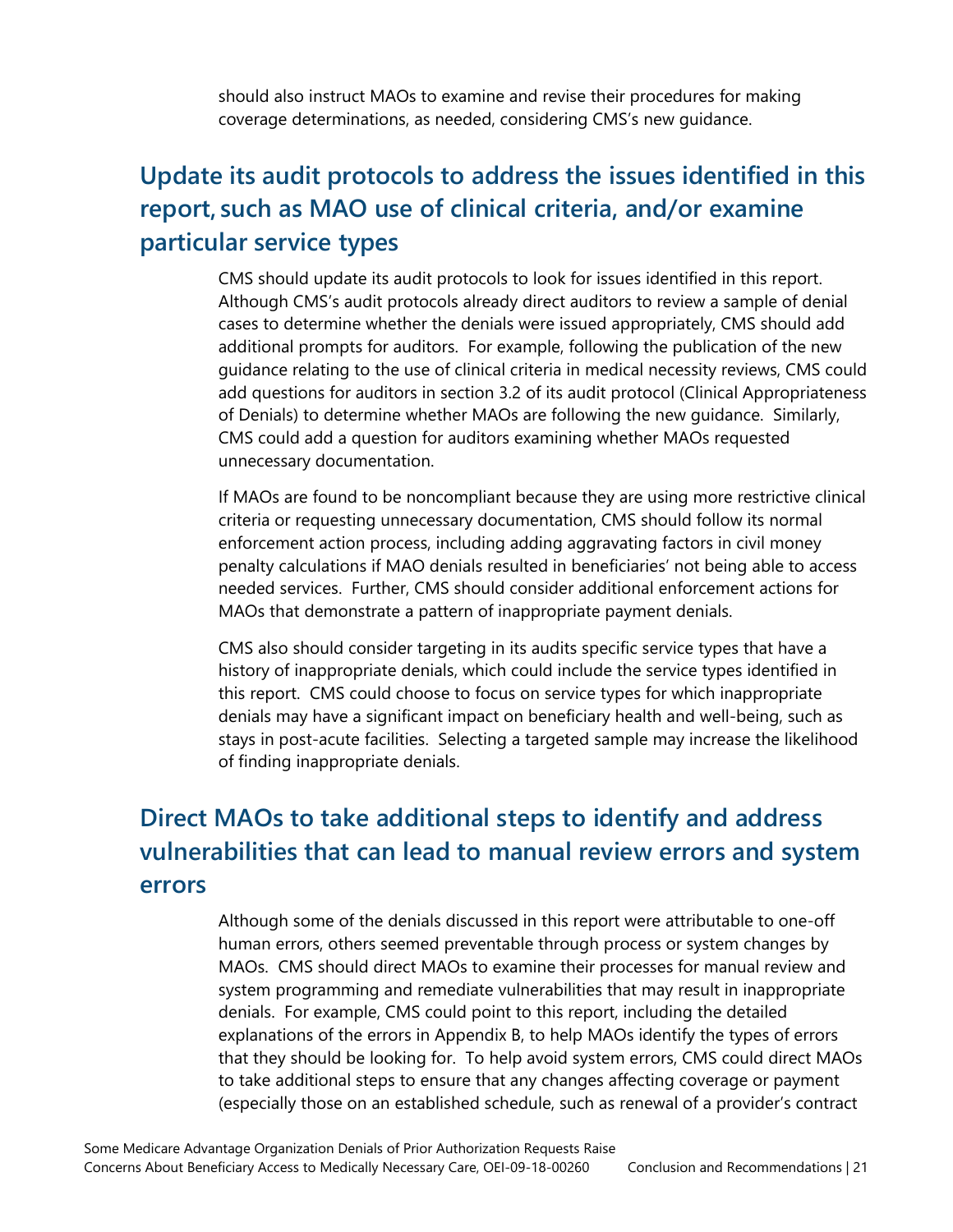with the MAO), are properly coded in their systems. CMS could also direct MAOs to consider additional staff training on documentation that should be verified before issuing a denial, and the level of documentation required.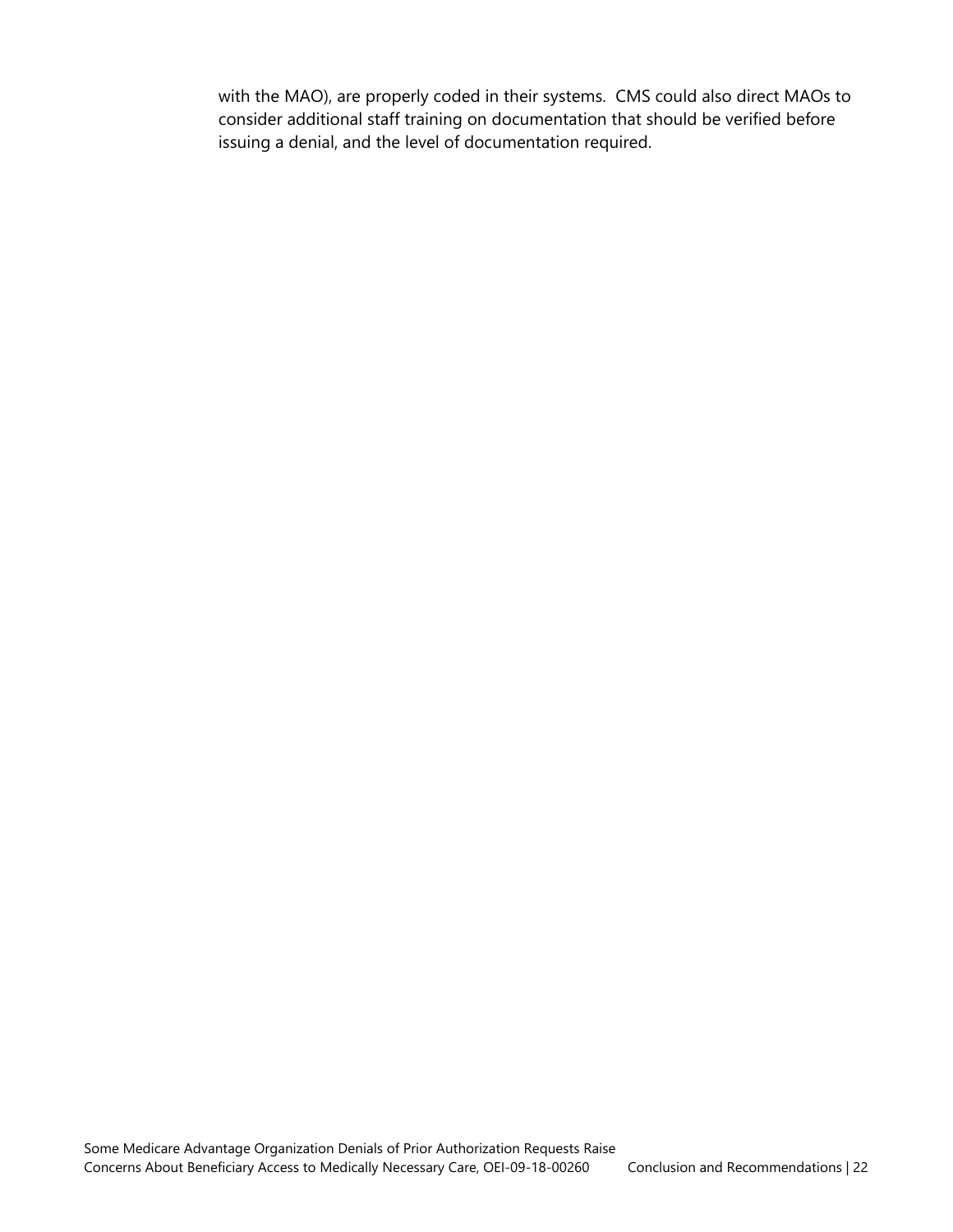In response to the draft report, CMS stated that it is committed to oversight and enforcement of the requirements of the Medicare Advantage program and concurred with all three recommendations. CMS reiterated that MAOs must follow Medicare coverage rules. CMS further stated that MAOs may implement additional coverage requirements to better define the need for a service as long as the additional requirements do not violate the requirements in the relevant NCD or LCD. However, as we note in our report, this statement is not clearly outlined in existing guidelines.

CMS concurred with the first recommendation to issue new guidance on the appropriate use of MAO clinical criteria for medical necessity reviews, stating that it plans to issue such guidance.

CMS concurred with the second recommendation to update its audit protocols to address the issues identified in this report, such as MAO use of clinical criteria and/or examining particular service types. CMS stated that it will update its audit protocol and auditor training materials, as needed, to align with the guidance that it plans to issue under the first recommendation. CMS did not indicate whether it would consider targeting in its audits specific service types that have a history of inappropriate denials.

CMS concurred with the third recommendation to direct MAOs to take additional steps to identify and address vulnerabilities that can lead to manual review errors and system errors. CMS stated that it would direct MAOs to examine their manual review and system programming processes and to address vulnerabilities that may result in inappropriate denials. Although CMS stated that these efforts would be "in keeping with" the guidance that it plans to issue in response to the first recommendation, OIG notes that the manual review errors and system processing errors identified in this report were unrelated to reviews for medical necessity.

For the full text of CMS's comments, see Appendix D.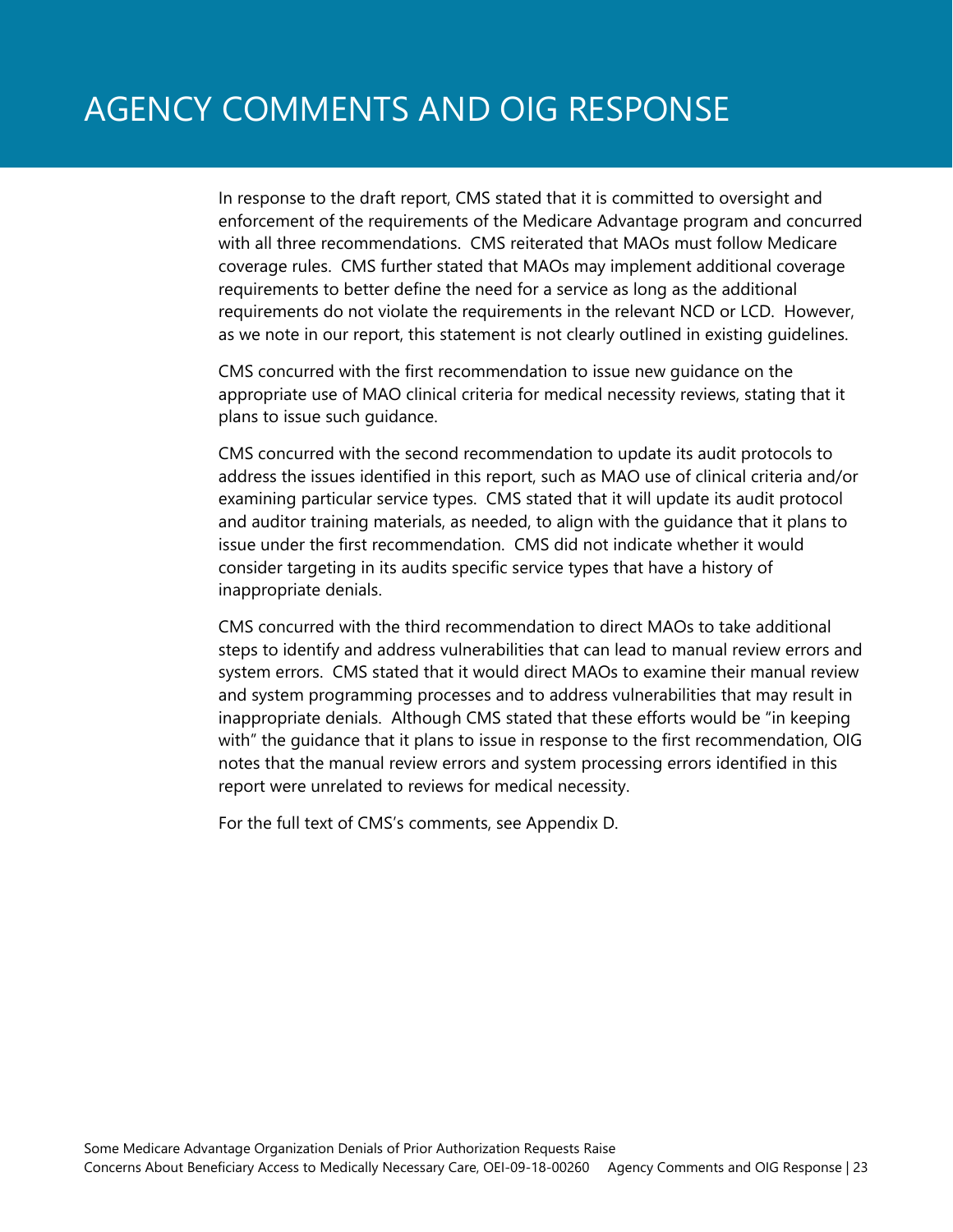#### **Sample selection**

**MAO selection**. To select the MAOs for this review, we used CMS Part C enrollment data to identify the number of beneficiaries in health maintenance organization (HMO) plans and preferred provider organization (PPO) plans administered by each MAO in June 2019. We selected 15 of the largest MAOs by enrollment. The 15 selected MAOs accounted for nearly 80 percent of beneficiaries enrolled in Medicare Advantage in June 2019, ranging in size from about 165,000 to nearly 6 million beneficiaries.

**Case selection**. We collected a list of all prior authorization denials and payment denials that each selected MAO issued during a 1-week period, June 1−7, 2019 (282,830 total denials). We created a sampling frame from this list by grouping denials into 7 strata based on denial type (prior authorization or payment) and the number of denials issued by the MAO during that week. From this sampling frame, we selected a stratified random sample of 500 cases (250 prior authorization denials and 250 payment denials).

We stratified by denial type in order to make projections of the rates of prior authorization denials and payment denials that were issued for requests that met Medicare coverage rules and MAO billing rules. We also stratified by MAO size. We under-sampled MAOs with larger numbers of denials to avoid over-burdening them with a high number of requests for case file documentation. See Exhibit 3 on page 26 for a description of each stratum, sample size, and population of denial cases.

**Excluding ineligible cases**. We instructed MAOs to exclude certain denials, such as those for supplemental services and claims with third-party liability, from the lists of prior authorization denials and payment denials that they submitted. During the course of our review, we identified and excluded additional types of ineligible cases from our analysis.

We identified 70 ineligible cases in our original sample of 500 cases, making our final sample 430 cases (183 payment and 247 prior authorization cases). Types of denials that were ineligible for this review included:

• Services already paid for under another payment arrangement: In some cases, MAOs pay providers under a capitated arrangement. Providers may "bill" the MAO to document a service/encounter with the beneficiary, and these "bills" can create the appearance of a denial, but providers do not expect reimbursement for the specific services in addition to the capitated payment that they are already receiving. These cases were ineligible for this study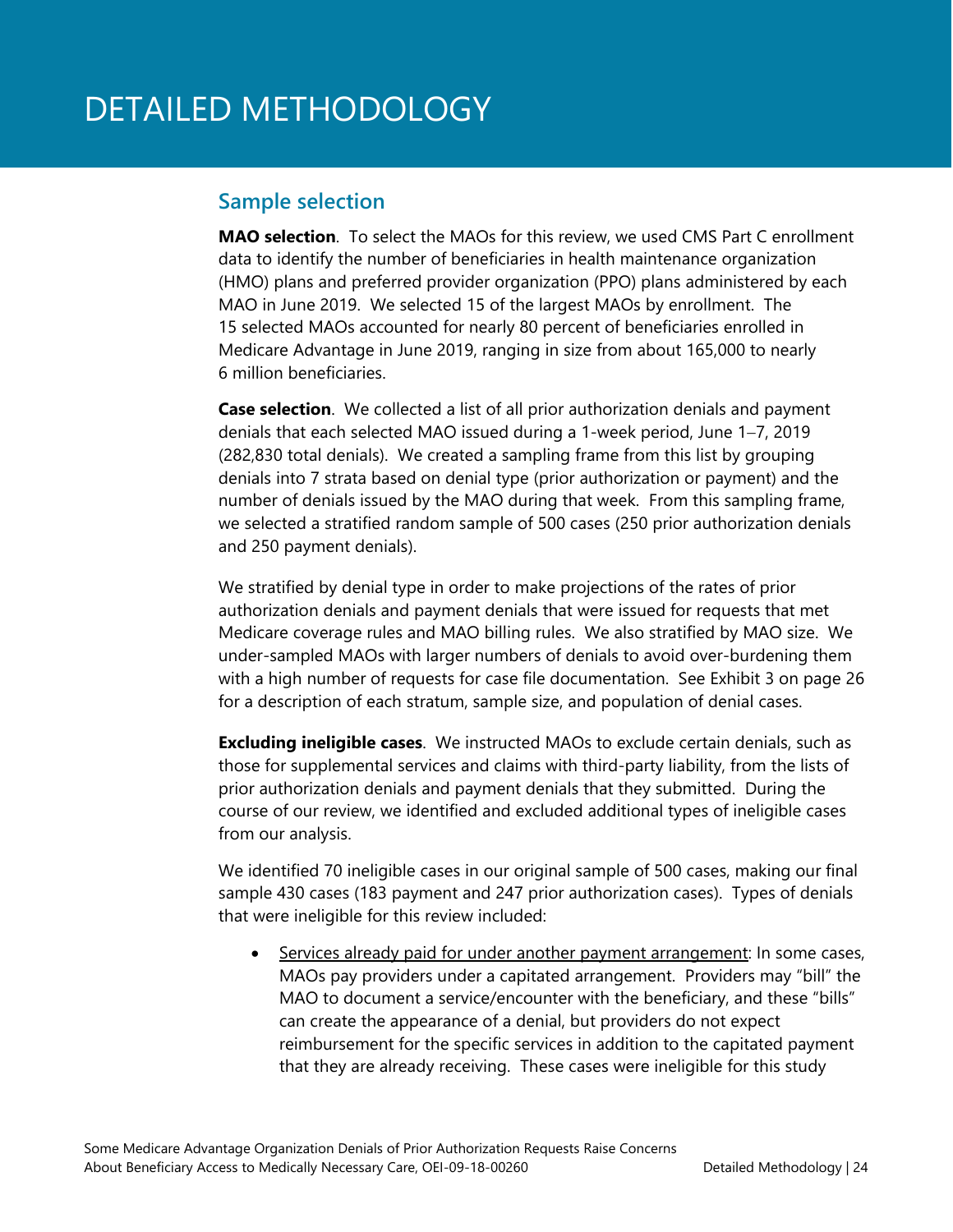because the MAO did not make a coverage decision based on the merits of the case, and there was no expectation of payment to the provider.

- Cases denied because of a GY modifier: In some cases, providers may bill for a service that they know will not be covered (for example, to get a record of a Medicare denial before billing secondary insurance). They may attach a GY modifier to the HCPCS (Healthcare Common Procedure Coding System) code on the claim, which signals that the claim should not be paid. These cases were ineligible for this study because providers were not requesting payment.
- Exact duplicates: In some cases, system or human errors may cause the same claim to be submitted from a provider to the MAO more than once. Cases that were denied as exact duplicates were ineligible for this study because they were not denials based on the merits of the case.
- Services paid by Medicaid for beneficiaries dually eligible for Medicare and Medicaid: Some beneficiaries who are dually eligible for both Medicare and Medicaid are enrolled in special plans through which a single MAO administers both their Medicare and Medicaid benefits. Some of these MAO systems are set up to process requests for certain services as Medicare "denials" before they will approve and pay for them under the beneficiary's Medicaid benefit. These cases were ineligible for this study because they were not true denials based on the merits of the case, but rather a system processing step.
- Supplemental services: MAOs are allowed to cover extra health and wellness services that are not normally covered under Medicare, such as gym memberships. These "supplemental" services are not covered by all MAOs. These cases were ineligible for this study because the services would not be covered by original Medicare, and the cases would have had different coverage rules depending on the MAO.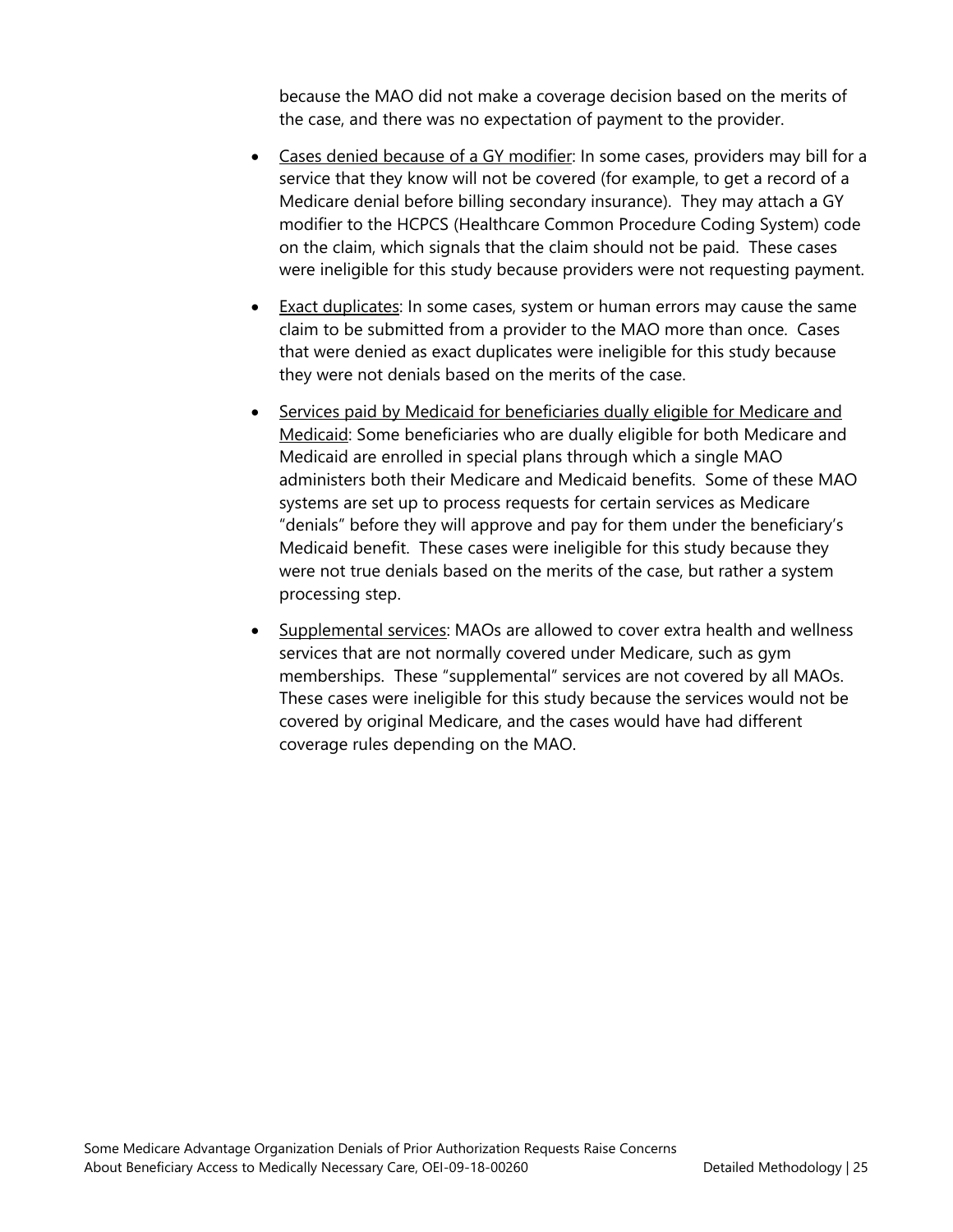|                    |                            |                                                                              | <b>Total sample</b> | <b>Population of</b> | <b>Eligible</b> | <b>Estimate of</b><br>population of<br>eligible |
|--------------------|----------------------------|------------------------------------------------------------------------------|---------------------|----------------------|-----------------|-------------------------------------------------|
| <b>Stratum</b>     | Case type                  | <b>MAOs</b>                                                                  | size                | denials              | sample size     | denials                                         |
| $\mathbf{1}$       | Prior<br>authorization     | Two largest MAOs by<br>volume of denials for<br>prior authorization          | 50                  | 5,177                | 50              | 5,177                                           |
| $\overline{c}$     | Prior<br>authorization     | Four medium-sized<br>MAOs by volume of<br>denials for prior<br>authorization | 80                  | 4,761                | 77              | 4,582                                           |
| 3                  | Prior<br>authorization     | Nine smallest MAOs by<br>volume of denials for<br>prior authorization        | 120                 | 2,514                | 120             | 2,514                                           |
|                    |                            | <b>Total prior authorization cases</b>                                       | 250                 | 12,452               | 247             | 12,273                                          |
| 4                  | Payment                    | Largest MAO by<br>volume for payment<br>denials                              | 70                  | 150,405              | 31              | 66,608                                          |
| 5                  | Payment                    | Six medium-sized<br>MAOs by volume for<br>payment denials                    | 85                  | 100,402              | 64              | 75,597                                          |
| 6                  | Payment                    | Three small MAOs by<br>volume for payment<br>denials                         | 45                  | 12,570               | 42              | 11,732                                          |
| 7                  | Payment                    | Remaining five MAOs<br>with the smallest<br>volume for payment<br>denials    | 50                  | 7,001                | 46              | 6,441                                           |
|                    | <b>Total payment cases</b> |                                                                              | 250                 | 270,378              | 183             | 160,378                                         |
| <b>Total cases</b> |                            |                                                                              | 500                 | 282,830              | 430             | 172,651                                         |

#### **Exhibit 3: Total and Eligible Denial Sample Sizes and Populations, by Stratum**

### **Case File Collection and Preliminary Screening**

For the original 500 sampled cases, we collected case file documentation in September 2019 (3 months after the denials were originally issued). We requested complete administrative and medical records from the MAOs. Among other information, we requested that the MAOs provide a summary of the basic facts of the case, an explanation of their reason for denying the request, any coverage rules that MAOs cited to deny the request, records of the MAO decision-making process, copies of notices sent to the beneficiary and/or provider, any medical records on file, and whether the denial had been appealed.

To conduct the case file reviews, we contracted with health care coding and billing professionals with expertise in Medicare coverage rules ("health care coding experts")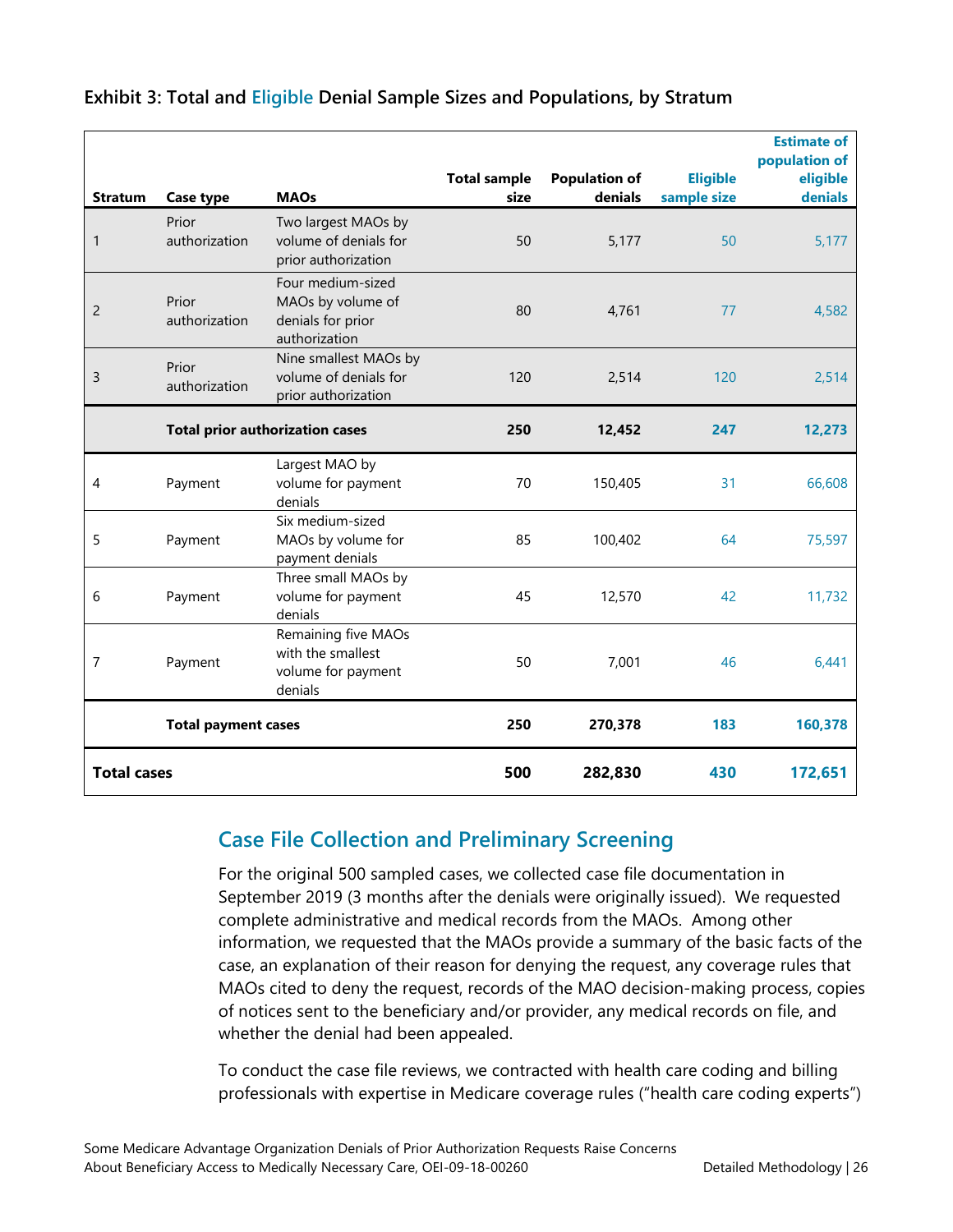and with physicians. Health care coding experts used an OIG-developed protocol to complete a preliminary screening for all 500 cases in our sample. The first step of the preliminary screening process was to determine whether the denial case was eligible for our sample (as described above). The health care coding experts then reviewed the case files of the 430 eligible cases for completeness and made additional requests to the MAOs for missing records or information needed for case file reviews.

#### **Case File Reviews**

To design the case file review methodology, we consulted with the following: CMS; the Medicare Advantage Independent Review Entity contractor (which reviews denial appeals that are upheld by MAOs); physicians; and health care coding experts. We also reviewed CMS policy documents such as the Medicare Managed Care Manual.

The objective of the case file reviews was to determine whether the denied prior authorization and payment requests met relevant Medicare coverage rules and, if applicable, MAO billing rules. For our sample of 430 eligible cases, we conducted reviews for administrative coverage only for 268 cases, and for the remaining 162 cases we conducted reviews for both administrative coverage and medical necessity. Reviewers followed a structured protocol that OIG developed in consultation with health care coding experts and physicians.

**Administrative coverage reviews.** For denial cases that did not need a clinical review to determine medical necessity, a health care coding expert followed a structured OIG protocol to determine whether the denial met the Medicare coverage rules and/or MAO billing rules that the MAO cited as support for its denial decision. Examples of cases that did not need a medical necessity determination included denials that were issued because the beneficiary was no longer enrolled with the MAO; claims that were filed past required deadlines; claims for services that require prior authorization but for which the MAO did not have an authorization on file; and other administrative or billing inaccuracies. Health care coding experts reviewed the MAO's justification for issuing the denial and determined whether the request met applicable Medicare coverage rules and MAO billing rules, such as NCDs and LCDs; the Medicare Managed Care Manual; and the provider's contract. They also examined MAO coverage documents (i.e., the Evidence of Coverage document for the beneficiary's plan), and any other documentation in the case file that supported or disputed whether the request met Medicare coverage rules and MAO billing rules.

**Medical necessity reviews.** If the health care coding experts assessed that denial cases needed a medical necessity review to determine whether the request met Medicare coverage rules, then the cases received an additional clinical review by a physician. We assigned a physician reviewer to each of these cases on the basis of the service type and the physician's specialty. Following a structured OIG protocol, physicians used their clinical judgment to determine whether the denied service was medically necessary for the beneficiary using the medical records and other clinical information available in the case file. Physicians considered factors such as a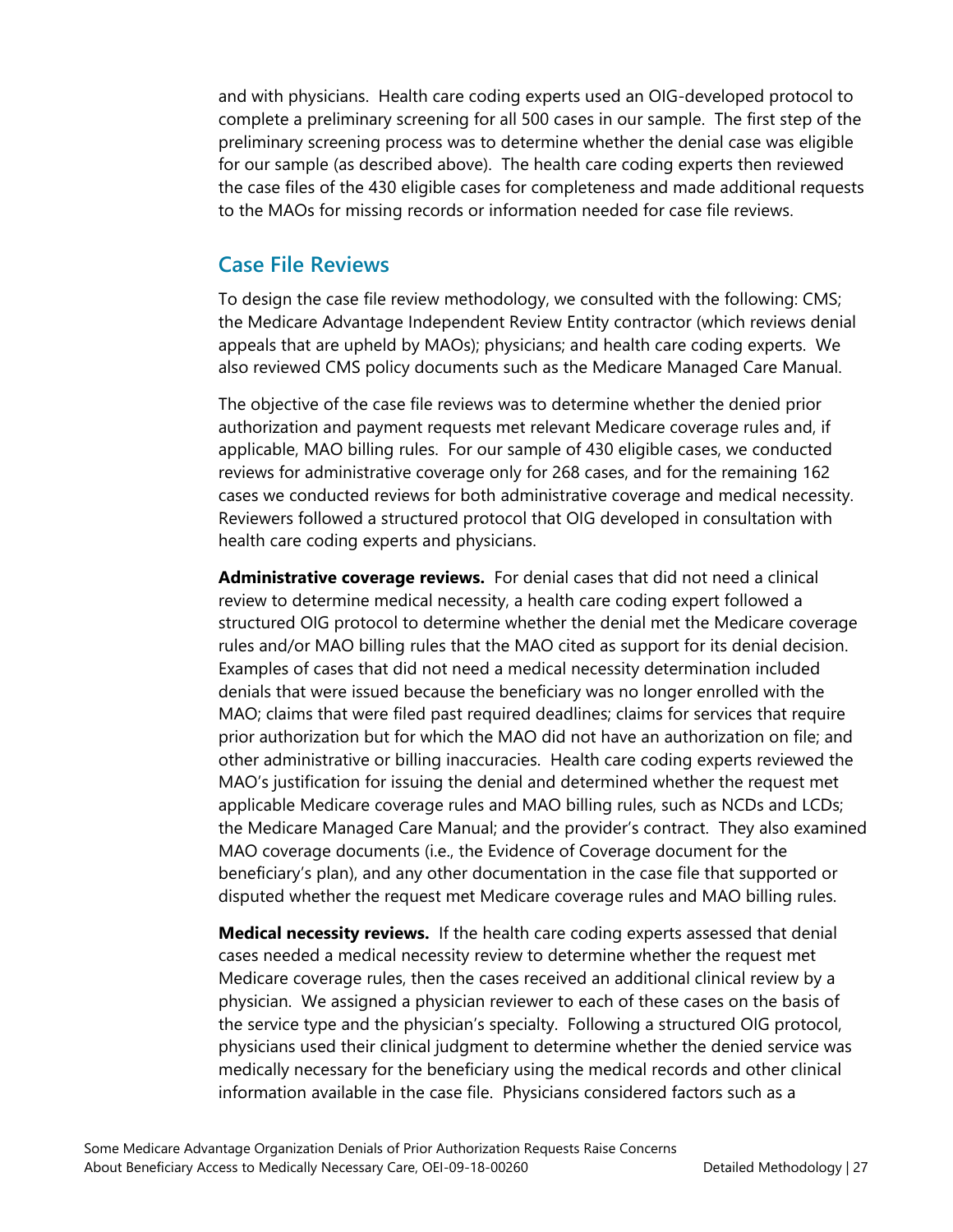beneficiary's symptoms, diagnosis, and medical history to determine medical necessity and explain how they arrived at their decision. Physicians also determined whether the MAO offered an alternate service to the beneficiary and if so, whether the alternate service was clinically sufficient to meet the beneficiary's needs.

For cases in which the physician reviewer indicated that the service was not medically necessary for the beneficiary, OIG determined the denial to be appropriate because Medicare does not pay for services that are not medically necessary. For any case for which the physician reviewer determined the service was medically necessary, or for which the physician reviewer wanted to consult with other physicians, we convened a panel of three physicians to discuss the case (see more on physician conference calls, below). Services were determined to be medically necessary if the three-physician panel reached consensus that the requested service was medically necessary for the beneficiary.

For denied requests that the physician panel determined were medically necessary, a health care coding expert reviewed the case to determine whether the request met Medicare coverage rules. To do this, the health care coding expert reviewed the circumstances of the case, including the specific justification(s) that the MAO cited to deny the service and the panel's explanation for why the service was medically necessary. The health care coding expert then assessed—conferring with the physician reviewer as needed—whether the request met applicable Medicare coverage rules and/or criteria from the MAO Evidence of Coverage document.

### **Quality Assurance**

To promote consistency and accuracy across reviews, we issued a study-specific guidance document for improved decision-making, provided training to all physicians and health care coding experts, facilitated conference calls with the panel of physician reviewers, and conducted quality assurance reviews.

**Guidance Document**. We worked with the health care coding experts and physician reviewers to develop a structured protocol to ensure thorough and consistent case reviews. We provided reviewers with a guidance document that included detailed instructions for each question in the health care coding and physician protocols, definitions for key terms, and a list of frequently asked questions. The guidance included detailed instructions for determining whether a case was eligible for the study, which types of cases should be referred for physician review, and how to determine whether a denial met Medicare coverage and/or MAO billing rules.

**Training**. We provided two trainings for each reviewer type (i.e., health care coding experts and physicians) regarding the OIG protocol for reviewing the denial cases. The trainings included a review of the guidance document and an explanation of the protocol questions. We also conducted pre-test reviews with some reviewers to pilot the protocols and give feedback to reviewers.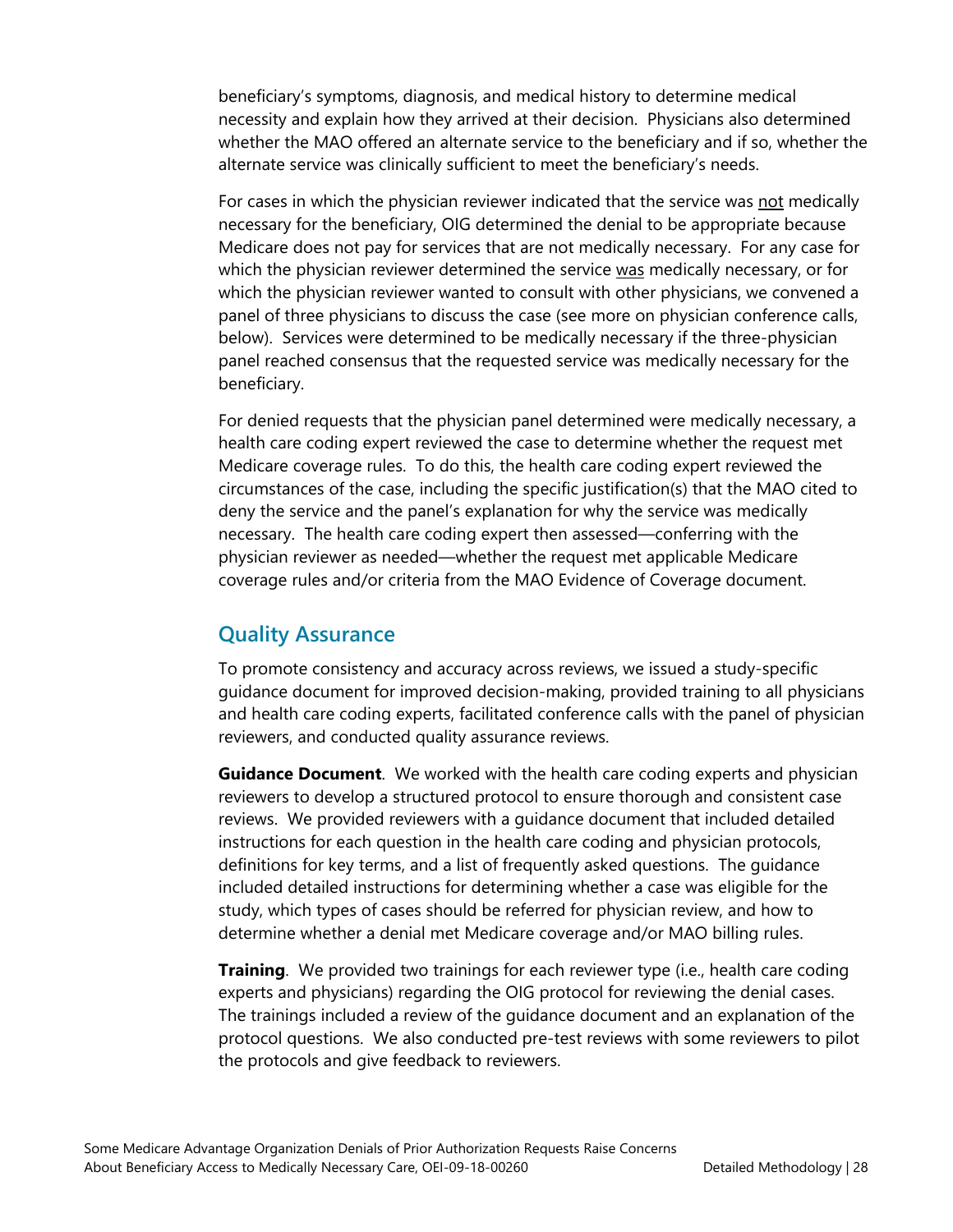**Physician Consensus Calls**. We facilitated regular conference calls for physician reviewers to examine the medical necessity of individual cases and to promote consistency across reviews. During these calls, physician reviewers discussed cases that a physician reviewer assessed to be medically necessary or wanted to discuss with the rest of the physician panel. Denial cases were determined to be medically necessary if the physician reviewer and the physician panel reached consensus that the case was medically necessary.

**Quality Assurance Reviews**. We reviewed health care coding expert and physician protocol responses to ensure that they were following the standardized review protocols when assessing cases. We worked with the medical review contractor to identify and address any inconsistencies across health care coding and physician clinical reviews. Separately, we worked with health care coding experts and physicians to clarify or discuss any questions we had about their protocol responses. We also had a health care coding expert conduct independent second reviews for a portion of denial cases. Finally, we reviewed each case using the original case file and additional information we collected from MAOs to ensure: (1) that it was eligible to be included in our sample and (2) that protocol responses accurately reflected the circumstances of the case.

### **Analysis**

We analyzed the results of the reviews by health care coding experts and the clinical reviews by physicians, and we generated population estimates of the prior authorization denials and payment denials that met Medicare coverage rules and MAO billing rules. We also generated population estimates for the rates at which MAOs initially denied prior authorization denials and payment denials in our sample that met Medicare coverage rules and MAO billing rules, but then reversed their decision before our data request (within 3 months). See Appendix A on page 31 for point estimates, 95-percent confidence intervals, and key statistics.

To examine the reasons that denials occurred for requests that met Medicare coverage rules and MAO billing rules, and the service types associated with those cases in our sample, we conducted qualitative analysis of the case files and case review results. We coded each denial that met Medicare coverage rules as resulting from one or more of six causes that surfaced from the reviewed cases. To determine the cause of denials for requests that met Medicare coverage rules, we examined the MAO's justification for the denial, the results of the health care coding expert reviews and/or physician clinical reviews, and relevant documentation in the case files. In some cases, we determined that the denials resulted from more than one cause, for example, when an MAO applied MAO clinical criteria not in Medicare coverage rules *and* required unnecessary documentation. To describe service types, we categorized items or services using information from the case files. Because of the small number of denials within each stratum that met Medicare coverage rules, it was not possible to project the results of the denial causes and service type categories.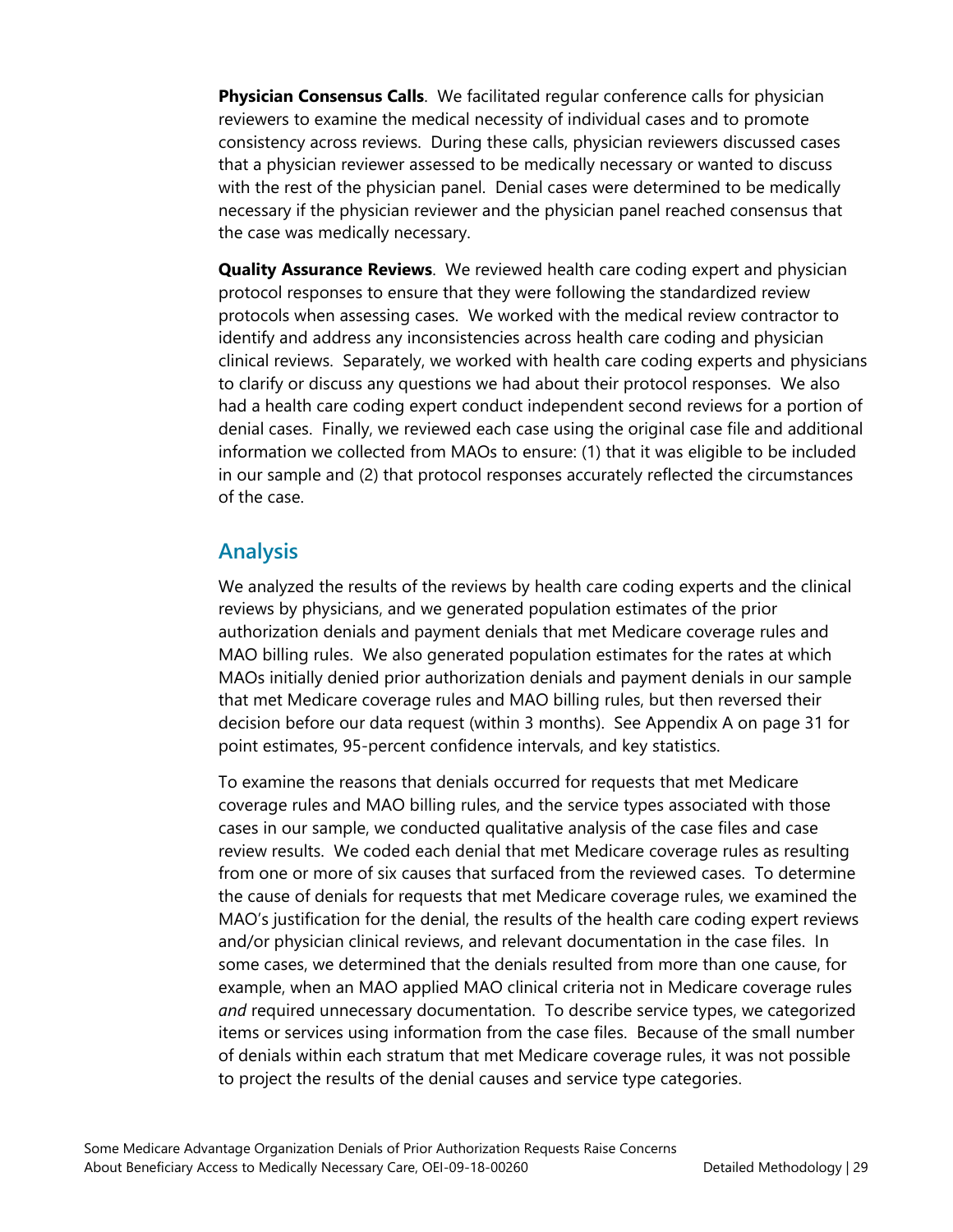To provide cost information for the denials in our sample that met Medicare coverage rules, we reviewed case files to determine if cost information was available. If available, we included this information in Appendix B and in some of the case examples presented in the report. For cases where the MAO reversed the denial and documented paying for the service, we used the actual amount paid to the provider. For all other cases, we used the actual or estimated cost of the denied service as reported by the MAO. Because a significant number of cases in the sample did not have cost data in their records, we were not able to estimate the overall costs associated with denials that met Medicare coverage rules.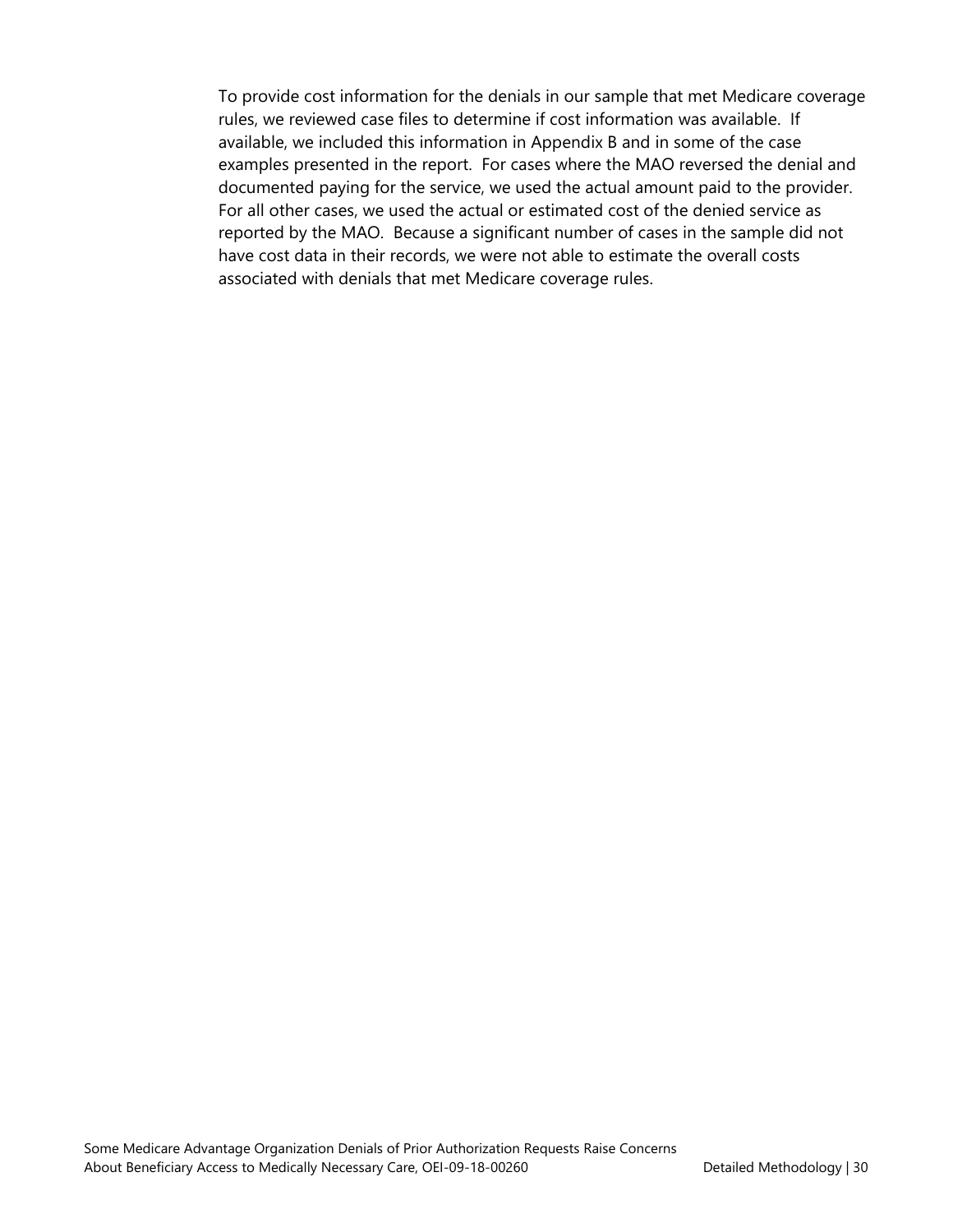# APPENDIX A

**Point Estimates and Confidence Intervals for Denials of Prior Authorization and Payment Requests That Met Medicare Coverage Rules, Issued by 15 Selected MAOs During June 1–7, 2019**

|                                                                                                                     |                              |            | 95-Percent Confidence<br><b>Interval</b> |                    |
|---------------------------------------------------------------------------------------------------------------------|------------------------------|------------|------------------------------------------|--------------------|
| <b>Description</b>                                                                                                  | Weighted<br><b>Frequency</b> | Percentage | <b>Lower Bound</b>                       | <b>Upper Bound</b> |
| Denials of prior authorization<br>requests that met Medicare<br>coverage rules                                      | 1,631                        | 13.3%      | 8.9%                                     | 19.3%              |
| Denials of prior authorization<br>requests that met Medicare<br>coverage rules and were reversed<br>within 3 months | 343                          | 2.8%       | 1.4%                                     | 5.7%               |
| Denials of payment requests that<br>met Medicare coverage rules                                                     | 28,949                       | 18.1%      | 11.7%                                    | 26.8%              |
| Denials of payment requests that<br>met Medicare coverage rules and<br>were reversed within 3 months                | 10,140                       | 6.3%       | 3.0%                                     | 12.9%              |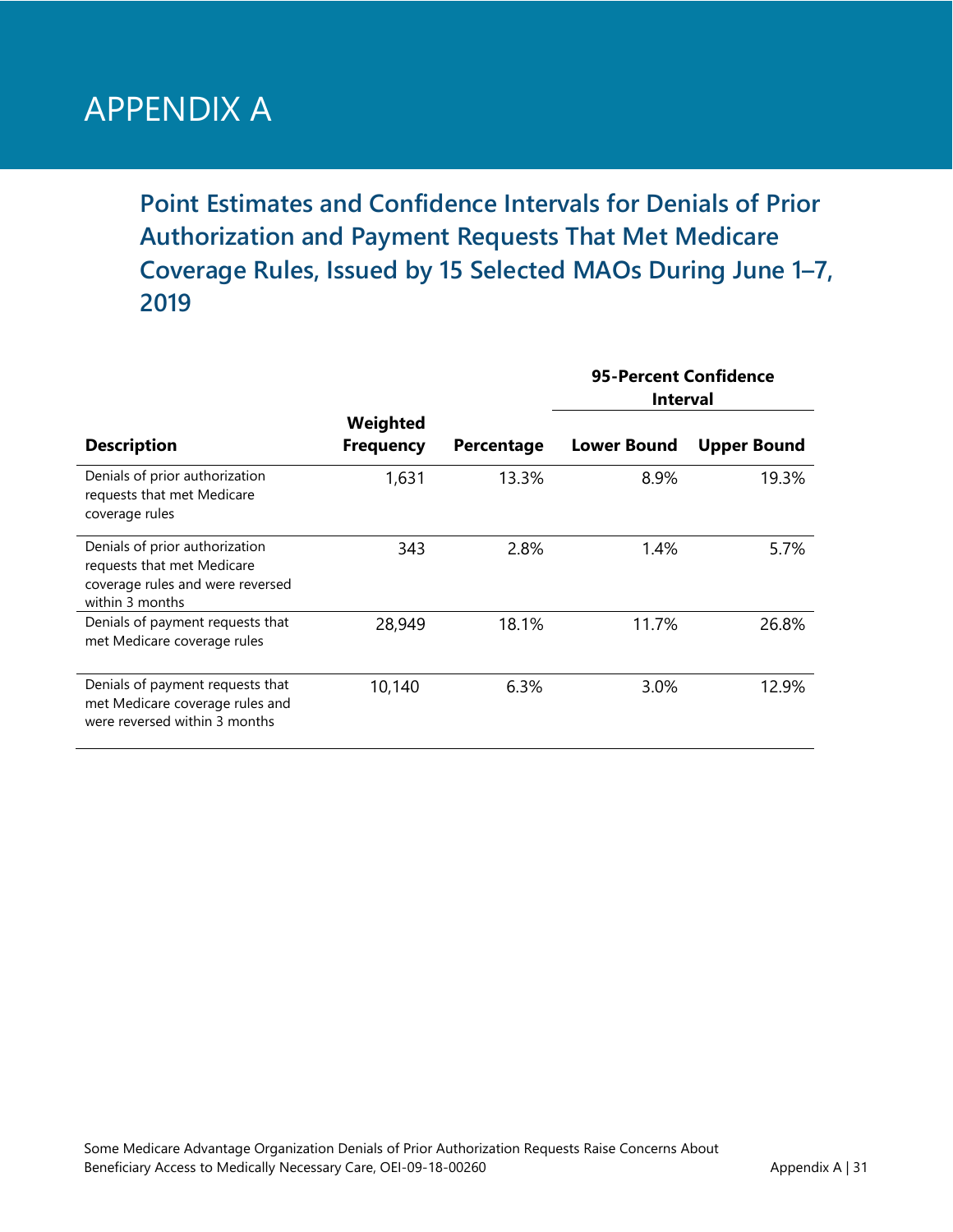# APPENDIX B

# **Detailed Descriptions of Denials for Requests That Met Medicare Coverage Rules**

| Case<br>ID       | <b>Service</b><br>requested                       | <b>Beneficiary</b><br>profile                                                                     | <b>Denial cause</b>                                                                                                  | <b>Denial summary</b>                                                                                                                                                                                                                                                                                                                                                                                                                                                                                                                                                                                                                                                                                                                                                              | <b>Resolution at</b><br>time of OIG<br>data request | Cost (actual<br>or<br>estimated) |
|------------------|---------------------------------------------------|---------------------------------------------------------------------------------------------------|----------------------------------------------------------------------------------------------------------------------|------------------------------------------------------------------------------------------------------------------------------------------------------------------------------------------------------------------------------------------------------------------------------------------------------------------------------------------------------------------------------------------------------------------------------------------------------------------------------------------------------------------------------------------------------------------------------------------------------------------------------------------------------------------------------------------------------------------------------------------------------------------------------------|-----------------------------------------------------|----------------------------------|
| D <sub>221</sub> | Imaging: MRI of<br>right hand<br>without contrast | A 69-year-old<br>continued to have<br>pain and<br>weakness in<br>a hand 5 months<br>after a fall. | Applied MAO<br>clinical criteria<br>not in<br>Medicare<br>coverage rules<br>Required<br>unnecessary<br>documentation | The MAO denied the request and cited internal clinical criteria<br>requiring an inconclusive x-ray and documentation that the patient<br>had not improved with more conservative treatment. However,<br>our reviewers determined that an MRI was necessary for this<br>patient and the NCD for MRIs does not require that a beneficiary<br>receive an x-ray prior to receiving an MRI. Our physician panel<br>explained that an x-ray would not be sufficient for this patient<br>because some hand injuries, such as those involving small bones,<br>muscles, and ligaments in the hand, may not be immediately<br>visible with an x-ray. The panel noted that delayed treatment<br>could cause further harm for this patient because the muscles and<br>ligaments might retract. | Denial<br>reversed upon<br>appeal                   | \$365                            |

### **Prior Authorization Denials of Requests That Met Medicare Coverage Rules**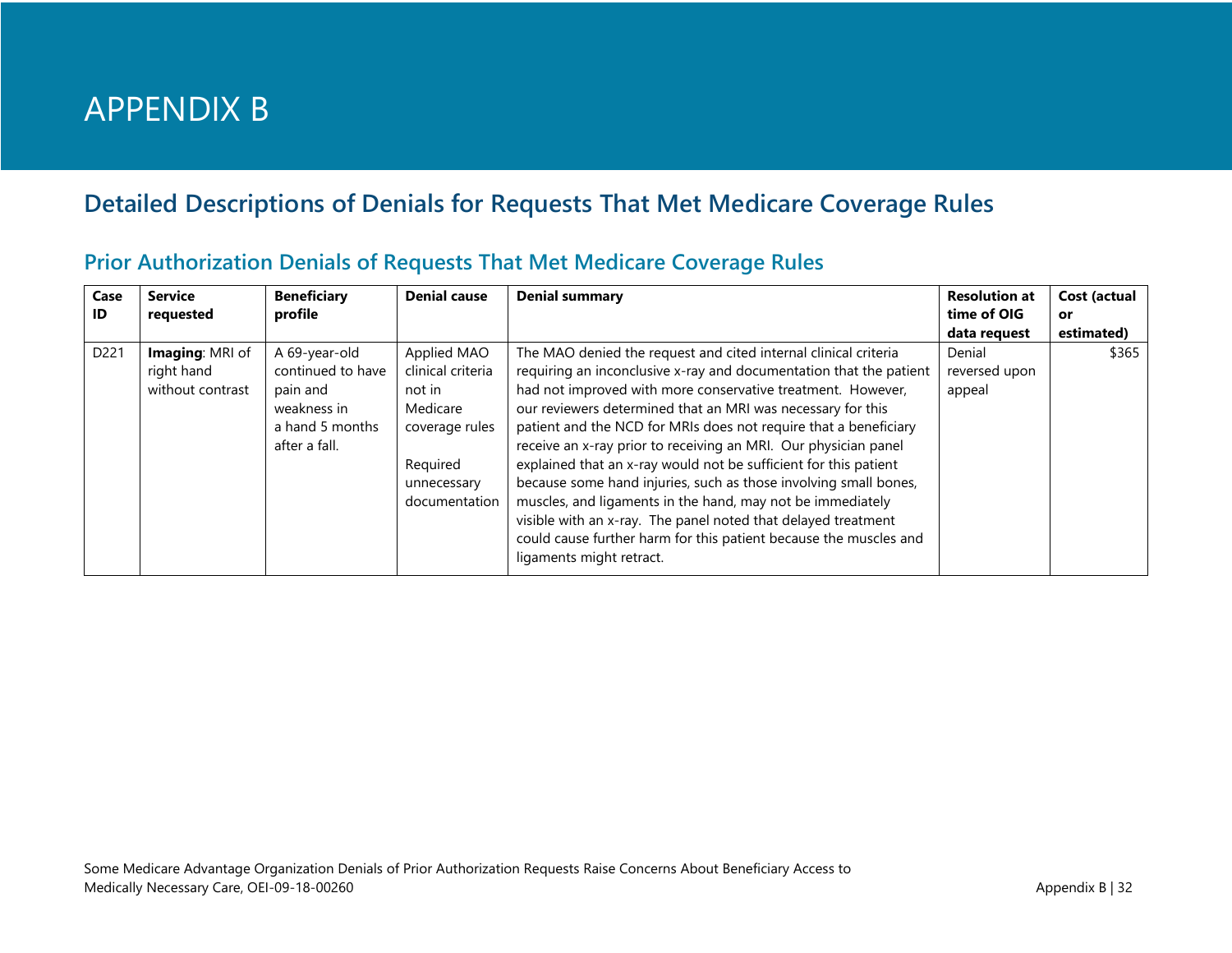| Case | <b>Service</b>                                                 | <b>Beneficiary</b>                                                                                                                                                                                                          | <b>Denial cause</b>                                                                                                  | <b>Denial summary</b>                                                                                                                                                                                                                                                                                                                                                                                                                                                                                                                                                                                                                                                                                                                                                                                                                                                            | <b>Resolution at</b> | Cost (actual |
|------|----------------------------------------------------------------|-----------------------------------------------------------------------------------------------------------------------------------------------------------------------------------------------------------------------------|----------------------------------------------------------------------------------------------------------------------|----------------------------------------------------------------------------------------------------------------------------------------------------------------------------------------------------------------------------------------------------------------------------------------------------------------------------------------------------------------------------------------------------------------------------------------------------------------------------------------------------------------------------------------------------------------------------------------------------------------------------------------------------------------------------------------------------------------------------------------------------------------------------------------------------------------------------------------------------------------------------------|----------------------|--------------|
| ID   | requested                                                      | profile                                                                                                                                                                                                                     |                                                                                                                      |                                                                                                                                                                                                                                                                                                                                                                                                                                                                                                                                                                                                                                                                                                                                                                                                                                                                                  | time of OIG          | or           |
|      |                                                                |                                                                                                                                                                                                                             |                                                                                                                      |                                                                                                                                                                                                                                                                                                                                                                                                                                                                                                                                                                                                                                                                                                                                                                                                                                                                                  | data request         | estimated)   |
| D249 | Imaging: Chest<br>СT                                           | A 68-year-old<br>who was a smoker<br>had a history of<br>lung nodules.                                                                                                                                                      | Required<br>unnecessary<br>documentation<br>Applied MAO<br>clinical criteria<br>not in<br>Medicare<br>coverage rules | The MAO requested unnecessary additional medical records to<br>support the scan, asking for the results of the previous chest x-ray<br>and CT scan. When the provider did not submit those results<br>within 1 week, the MAO denied the request. The MAO also cited<br>internal clinical criteria that limited CT scans based on the size of<br>nodules and the receipt of chest x-rays. However, our physician<br>panel determined that given the patient's history as a smoker, and<br>the presence of a lung nodule, the case file contained sufficient<br>clinical evidence to determine that the requested scan was<br>medically necessary. A health care coding expert then determined<br>that the request met all other applicable Medicare requirements,<br>including that the NCD for CT scans does not require prior x-rays<br>or that the nodules be a specific size. | Not reversed         | \$154        |
| D406 | Imaging: MRI of<br>the lumbar spine<br>without contrast        | A 91-year-old had<br>lower extremity<br>pain that radiated<br>into the upper<br>leg, hip, and lower<br>back (sciatica).<br>Back x-rays<br>showed scoliosis<br>and joint disease.                                            | Applied MAO<br>clinical criteria<br>not in<br>Medicare<br>coverage rules                                             | The MAO denied the service and cited internal clinical criteria<br>stating that the patient had not completed 6 weeks of provider-<br>directed treatment in the last 3 months. However, our physician<br>panel determined the MRI was medically necessary to plan<br>treatment options due to the patient's age, symptoms, and results<br>of a previous back x-ray. Further, the NCD for MRIs does not state<br>that completion of prior conservative therapy is needed before<br>receiving an MRI.                                                                                                                                                                                                                                                                                                                                                                              | Not reversed         | \$297        |
| D397 | Imaging:<br>Shoulder CT scan<br>for preoperative<br>evaluation | A 77-year-old had<br>a history of left<br>shoulder pain that<br>had progressed<br>for the last 3<br>years. The patient<br>had received<br>therapy and<br>injections, but the<br>patient's<br>condition had not<br>improved. | Determined<br>that the<br>request did<br>not meet<br>Medicare<br>coverage<br>criteria                                | The MAO denied the request, stating that conducting a CT in this<br>context was investigational and, therefore, not covered by<br>Medicare. However, our physician panel determined that a CT<br>scan was warranted and within expected standards of care because<br>it could more accurately assess the condition of the shoulder and<br>determine type of surgery needed. Further, the applicable NCD<br>did not indicate that the use of a CT scan in this context was<br>considered investigational.                                                                                                                                                                                                                                                                                                                                                                         | Not reversed         | \$1,400      |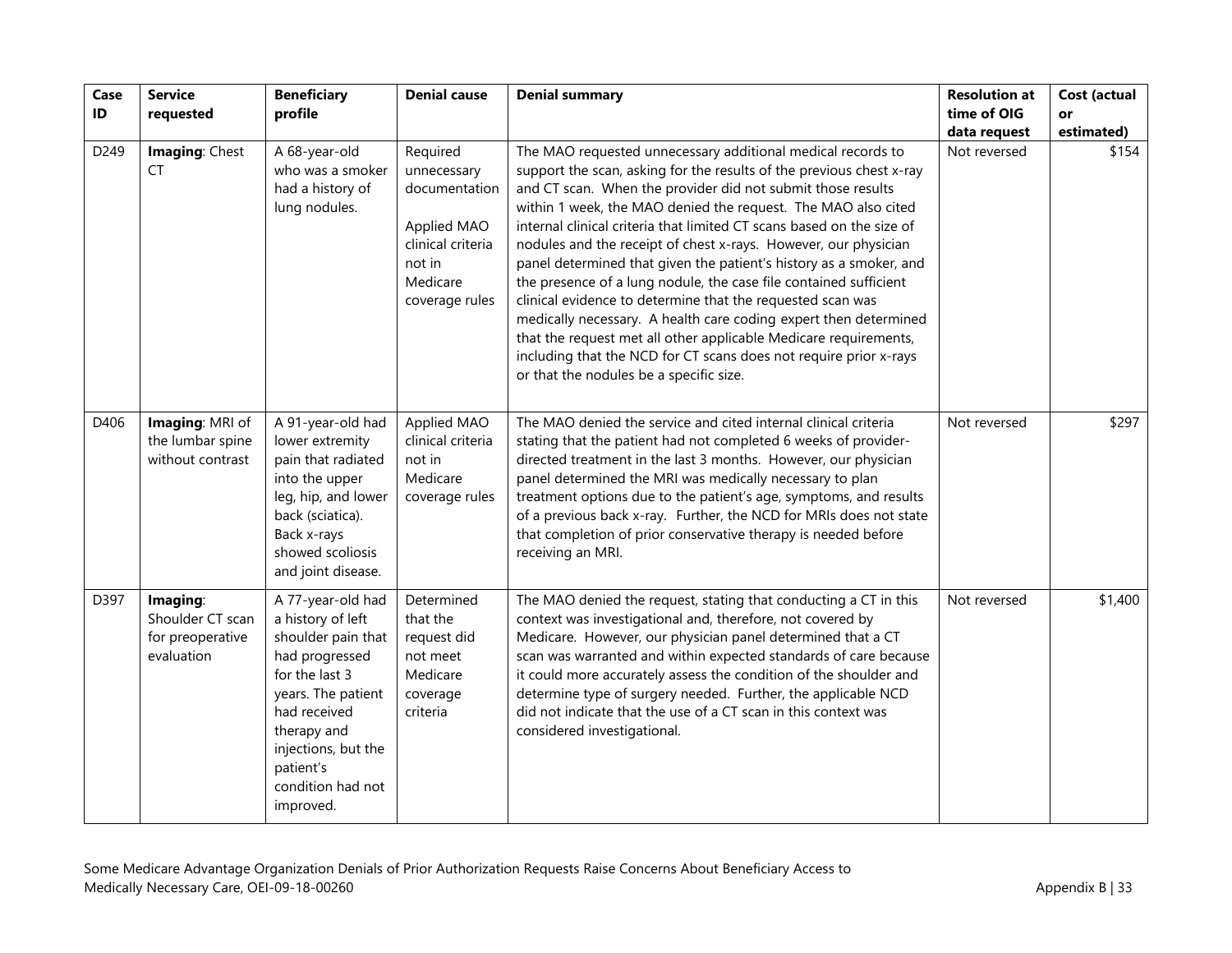| Case | <b>Service</b>                                                  | <b>Beneficiary</b>                                                                                                                                                                                                                                                                    | <b>Denial cause</b>                                                                                                  | <b>Denial summary</b>                                                                                                                                                                                                                                                                                                                                                                                                                                                                                            | <b>Resolution at</b>              | Cost (actual         |
|------|-----------------------------------------------------------------|---------------------------------------------------------------------------------------------------------------------------------------------------------------------------------------------------------------------------------------------------------------------------------------|----------------------------------------------------------------------------------------------------------------------|------------------------------------------------------------------------------------------------------------------------------------------------------------------------------------------------------------------------------------------------------------------------------------------------------------------------------------------------------------------------------------------------------------------------------------------------------------------------------------------------------------------|-----------------------------------|----------------------|
| ID   | requested                                                       | profile                                                                                                                                                                                                                                                                               |                                                                                                                      |                                                                                                                                                                                                                                                                                                                                                                                                                                                                                                                  | time of OIG                       | or                   |
|      |                                                                 |                                                                                                                                                                                                                                                                                       |                                                                                                                      |                                                                                                                                                                                                                                                                                                                                                                                                                                                                                                                  | data request                      | estimated)           |
| D421 | Imaging: CT of<br>chest, abdomen,<br>and pelvis                 | An 81-year-old<br>had<br>adenocarcinoma<br>of the<br>endometrium, a<br>cancer of the<br>lining of the<br>uterus.                                                                                                                                                                      | Applied MAO<br>clinical criteria<br>not in<br>Medicare<br>coverage rules<br>Required<br>unnecessary<br>documentation | The MAO denied the request and cited internal clinical criteria<br>which required information to support that the disease had spread<br>to the cervix or that the tumor was advanced. However, our<br>physician panel determined that the request was consistent with<br>the applicable NCD and had sufficient documentation to show that<br>the CT scan was needed to determine the stage of the cancer,<br>whether it had spread, and to determine the appropriate course of<br>treatment for the beneficiary. | Denial<br>reversed upon<br>appeal | No cost<br>available |
| D479 | Imaging: Chest<br>CT                                            | A 64-year-old<br>with a pacemaker,<br>diabetes,<br>hypertension, and<br>heart valve<br>disease was seen<br>for chest pain and<br>shortness of<br>breath.                                                                                                                              | Applied MAO<br>clinical criteria<br>not in<br>Medicare<br>coverage rules                                             | The MAO denied the CT scan and cited internal clinical criteria that<br>require prior x-ray imaging results to prove medical necessity. Our<br>physician panel determined the CT scan was needed to exclude a<br>life-threatening diagnosis (aneurysm) considering the beneficiary's<br>symptoms and comorbidities. Further, the applicable NCD does<br>not require that a patient receive an x-ray prior to receiving a CT<br>scan.                                                                             | Not reversed                      | \$150                |
| D427 | Imaging: MRI of<br>lower extremity<br>joint without<br>contrast | A 75-year-old had<br>left hip pain and<br>an x-ray showing<br>mild degenerative<br>changes. An<br>exam revealed a<br>limp caused by<br>the pain. The<br>beneficiary had<br>tried nonsteroidal<br>anti-inflammatory<br>drugs, oral<br>steroids, and<br>immobilization<br>with a brace. | Applied MAO<br>clinical criteria<br>not in<br>Medicare<br>coverage rules                                             | The MAO denied the MRI request and cited internal clinical criteria<br>requiring that the beneficiary receive conservative treatments for 6<br>weeks. However, our physician panel determined an MRI was<br>medically necessary due to the beneficiary's signs and symptoms<br>of hip changes and altered gait. Further, NCD guidelines do not<br>require conservative treatment prior to an MRI.                                                                                                                | Not reversed                      | \$275                |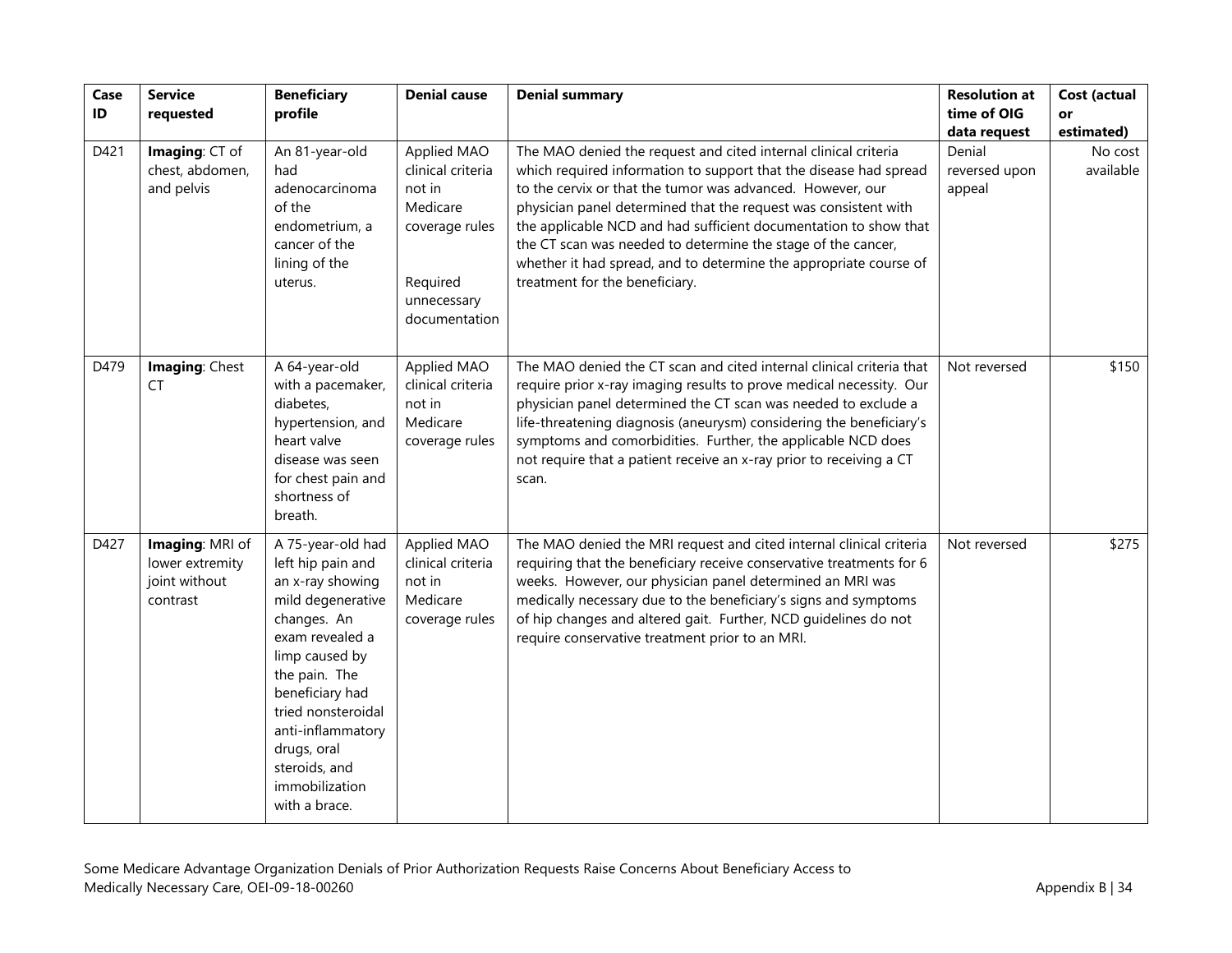| Case<br>ID       | <b>Service</b><br>requested                                             | <b>Beneficiary</b><br>profile                                                                                                                                                                                                                      | <b>Denial cause</b>                                                                                                  | <b>Denial summary</b>                                                                                                                                                                                                                                                                                                                                                                                                                                                                                                                                                                                                                                                                                                                                          | <b>Resolution at</b><br>time of OIG | Cost (actual<br><b>or</b> |
|------------------|-------------------------------------------------------------------------|----------------------------------------------------------------------------------------------------------------------------------------------------------------------------------------------------------------------------------------------------|----------------------------------------------------------------------------------------------------------------------|----------------------------------------------------------------------------------------------------------------------------------------------------------------------------------------------------------------------------------------------------------------------------------------------------------------------------------------------------------------------------------------------------------------------------------------------------------------------------------------------------------------------------------------------------------------------------------------------------------------------------------------------------------------------------------------------------------------------------------------------------------------|-------------------------------------|---------------------------|
|                  |                                                                         |                                                                                                                                                                                                                                                    |                                                                                                                      |                                                                                                                                                                                                                                                                                                                                                                                                                                                                                                                                                                                                                                                                                                                                                                | data request                        | estimated)                |
| D472             | Imaging: MRI of<br>abdomen                                              | A 65-year-old had<br>a history of chest<br>pain that radiated<br>to the shoulder<br>and left jaw. The<br>beneficiary had a<br>previous MRI<br>showing two<br>adrenal lesions of<br>indeterminate<br>origin, the largest<br>of which was 1.5<br>cm. | Applied MAO<br>clinical criteria<br>not in<br>Medicare<br>coverage rules<br>Required<br>unnecessary<br>documentation | The MAO denied the request (after requesting and not receiving<br>additional records) stating that the beneficiary would need to wait<br>at least 1 year for another MRI given the size of the largest lesion.<br>The MAO cited internal clinical criteria that allowed follow-up MRIs<br>only at 12 months for a lesion of 1-2 cm in size or at 6-12 months<br>for lesions greater than 2-4 cm in size. A health care coding expert<br>determined that the applicable NCD does not restrict the timing of<br>MRIs based on the size of the lesion. Furthermore, using clinical<br>information already in the case file, the physician panel stated the<br>MRI was medically necessary to determine whether the lesions<br>seen on the CT scan were malignant. | Denial<br>reversed upon<br>appeal   | \$300                     |
| D <sub>236</sub> | Post-acute care:<br>Discharge to a<br>skilled nursing<br>facility (SNF) | An 81-year-old<br>had a history of<br>dementia.<br>hypertension and<br>was legally blind<br>due to glaucoma.<br>The patient was<br>admitted to the<br>hospital for<br>worsening<br>dementia and<br>acute agitation.                                | Applied MAO<br>clinical criteria<br>not in<br>Medicare<br>coverage rules                                             | The MAO denied the request stating that the beneficiary did not<br>have a need for skilled care in accordance with internal clinical<br>criteria. However, our physician panel determined that the<br>admission to a SNF was medically necessary and consistent with<br>the Medicare Benefit Policy Manual because the beneficiary<br>required physician supervision and should have access to physical<br>and occupational therapy.                                                                                                                                                                                                                                                                                                                           | Denial<br>reversed upon<br>appeal   | \$425 per day             |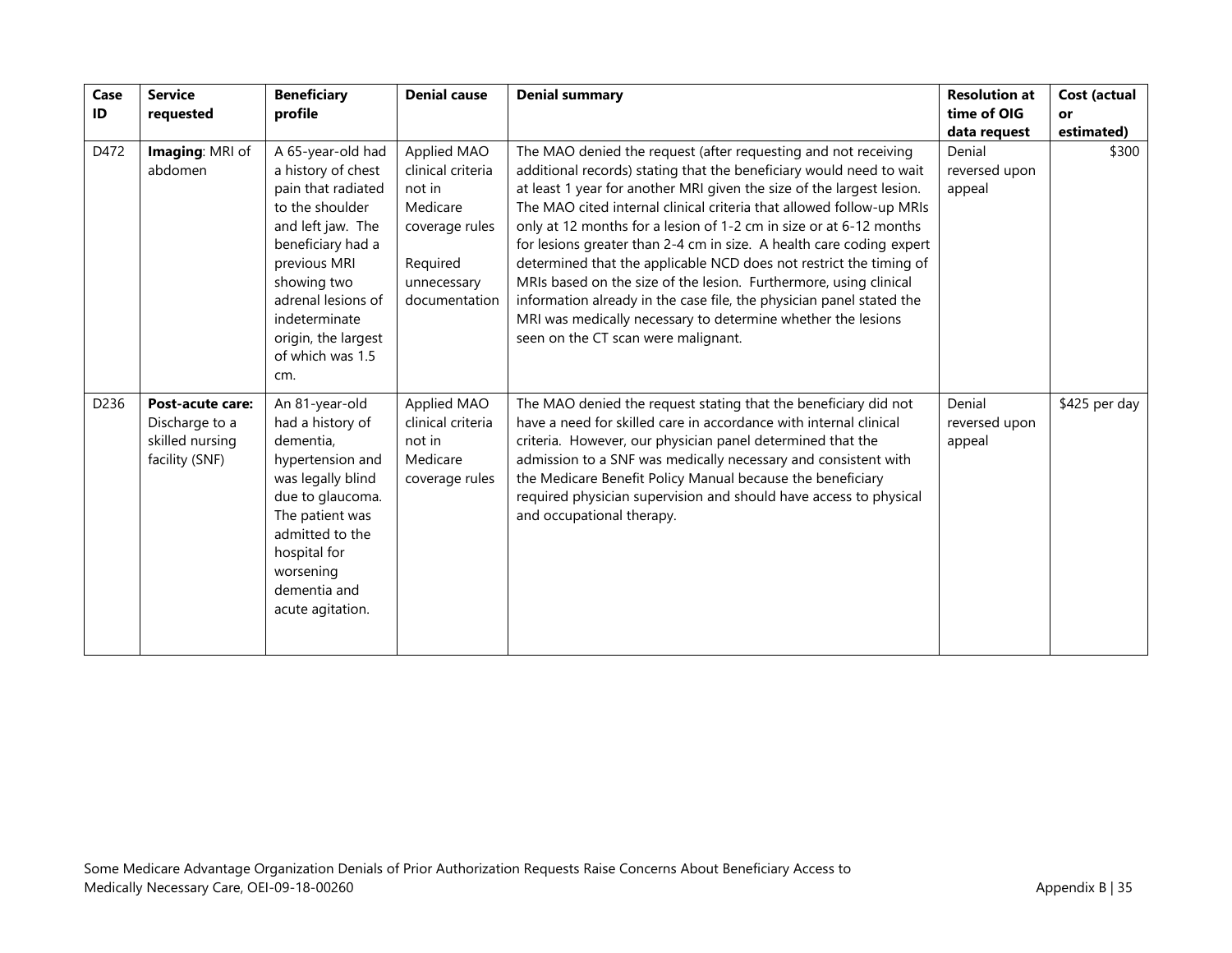| Case | <b>Service</b>                                                                       | <b>Beneficiary</b>                                                                                                                                                                                                                           | <b>Denial cause</b>                                                                   | <b>Denial summary</b>                                                                                                                                                                                                                                                                                                                                                                                                                                                                                                                                                                                                                                                                                                                    | <b>Resolution at</b>              | Cost (actual         |
|------|--------------------------------------------------------------------------------------|----------------------------------------------------------------------------------------------------------------------------------------------------------------------------------------------------------------------------------------------|---------------------------------------------------------------------------------------|------------------------------------------------------------------------------------------------------------------------------------------------------------------------------------------------------------------------------------------------------------------------------------------------------------------------------------------------------------------------------------------------------------------------------------------------------------------------------------------------------------------------------------------------------------------------------------------------------------------------------------------------------------------------------------------------------------------------------------------|-----------------------------------|----------------------|
| ID   | requested                                                                            | profile                                                                                                                                                                                                                                      |                                                                                       |                                                                                                                                                                                                                                                                                                                                                                                                                                                                                                                                                                                                                                                                                                                                          | time of OIG                       | or                   |
|      |                                                                                      |                                                                                                                                                                                                                                              |                                                                                       |                                                                                                                                                                                                                                                                                                                                                                                                                                                                                                                                                                                                                                                                                                                                          | data request                      | estimated)           |
| D260 | Post-acute care:<br>Discharge to a<br>SNF                                            | A 64-year-old had<br>a diagnosis of<br>cellulitis (a<br>bacterial skin<br>infection) on leg<br>and bedsores with<br>complaints of<br>worsening<br>swelling, redness,<br>and pain in lower<br>right leg.                                      | Required<br>unnecessary<br>documentation                                              | The MAO denied the request stating that it needed to review the<br>beneficiary's most recent therapy records and suggested that the<br>beneficiary's needs could be met either in the current hospital<br>setting or at a lower level of care (home health services). Our<br>physician panel determined that the medical records available to<br>the MAO were sufficient to demonstrate that given the<br>beneficiary's deteriorating functional status and morbidities, the<br>beneficiary should have been discharged to a SNF with access to<br>physical and occupational therapy. Further, a health care coding<br>expert determined that the request for a SNF admission was<br>consistent with the Medicare Benefit Policy Manual. | Denial<br>reversed upon<br>appeal | No cost<br>available |
| D426 | Post-acute care:<br>Discharge to a<br><b>SNF</b>                                     | A 63-year-old had<br>a complex<br>medical history<br>including multiple<br>chemotherapy<br>regimens,<br>cognitive<br>impairment, and<br>prior stroke was<br>treated in the<br>hospital for<br>cough, fatique,<br>and shortness of<br>breath. | Determined<br>that the<br>request did<br>not meet<br>Medicare<br>coverage<br>criteria | The MAO denied the request, stating that the beneficiary did not<br>meet coverage criteria for admission to a SNF because the<br>beneficiary may not be able to do 1 to 2 hours of therapy per day.<br>Our reviewers determined that SNF was medically necessary for<br>this beneficiary and in line with the Medicare Benefit Policy<br>Manual. The beneficiary had multiple ongoing medical conditions<br>which need daily skilled nursing care. Further, the beneficiary<br>could have benefited from and tolerated occupational or physical<br>therapy.                                                                                                                                                                              | Not reversed                      | No cost<br>available |
| D270 | Post-acute care:<br>Discharge to an<br>inpatient<br>rehabilitation<br>facility (IRF) | A 67-year-old was<br>diagnosed with<br>acute right-sided<br>ischemic stroke<br>and seen at the<br>emergency<br>department with<br>new onset slurred<br>speech.                                                                               | Determined<br>that the<br>request did<br>not meet<br>Medicare<br>coverage<br>criteria | The MAO denied the request stating that the beneficiary's<br>condition did not meet Medicare coverage rules for admission to<br>an IRF. However, our physician panel determined that admission<br>to an IRF was medically necessary and in line with the Medicare<br>Benefit Policy Manual. The beneficiary had difficulty swallowing,<br>was at significant risk of aspiration and fluid penetration, at high<br>risk for pneumonia, and, therefore, should have been under the<br>frequent supervision of a rehabilitation physician.                                                                                                                                                                                                  | Not reversed                      | No cost<br>available |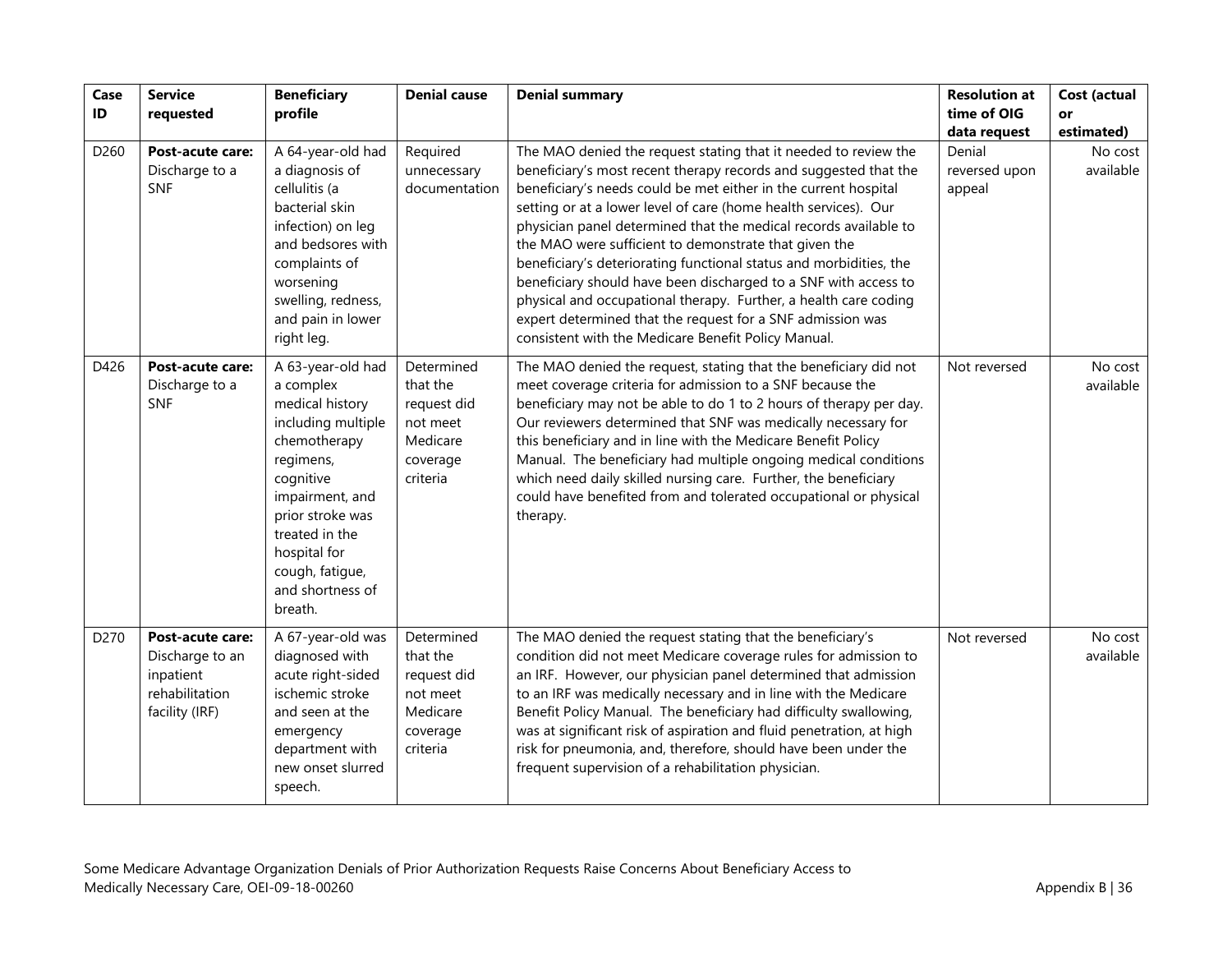| Case<br>ID | <b>Service</b><br>requested                              | <b>Beneficiary</b><br>profile                                                                                                                                                                                                                                                                                                                               | <b>Denial cause</b>                                                                   | <b>Denial summary</b>                                                                                                                                                                                                                                                                                                                                                                                                                                                                                                                                                                                                                                                                                                                                                                                                                                                                                                                                                              | <b>Resolution at</b><br>time of OIG | Cost (actual<br>or   |
|------------|----------------------------------------------------------|-------------------------------------------------------------------------------------------------------------------------------------------------------------------------------------------------------------------------------------------------------------------------------------------------------------------------------------------------------------|---------------------------------------------------------------------------------------|------------------------------------------------------------------------------------------------------------------------------------------------------------------------------------------------------------------------------------------------------------------------------------------------------------------------------------------------------------------------------------------------------------------------------------------------------------------------------------------------------------------------------------------------------------------------------------------------------------------------------------------------------------------------------------------------------------------------------------------------------------------------------------------------------------------------------------------------------------------------------------------------------------------------------------------------------------------------------------|-------------------------------------|----------------------|
|            |                                                          |                                                                                                                                                                                                                                                                                                                                                             |                                                                                       |                                                                                                                                                                                                                                                                                                                                                                                                                                                                                                                                                                                                                                                                                                                                                                                                                                                                                                                                                                                    | data request                        | estimated)           |
| D278       | <b>Post-acute care:</b><br>Discharge to an<br><b>IRF</b> | A 68-year-old had<br>chronic<br>obstructive<br>pulmonary<br>disease.<br>congestive heart<br>failure, and<br>peripheral<br>vascular disease.<br>The beneficiary<br>was admitted to<br>the hospital with a<br>femur fracture<br>and underwent a<br>screw placement<br>surgery. After the<br>surgery, the<br>beneficiary<br>developed anemia<br>and pneumonia. | Determined<br>that the<br>request did<br>not meet<br>Medicare<br>coverage<br>criteria | The MAO denied the request stating that the beneficiary's<br>condition did not meet all medical necessity criteria for admission<br>to an IRF under Medicare guidelines. The MAO recommended<br>instead that the beneficiary could be discharged to a SNF, home<br>health, or home with outpatient therapy. Our physician panel<br>determined that the recommendations for outpatient therapy were<br>not sufficient and that admission to an IRF was necessary and<br>consistent with the Medicare Benefit Policy Manual. The<br>beneficiary had ongoing medical conditions that could generate<br>more medical complications if not closely assessed by a physician<br>daily. The beneficiary also had the ability and need to participate<br>in physical therapy and occupational therapy for 3 hours at least<br>5 days per week, needed help with walking, and at least two<br>people to help with balance and recovery from the screw<br>placement in the beneficiary's hip. | Not reversed                        | No cost<br>available |
| D343       | Post-acute care:<br>Discharge to an<br><b>IRF</b>        | An 89-year-old<br>had a history of<br>Parkinson's<br>disease, dementia,<br>and prostate<br>cancer who had<br>been treated in<br>the emergency<br>department.                                                                                                                                                                                                | Determined<br>that the<br>request did<br>not meet<br>Medicare<br>coverage<br>criteria | The MAO denied the request stating that the beneficiary did not<br>have a medical problem that required care in an IRF. However, our<br>reviewers determined that the requested inpatient rehabilitation<br>stay met requirements in the Medicare Benefit Policy Manual and<br>was medically necessary because it would allow the beneficiary to<br>regain the ability to perform the activities of daily living that the<br>beneficiary was able to do prior to the hospital admission.                                                                                                                                                                                                                                                                                                                                                                                                                                                                                           | Denial<br>reversed upon<br>appeal   | \$3,039              |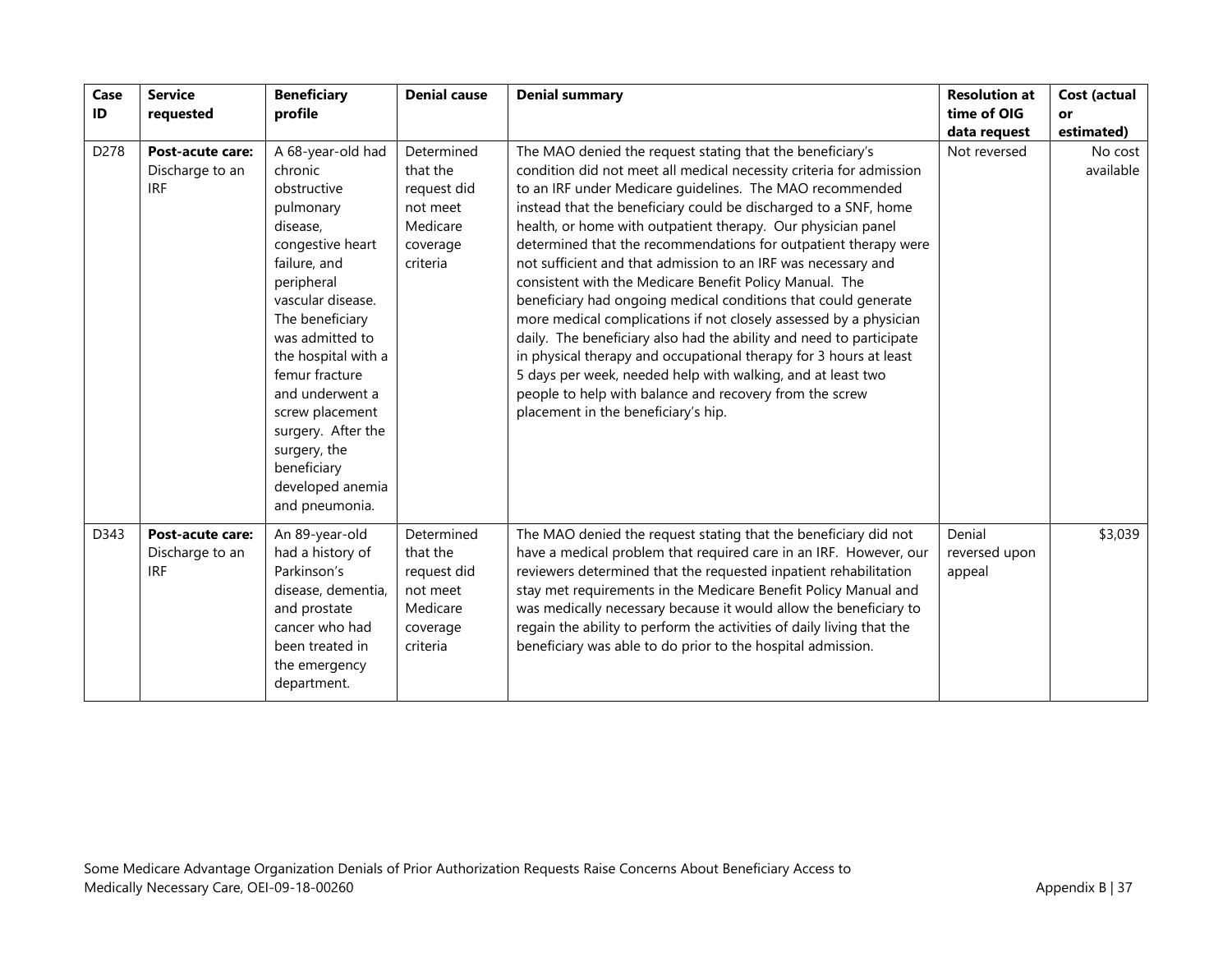| Case | <b>Service</b>                                           | <b>Beneficiary</b>                                                                                                                                                                                                                                                                                      | <b>Denial cause</b>                                                                   | <b>Denial summary</b>                                                                                                                                                                                                                                                                                                                                                                                                                                                                                                                                                                                                                                                  | <b>Resolution at</b>              | Cost (actual     |
|------|----------------------------------------------------------|---------------------------------------------------------------------------------------------------------------------------------------------------------------------------------------------------------------------------------------------------------------------------------------------------------|---------------------------------------------------------------------------------------|------------------------------------------------------------------------------------------------------------------------------------------------------------------------------------------------------------------------------------------------------------------------------------------------------------------------------------------------------------------------------------------------------------------------------------------------------------------------------------------------------------------------------------------------------------------------------------------------------------------------------------------------------------------------|-----------------------------------|------------------|
| ID   | requested                                                | profile                                                                                                                                                                                                                                                                                                 |                                                                                       |                                                                                                                                                                                                                                                                                                                                                                                                                                                                                                                                                                                                                                                                        | time of OIG<br>data request       | or<br>estimated) |
| D393 | Post-acute care:<br>Discharge to an<br><b>IRF</b>        | A 75-year-old was<br>hospitalized after<br>a motorcycle<br>accident with rib<br>fractures, a<br>collapsed lung,<br>and an acute<br>kidney injury. The<br>beneficiary had a<br>history of heart<br>attacks, irregular<br>heart rate,<br>diabetes, and<br>chronic<br>obstructive<br>pulmonary<br>disease. | Determined<br>that the<br>request did<br>not meet<br>Medicare<br>coverage<br>criteria | The MAO denied the request stating that the beneficiary did not<br>need daily care from a physician, as required by the Medicare<br>Benefit Policy Manual. However, our physician panel determined<br>that the beneficiary did require this level of care from a physician<br>due to the beneficiary's complex health needs and medical history<br>and felt that the beneficiary could tolerate the level of therapy in<br>the inpatient rehabilitation facility. The MAO's medical director<br>offered 5 days of skilled nursing care, but our physician reviewer<br>judged that this alternative care would be insufficient for this<br>patient.                     | Not reversed                      | \$750 per day    |
| D224 | Injection: Steroid<br>injection in the<br>cervical spine | A 66-year-old<br>suffered neck pain<br>from degenerative<br>disc disease that<br>had not improved<br>from conservative<br>therapy.                                                                                                                                                                      | Applied MAO<br>clinical criteria<br>not in<br>Medicare<br>coverage rules              | The MAO denied the request stating that the beneficiary was not<br>currently enrolled in or planning to complete formal therapy or a<br>home exercise program, a requirement from internal clinical<br>criteria. However, our reviewers determined that the injection was<br>medically necessary given the beneficiary's diagnostic test results<br>and history of completing conservative therapy without relief.<br>Further, a health care coding expert determined that there was no<br>NCD or LCD relevant to this service, and thus there is no Medicare<br>requirement that beneficiaries enroll in a therapy or exercise<br>program before receiving treatment. | Denial<br>reversed upon<br>appeal | \$261            |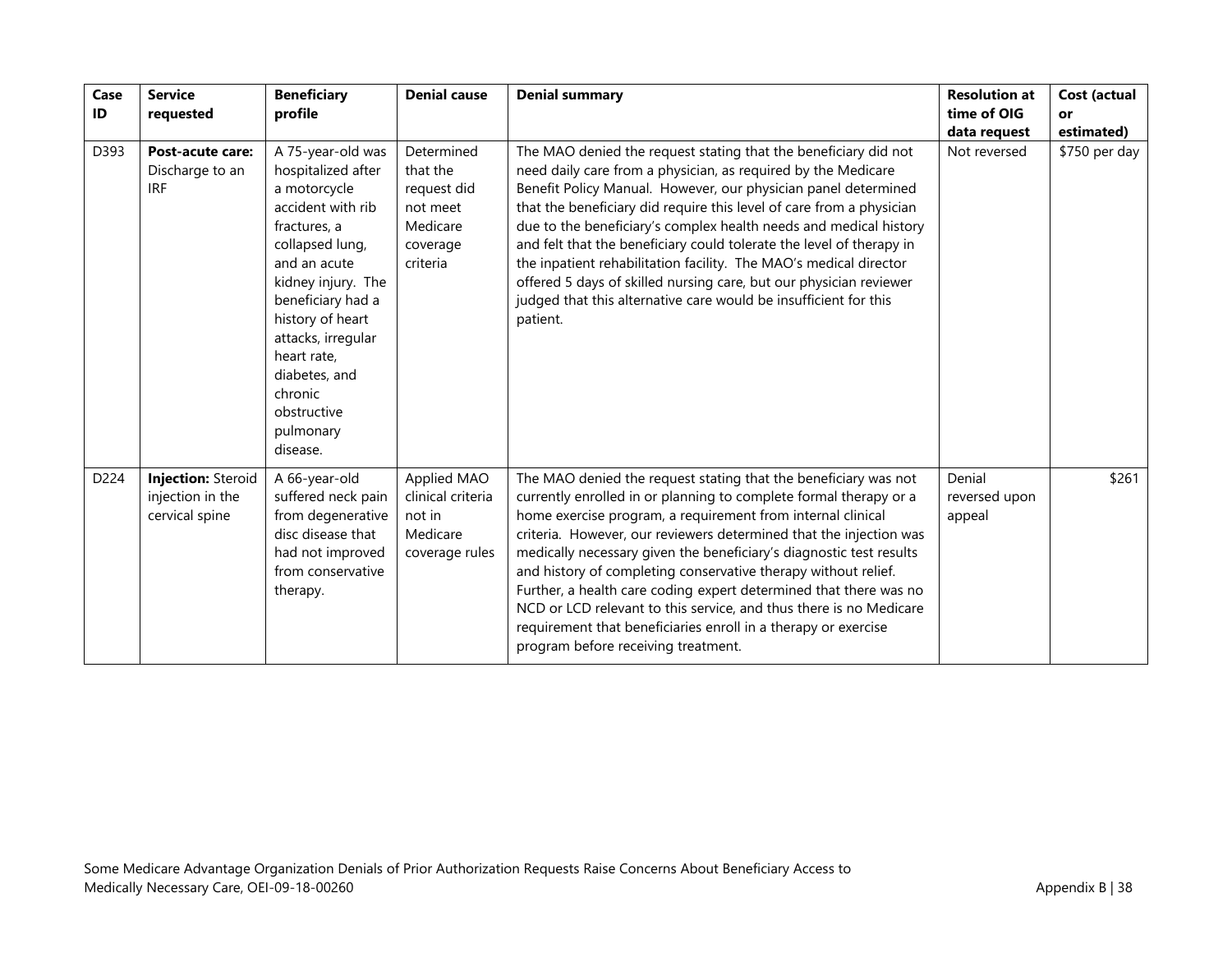| Case | <b>Service</b>                                                     | <b>Beneficiary</b>                                                                                                                                                                                                                                                                                                                 | <b>Denial cause</b>                      | <b>Denial summary</b>                                                                                                                                                                                                                                                                                                                                                                                                                                                                                                                         | <b>Resolution at</b>                                                                                   | Cost (actual         |
|------|--------------------------------------------------------------------|------------------------------------------------------------------------------------------------------------------------------------------------------------------------------------------------------------------------------------------------------------------------------------------------------------------------------------|------------------------------------------|-----------------------------------------------------------------------------------------------------------------------------------------------------------------------------------------------------------------------------------------------------------------------------------------------------------------------------------------------------------------------------------------------------------------------------------------------------------------------------------------------------------------------------------------------|--------------------------------------------------------------------------------------------------------|----------------------|
| ID   | requested                                                          | profile                                                                                                                                                                                                                                                                                                                            |                                          |                                                                                                                                                                                                                                                                                                                                                                                                                                                                                                                                               | time of OIG<br>data request                                                                            | or<br>estimated)     |
| D199 | <b>Injection: Botox</b><br>injection for urge<br>incontinence      | An 82-year-old<br>was diagnosed<br>with urge<br>incontinence.<br>Beneficiary had<br>been receiving<br>Botox injections,<br>but the<br>effectiveness was<br>perceived to be<br>wearing off, so<br>requested a<br>stronger dose.                                                                                                     | Required<br>unnecessary<br>documentation | The MAO denied the request and cited a lack of clinical<br>information about the beneficiary's previous medication use and<br>asked for additional records. However, the MAO had already<br>received records documenting this information as part of the prior<br>authorization request, making the request for additional<br>documentation unnecessary.                                                                                                                                                                                      | Not reversed<br>(MAO noted<br>that it reversed<br>the denial after<br>receiving OIG's<br>data request) | \$3,674              |
| D416 | Injection:<br>Sacroiliac joint<br>injection for pain<br>management | A 66-year-old had<br>lower back pain<br>that radiated into<br>the legs. Patient<br>had both knees<br>replaced and used<br>a shoe lift to treat<br>a leg length<br>discrepancy.<br>Patient<br>experienced<br>significant pain<br>when standing or<br>walking with no<br>improvement<br>from previous<br>conservative<br>treatments. | Required<br>unnecessary<br>documentation | The MAO denied the injection request after asking for more<br>documentation. The MAO stated that the available doctor's notes<br>did not support medical necessity. Our physician panel<br>determined that, based on the information available in the case<br>file, the injection was medically necessary as opioids and anti-<br>inflammatory medications were not reasonable alternatives to<br>manage the patient's pain. Further, our health care coding expert<br>determined that the request met requirements in the applicable<br>LCD. | Not reversed                                                                                           | No cost<br>available |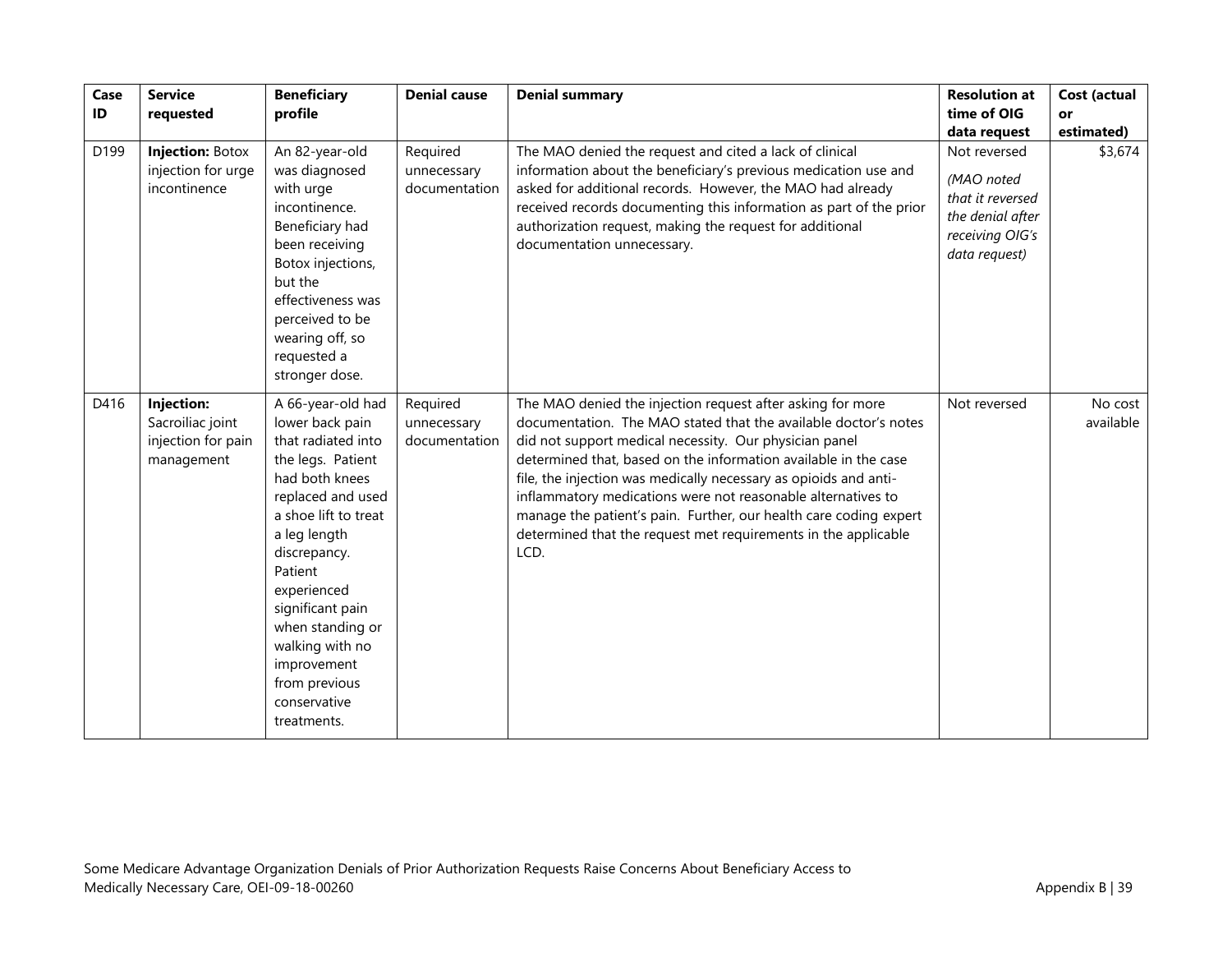| Case | <b>Service</b>                                                    | <b>Beneficiary</b>                                                                                                                                                                                                 | <b>Denial cause</b>                                                                   | <b>Denial summary</b>                                                                                                                                                                                                                                                                                                                                                                                                                                                                                                                                                                                                                                                                                                                                   | <b>Resolution at</b> | Cost (actual |
|------|-------------------------------------------------------------------|--------------------------------------------------------------------------------------------------------------------------------------------------------------------------------------------------------------------|---------------------------------------------------------------------------------------|---------------------------------------------------------------------------------------------------------------------------------------------------------------------------------------------------------------------------------------------------------------------------------------------------------------------------------------------------------------------------------------------------------------------------------------------------------------------------------------------------------------------------------------------------------------------------------------------------------------------------------------------------------------------------------------------------------------------------------------------------------|----------------------|--------------|
| ID   | requested                                                         | profile                                                                                                                                                                                                            |                                                                                       |                                                                                                                                                                                                                                                                                                                                                                                                                                                                                                                                                                                                                                                                                                                                                         | time of OIG          | or           |
|      |                                                                   |                                                                                                                                                                                                                    |                                                                                       |                                                                                                                                                                                                                                                                                                                                                                                                                                                                                                                                                                                                                                                                                                                                                         | data request         | estimated)   |
| D339 | Injection:<br>Injection to treat<br>anemia                        | A 75-year-old had<br>low blood iron<br>level caused by<br>abnormal kidney<br>function.                                                                                                                             | Applied MAO<br>clinical criteria<br>not in<br>Medicare<br>coverage rules              | The MAO denied the request stating that the beneficiary's blood<br>counts were not low enough to meet requirements established in<br>internal clinical criteria. Our reviewers determined that the<br>requested item was necessary and reasonable given the downward<br>trend in the beneficiary's hemoglobin count, and that the<br>beneficiary met the requirements in the applicable NCD.                                                                                                                                                                                                                                                                                                                                                            | Not reversed         | \$754        |
| D401 | Injection: Upper<br>cervical spine<br>$(C1-2)$ joint<br>injection | A 72-year-old had<br>severe, worsening<br>neck pain, and<br>scans showed<br>deterioration and<br>changes in spine.<br>Beneficiary had<br>tried other<br>conservative<br>treatments with<br>limited<br>improvement. | Determined<br>that the<br>request did<br>not meet<br>Medicare<br>coverage<br>criteria | The MAO denied the service stating that per Medicare coverage<br>rules, the requested injections were covered only for the lower<br>areas of the spine, and not at the C1-2 joint. However, our health<br>care coding expert determined that the LCD referenced by the<br>MAO does not preclude the use of injections in the C1-2 joint.<br>Further, our physician panel determined that an injection at this<br>level is a reasonable diagnostic and therapeutic option and that<br>the service was medically necessary given the beneficiary's chronic,<br>continuous pain.                                                                                                                                                                           | Not reversed         | \$238        |
| D475 | Injection:<br>Cervical/ thoracic<br>facet injection               | A 59-year-old had<br>a diagnosis of<br>spondylosis<br>(degenerative<br>osteoarthritis of<br>the spine) and a<br>history of neck<br>pain, low back<br>pain, and pain in<br>both hips.                               | Determined<br>that the<br>request did<br>not meet<br>Medicare<br>coverage<br>criteria | The MAO denied the request stating that the number of injections<br>requested exceeded the Medicare coverage limit of (1) one to two<br>injections per section of the spine per session, or (2) up to five<br>injection sessions in a 12-month period. However, our health care<br>coding expert determined that the LCD the MAO cited does not<br>include a limit on the number of injections per section of the spine<br>per session, and that the requested session would not cause the<br>beneficiary to exceed five sessions in a 12-month period. Further,<br>our physician panel determined that the injection was medically<br>necessary and noted that the beneficiary experienced significant<br>relief from two previous injection sessions. | Not reversed         | \$95         |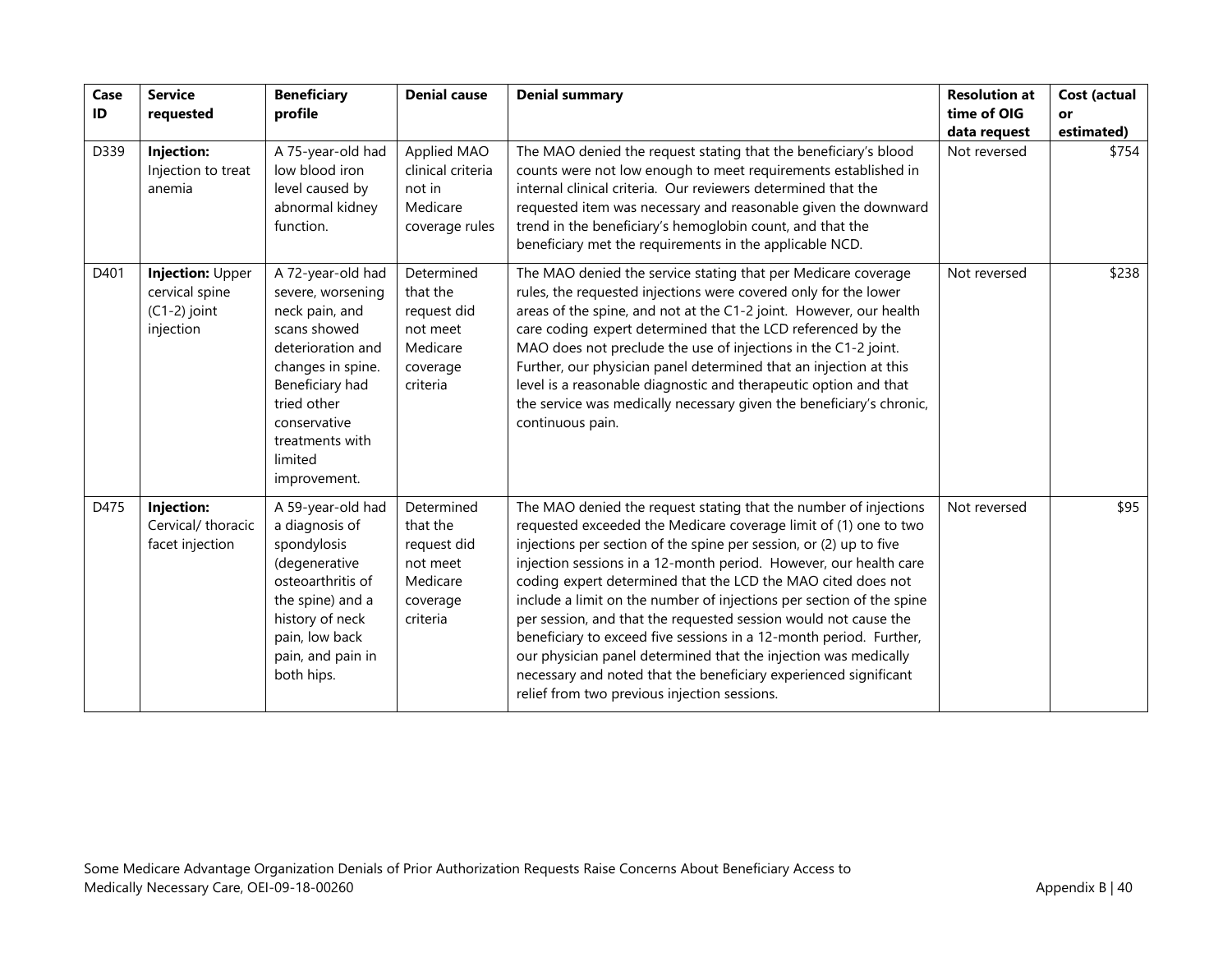| Case<br>ID | <b>Service</b><br>requested                                        | <b>Beneficiary</b><br>profile                                                                                                                                                                | <b>Denial cause</b>                                                                                | <b>Denial summary</b>                                                                                                                                                                                                                                                                                                                                                                                                                                                                                                                                                                                                                                             | <b>Resolution at</b><br>time of OIG<br>data request | Cost (actual<br>or<br>estimated) |
|------------|--------------------------------------------------------------------|----------------------------------------------------------------------------------------------------------------------------------------------------------------------------------------------|----------------------------------------------------------------------------------------------------|-------------------------------------------------------------------------------------------------------------------------------------------------------------------------------------------------------------------------------------------------------------------------------------------------------------------------------------------------------------------------------------------------------------------------------------------------------------------------------------------------------------------------------------------------------------------------------------------------------------------------------------------------------------------|-----------------------------------------------------|----------------------------------|
| D232       | <b>Durable medical</b><br>equipment:<br>Hospital bed with<br>rails | A 93-year-old had<br>a history of<br>epilepsy, early<br>onset Alzheimer's,<br>rheumatoid<br>arthritis, chronic<br>back pain, knee<br>and joint stiffness,<br>and limited range<br>of motion. | Manual review<br>error<br>Applied MAO<br>clinical criteria<br>not in<br>Medicare<br>coverage rules | The MAO denied the request, incorrectly stating that the only<br>diagnosis listed in the beneficiary's medical records was<br>hypertension. This finding led it to determine that the beneficiary<br>did not meet internal clinical criteria for a hospital bed because<br>there was no indication of a condition requiring positioning that<br>could not be accommodated by a standard bed. However, our<br>reviewers determined the request was medically necessary and in<br>accordance with the NCD for hospital beds due to the beneficiary's<br>chronic conditions and movement limitations.                                                                | Not reversed                                        | \$150/month                      |
| D294       | <b>Durable medical</b><br>equipment:<br>Hydraulic lift             | An 83-year-old<br>had progressive<br>cognitive<br>impairment,<br>progressive<br>decline in walking,<br>cervical spine<br>stenosis, and<br>worsening urinary<br>incontinence.                 | Applied MAO<br>clinical criteria<br>not in<br>Medicare<br>coverage rules                           | The MAO denied the request based on internal guidelines stating<br>that the lift would not improve the beneficiary's balance or<br>ambulation and that it is only for beneficiaries who require<br>complete assistance with sit-to-stand transfers. However, our<br>physician panel determined that this item was medically necessary<br>given the patient's mobility needs and progressive weakness and<br>to decrease the risk of falls during transfers to and from bed.<br>Further, our reviewers determined that the proposed use was<br>consistent with the applicable LCD.                                                                                 | Not reversed                                        | \$1,476                          |
| D419       | <b>Durable medical</b><br>equipment:<br>Manual<br>wheelchair       | A 57-year-old had<br>multiple sclerosis,<br>hypertension,<br>bladder<br>dysfunction, tibia<br>fracture, and<br>mobility issues<br>related to<br>activities of daily<br>living.               | Required<br>unnecessary<br>documentation                                                           | MAO denied the request after requesting more documentation<br>from the beneficiary's doctor. The MAO stated that the patient did<br>not meet wheelchair criteria from Medicare coverage rules, such as<br>documentation of whether the beneficiary could propel the<br>wheelchair and whether it could be used in the beneficiary's home.<br>However, our reviewers found that there was already<br>documentation in the beneficiary's file that demonstrated the<br>beneficiary met established criteria in the applicable LCD. Further,<br>our physician panel determined a wheelchair was medically<br>necessary because of the beneficiary's fractured tibia. | Not reversed                                        | No cost<br>available             |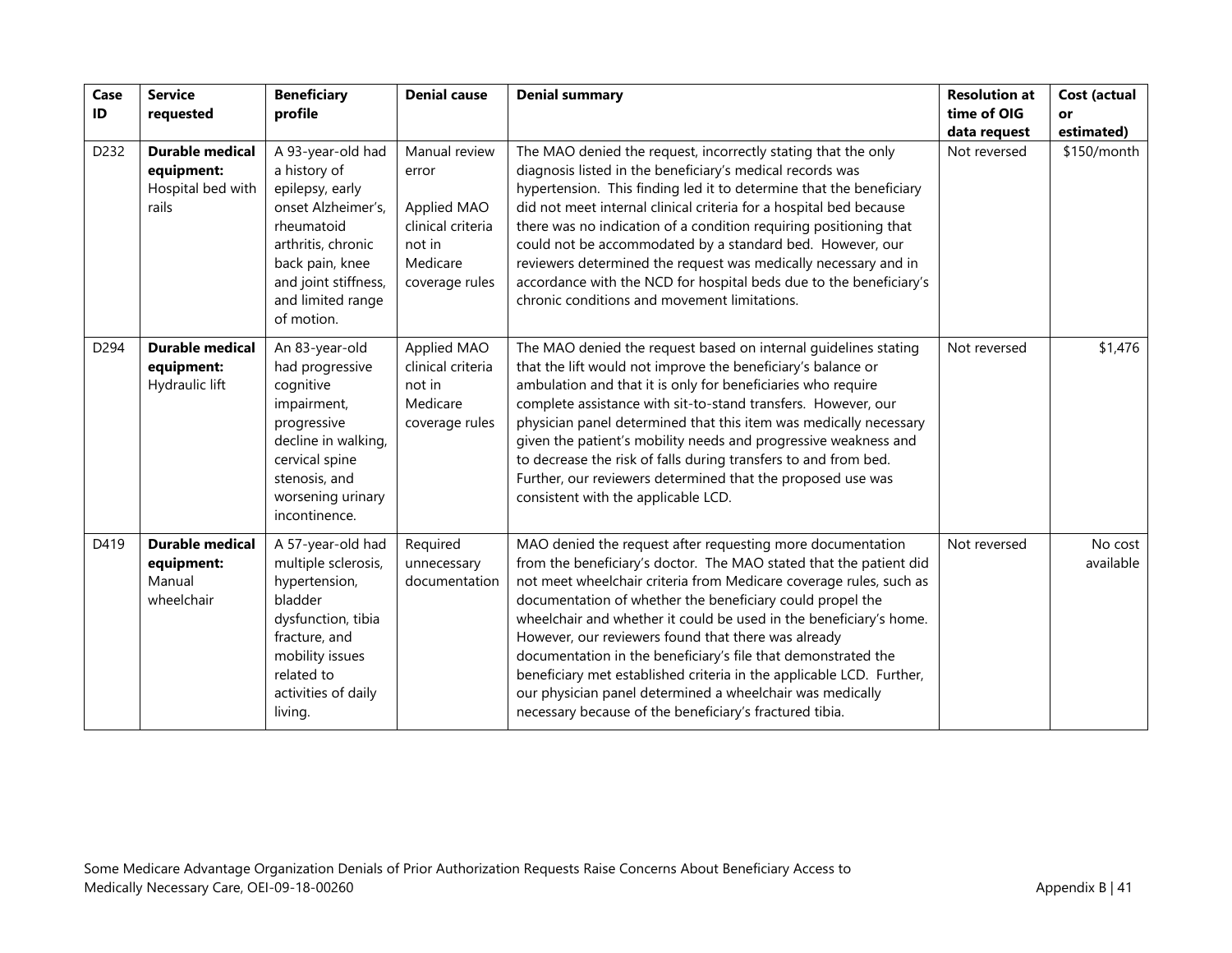| Case | <b>Service</b>                                                                                                       | <b>Beneficiary</b>                                                                                                                                                                                | <b>Denial cause</b>                                                                   | <b>Denial summary</b>                                                                                                                                                                                                                                                                                                                                                                                                                                                                                                                                                                                                                                                                                                                                                                              | <b>Resolution at</b>                            | Cost (actual |
|------|----------------------------------------------------------------------------------------------------------------------|---------------------------------------------------------------------------------------------------------------------------------------------------------------------------------------------------|---------------------------------------------------------------------------------------|----------------------------------------------------------------------------------------------------------------------------------------------------------------------------------------------------------------------------------------------------------------------------------------------------------------------------------------------------------------------------------------------------------------------------------------------------------------------------------------------------------------------------------------------------------------------------------------------------------------------------------------------------------------------------------------------------------------------------------------------------------------------------------------------------|-------------------------------------------------|--------------|
| ID   | requested                                                                                                            | profile                                                                                                                                                                                           |                                                                                       |                                                                                                                                                                                                                                                                                                                                                                                                                                                                                                                                                                                                                                                                                                                                                                                                    | time of OIG                                     | or           |
|      |                                                                                                                      |                                                                                                                                                                                                   |                                                                                       |                                                                                                                                                                                                                                                                                                                                                                                                                                                                                                                                                                                                                                                                                                                                                                                                    | data request                                    | estimated)   |
| D460 | <b>Durable medical</b><br>equipment:<br>Walker                                                                       | A 76-year-old had<br>a history of joint<br>pain, post-polio<br>syndrome, ankle<br>and foot surgery,<br>and was at-risk for<br>falls.                                                              | Applied MAO<br>clinical criteria<br>not in<br>Medicare<br>coverage rules              | The MAO denied the request and cited internal clinical criteria,<br>stating that the beneficiary was not eligible to receive a walker<br>because the beneficiary had already received a cane within the<br>past 5 years. The internal clinical criteria considered a cane and<br>walker to be "same or similar" devices and limited beneficiaries to<br>one such device every 5 years. However, according to our<br>physician panel, a cane was not stable enough given the<br>beneficiary's history of polio and arthritis, fall risk, and physical<br>therapy notes that the right knee buckled and the right shoulder<br>was in pain. Further, our health care coding expert determined<br>that the LCD for walkers did not include a 5-year restriction on<br>more than one ambulatory device. | Not reversed                                    | \$112        |
| D320 | Physician<br>services:<br>Interventional<br>radiology consult<br>and follow-up for<br>peripheral arterial<br>disease | An 85-year-old<br>had type 2<br>diabetes with<br>polyneuropathy<br>(dysfunction in<br>the nerves) and<br>venous<br>insufficiency<br>(restricted blood<br>flow from the<br>limbs to the<br>heart). | Applied MAO<br>clinical criteria<br>not in<br>Medicare<br>coverage rules              | The MAO denied the consultation stating that there was no<br>evidence that the beneficiary experienced restricted blood flow or<br>a blockage of the arteries, as required by internal clinical criteria.<br>However, the applicable NCD includes no such requirement and<br>our physician panel determined this service was medically<br>necessary given the beneficiary's unstable condition and lack of<br>sensation below the hips.                                                                                                                                                                                                                                                                                                                                                            | Not reversed                                    | \$286        |
| D300 | Physician<br>services: Referral<br>for a follow-up<br>office visit after<br>an emergency<br>department visit.        | An 80-year-old<br>received<br>treatment in the<br>emergency<br>department for a<br>fractured<br>humerus.                                                                                          | Determined<br>that the<br>request did<br>not meet<br>Medicare<br>coverage<br>criteria | The MAO denied the request for a follow-up visit to the physician<br>who treated the beneficiary in the emergency department citing<br>Medicare's prohibition against self-referral by physicians.<br>However, the MAO determined that the original denial was<br>inappropriate because Medicare self-referral rules make an<br>exception for emergency department follow-up care.                                                                                                                                                                                                                                                                                                                                                                                                                 | Denial<br>reversed after<br>provider<br>inquiry | \$1,641      |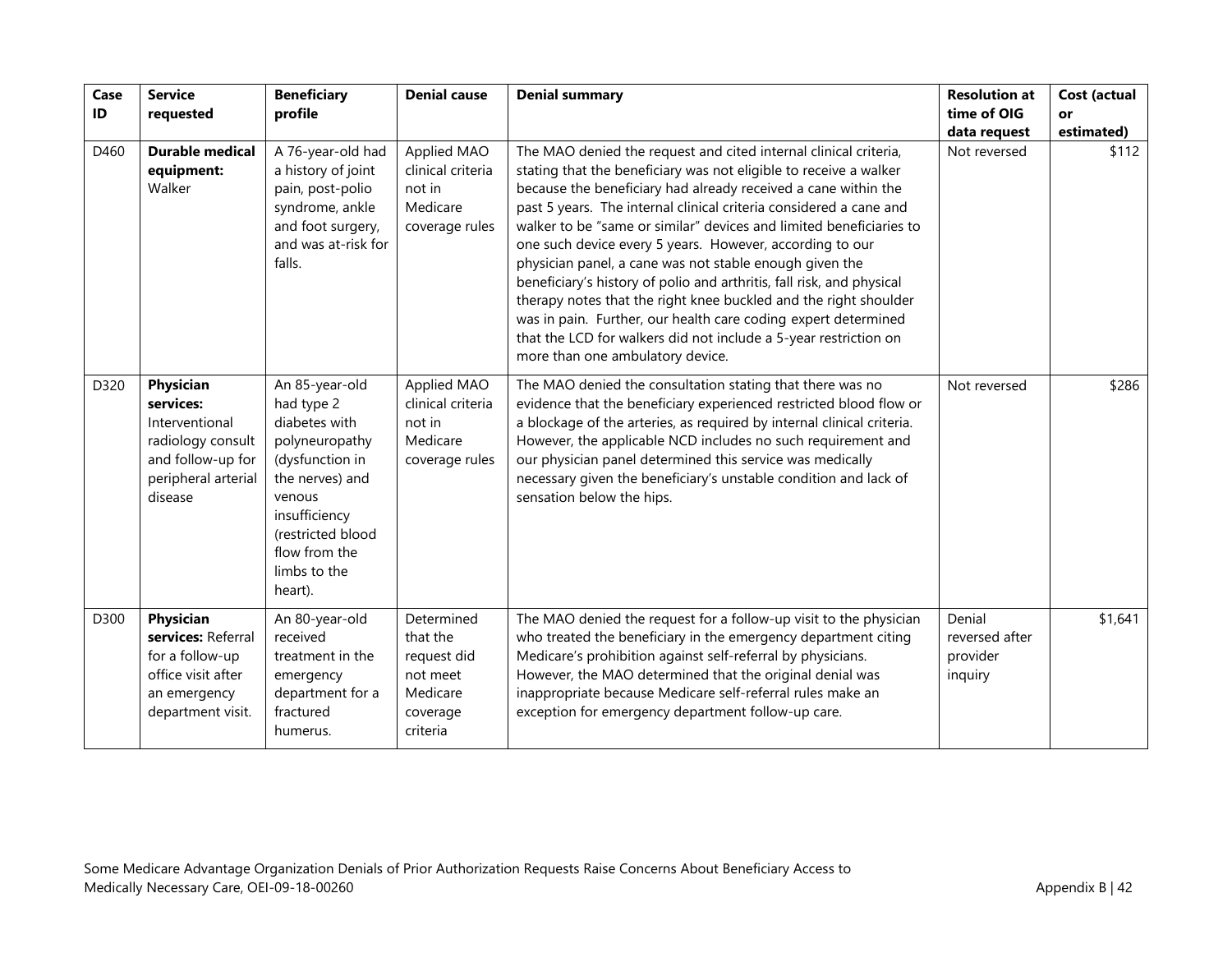| Case | <b>Service</b>                                                                                     | <b>Beneficiary</b>                                                                                                                                                                                         | <b>Denial cause</b>                                                                                                  | <b>Denial summary</b>                                                                                                                                                                                                                                                                                                                                                                                                                                                                                                                                                                                                                                                                            | <b>Resolution at</b>                                                                                                  | Cost (actual |
|------|----------------------------------------------------------------------------------------------------|------------------------------------------------------------------------------------------------------------------------------------------------------------------------------------------------------------|----------------------------------------------------------------------------------------------------------------------|--------------------------------------------------------------------------------------------------------------------------------------------------------------------------------------------------------------------------------------------------------------------------------------------------------------------------------------------------------------------------------------------------------------------------------------------------------------------------------------------------------------------------------------------------------------------------------------------------------------------------------------------------------------------------------------------------|-----------------------------------------------------------------------------------------------------------------------|--------------|
| ID   | requested                                                                                          | profile                                                                                                                                                                                                    |                                                                                                                      |                                                                                                                                                                                                                                                                                                                                                                                                                                                                                                                                                                                                                                                                                                  | time of OIG                                                                                                           | <b>or</b>    |
|      |                                                                                                    |                                                                                                                                                                                                            |                                                                                                                      |                                                                                                                                                                                                                                                                                                                                                                                                                                                                                                                                                                                                                                                                                                  | data request                                                                                                          | estimated)   |
| D463 | Physician<br>services: Breast<br>cancer follow-up<br>visit with a<br>radiation<br>oncologist       | A 72-year-old had<br>a history of<br>breast cancer<br>surgery and<br>partial<br>mastectomy.                                                                                                                | Applied MAO<br>clinical criteria<br>not in<br>Medicare<br>coverage rules                                             | The MAO denied the followup visit citing internal clinical criteria,<br>but it did not indicate the specific criteria that were not met.<br>However, Medicare does not have a policy that explicitly addresses<br>followup visits after cancer treatment. Further, our physician panel<br>determined that the visit with the radiation oncologist was<br>medically necessary and reasonable, as there may be potential<br>cardiac, pulmonary and other complications from breast radiation<br>and the most appropriate physician to evaluate these would be the<br>radiation oncologist, who would then be able to make appropriate<br>treatment and referral decisions on the patient's behalf. | Not reversed                                                                                                          | \$140        |
| D193 | Surgery:<br>Implantation of a<br>neurostimulator<br>device that can<br>treat bowel<br>incontinence | A 74-year-old was<br>diagnosed with<br>full incontinence<br>of feces. The<br>beneficiary had<br>involuntary stool<br>and gas leakage<br>that had not<br>improved with<br>other conservative<br>treatments. | Applied MAO<br>clinical criteria<br>not in<br>Medicare<br>coverage rules<br>Required<br>unnecessary<br>documentation | The MAO denied the request stating that the beneficiary's medical<br>records lacked evidence that the beneficiary experienced<br>incontinence episodes for at least 2 weeks over a 6-month period,<br>criteria established in internal MAO review guidelines. Our<br>reviewers determined that the service was necessary and<br>consistent with the applicable NCD based on documentation<br>showing that the beneficiary had, for years, tried more<br>conservative treatments with no improvement.                                                                                                                                                                                             | Denial<br>reversed after<br>peer to peer<br>was conducted<br>by Medical<br>Director with<br>additional<br>information | \$1,096      |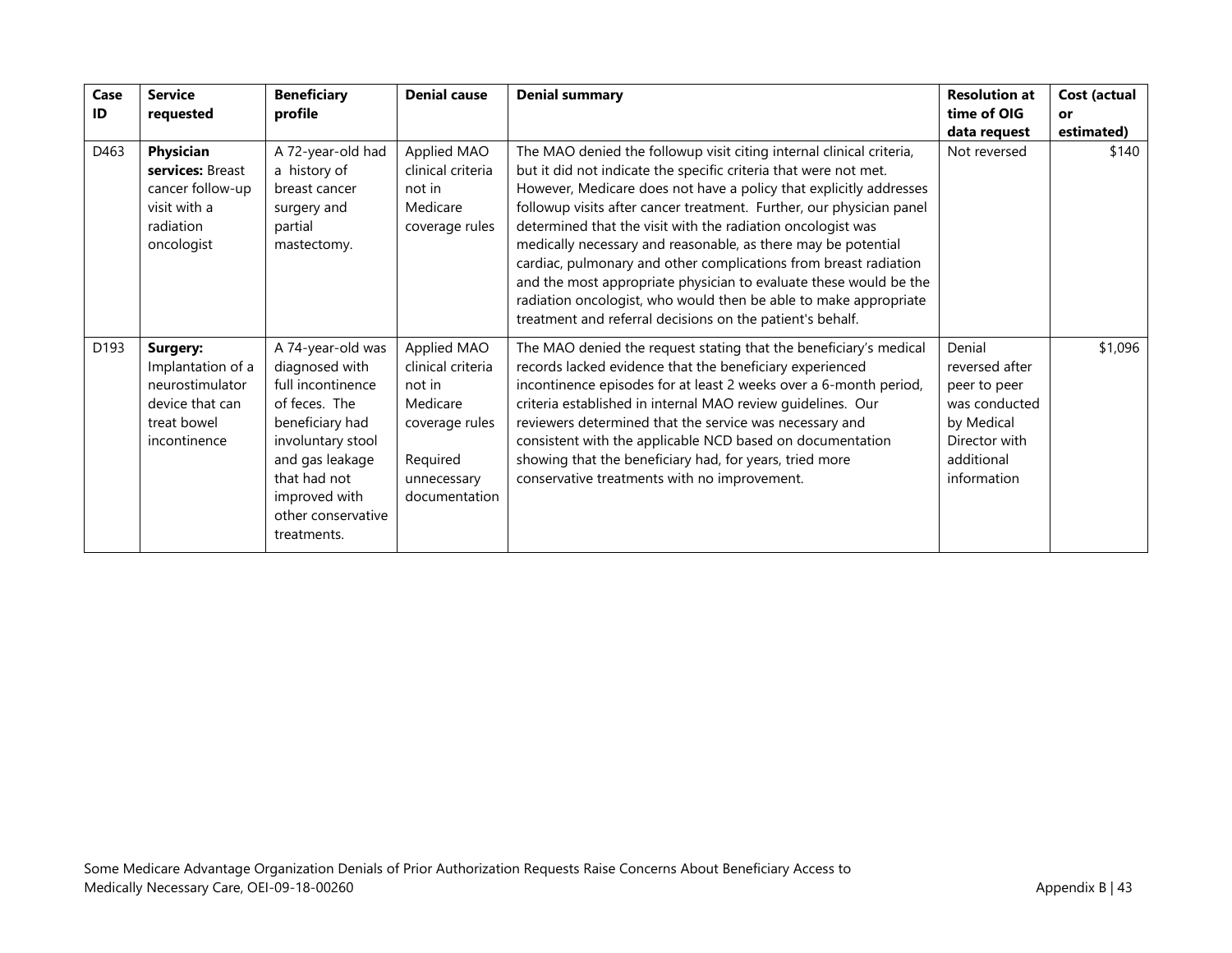| Case             | <b>Service</b>                                                                                                                                                                                                                      | <b>Beneficiary</b>                                                                                                                                                                                                                                                                                                                           | <b>Denial cause</b>                                                      | <b>Denial summary</b>                                                                                                                                                                                                                                                                                                                                                                                                                                                                                                                                                                                                                                                                                                                                         | <b>Resolution at</b> | Cost (actual         |
|------------------|-------------------------------------------------------------------------------------------------------------------------------------------------------------------------------------------------------------------------------------|----------------------------------------------------------------------------------------------------------------------------------------------------------------------------------------------------------------------------------------------------------------------------------------------------------------------------------------------|--------------------------------------------------------------------------|---------------------------------------------------------------------------------------------------------------------------------------------------------------------------------------------------------------------------------------------------------------------------------------------------------------------------------------------------------------------------------------------------------------------------------------------------------------------------------------------------------------------------------------------------------------------------------------------------------------------------------------------------------------------------------------------------------------------------------------------------------------|----------------------|----------------------|
| ID               | requested                                                                                                                                                                                                                           | profile                                                                                                                                                                                                                                                                                                                                      |                                                                          |                                                                                                                                                                                                                                                                                                                                                                                                                                                                                                                                                                                                                                                                                                                                                               | time of OIG          | <b>or</b>            |
|                  |                                                                                                                                                                                                                                     |                                                                                                                                                                                                                                                                                                                                              |                                                                          |                                                                                                                                                                                                                                                                                                                                                                                                                                                                                                                                                                                                                                                                                                                                                               | data request         | estimated)           |
| D <sub>207</sub> | <b>Surgery: Reverse</b><br>total arthroplasty<br>- a surgical<br>procedure that<br>repairs and<br>provides a<br>prosthetic<br>replacement for<br>the shoulder joint<br>(including the<br>rotator cuff tear<br>and biceps<br>tendon) | A 72-year-old<br>experienced pain<br>in the right<br>shoulder for years.<br>An x-ray<br>demonstrated<br>osteoarthritis and<br>a physical exam<br>indicated a<br>Popeye deformity<br>(reflecting an<br>abnormal<br>shortening or<br>displacement of<br>the bicep muscle).<br>The patient had<br>completed 6-<br>weeks of physical<br>therapy. | Applied MAO<br>clinical criteria<br>not in<br>Medicare<br>coverage rules | The MAO denied the request stating that the beneficiary did not<br>meet requirements from internal clinical criteria, such as providing<br>the results from an exam that uses physical manipulation of the<br>joint to test for pain and confirmation from an MRI that the tendon<br>structures needed repair. However, our physician panel<br>determined that there was already sufficient clinical information in<br>the beneficiary's medical records to justify the joint replacement<br>with the tendon structure repair based on the beneficiary's history,<br>physical exam, and x-ray. Further, Medicare does not have an NCD<br>or LCD specific to reverse shoulder arthroplasty and so does not<br>require the results of these tests for approval. | Not reversed         | No cost<br>available |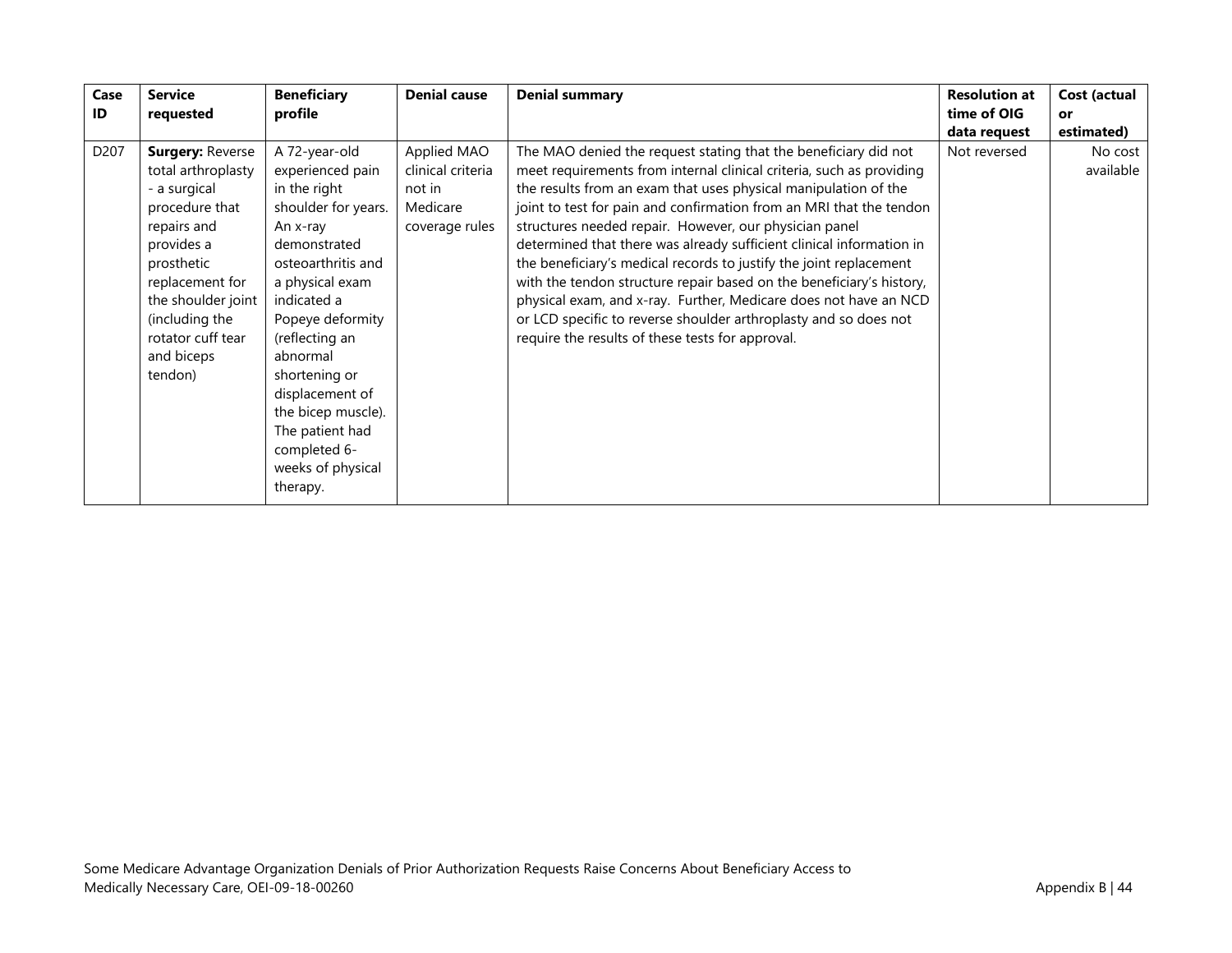| Case<br>ID | Service received                                                      | <b>Beneficiary</b><br>profile                                                                                                                   | <b>Denial cause</b>                           | <b>Denial summary</b>                                                                                                                                                                                                                                                                                                                                                                                                                          | <b>Resolution at time</b><br>of OIG data<br>request                                                 | Cost:<br>actual or<br>estimated |
|------------|-----------------------------------------------------------------------|-------------------------------------------------------------------------------------------------------------------------------------------------|-----------------------------------------------|------------------------------------------------------------------------------------------------------------------------------------------------------------------------------------------------------------------------------------------------------------------------------------------------------------------------------------------------------------------------------------------------------------------------------------------------|-----------------------------------------------------------------------------------------------------|---------------------------------|
| D489       | Imaging: x-rays of<br>shoulders and<br>knees                          | A 67-year-old<br>had lupus and<br>osteoarthritis.                                                                                               | Manual review error<br>Misapplied MAO<br>rule | The MAO denied payment stating that there was no prior<br>authorization on file. The provider disputed the denial,<br>stating that no prior authorization was required for that<br>service and the MAO agreed.                                                                                                                                                                                                                                 | Denial reversed<br>after provider<br>dispute                                                        | \$102                           |
| D178       | Imaging: MRI of<br>the lower spine                                    | A 20-year-old<br>was diagnosed<br>with lumbar<br>spondylosis<br>(degeneration in<br>the bones of the<br>spine).                                 | Manual review error                           | The MAO denied payment for the service, stating that it<br>needed documentation from the beneficiary's primary<br>insurance carrier. After OIG's data request, the MAO<br>acknowledged that the requested documentation was<br>already included in the original claim.                                                                                                                                                                         | Not reversed<br>(MAO noted that it<br>reversed the denial<br>after receiving OIG's<br>data request) | \$73                            |
| D383       | Imaging:<br>Echocardiogram, a<br>type of imaging<br>test of the heart | A 48-year-old<br>was diagnosed<br>with heart<br>disease received<br>an<br>echocardiogram<br>during an<br>inpatient<br>psychiatric<br>admission. | System processing<br>error                    | The MAO denied the payment, stating that services<br>received during an inpatient stay required prior<br>authorization. After OIG's data request, the MAO<br>acknowledged that it had a prior authorization on file<br>already, but had not identified it because non-behavioral<br>services (e.g., the echocardiogram) were billed to a<br>separate entity from behavioral services (e.g., the<br>patient's inpatient psychiatric admission). | Not reversed<br>(MAO noted that it<br>reversed the denial<br>after receiving OIG's<br>data request) | \$73                            |

# **Payment Denials That Met Medicare coverage rules and MAO billing rules**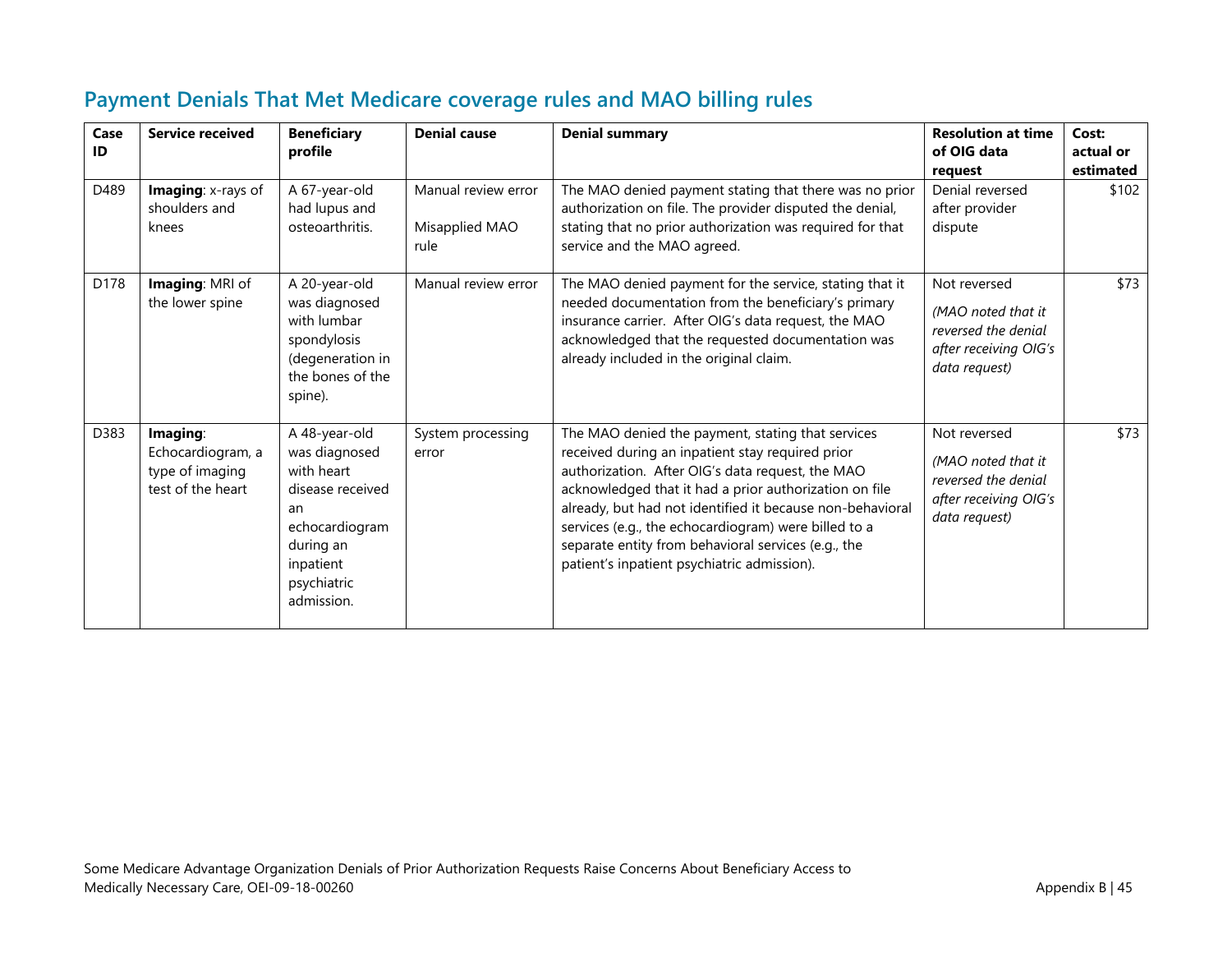| Case<br>ID | <b>Service received</b>                                                                                                   | <b>Beneficiary</b><br>profile                                                                                                                                                 | <b>Denial cause</b>                                  | <b>Denial summary</b>                                                                                                                                                                                                                                     | <b>Resolution at time</b><br>of OIG data<br>request | Cost:<br>actual or<br>estimated |
|------------|---------------------------------------------------------------------------------------------------------------------------|-------------------------------------------------------------------------------------------------------------------------------------------------------------------------------|------------------------------------------------------|-----------------------------------------------------------------------------------------------------------------------------------------------------------------------------------------------------------------------------------------------------------|-----------------------------------------------------|---------------------------------|
| D019       | <b>Durable medical</b><br>equipment: Home<br>nebulizer rental<br>(nebulizers change<br>medication from<br>liquid to mist) | A 65-year-old<br>had chronic<br>obstructive<br>pulmonary<br>disease (a<br>chronic<br>inflammatory<br>lung disease that<br>causes<br>obstructed<br>airflow from the<br>lungs). | System processing<br>error<br>Misapplied MAO<br>rule | MAO denied payment stating that the nebulizer was<br>being rented from an out of network provider. However,<br>because a participating provider had issued a referral for<br>this service, the MAO's requirements for plan directed<br>care had been met. | Denial reversed<br>after provider<br>dispute        | \$5                             |
| D024       | <b>Durable medical</b><br>equipment:<br>Wheelchair rental                                                                 | A 68-year-old<br>uses a<br>wheelchair.                                                                                                                                        | System processing<br>error                           | MAO denied payment stating that the service had not<br>been authorized. Upon review, the MAO found that an<br>authorization had been approved but that the MAO had<br>failed to link the authorization number to the payment<br>request.                  | Denial reversed<br>after provider<br>dispute        | \$22                            |
| D073       | <b>Physician services:</b><br>Radiation treatment<br>consultation                                                         | A 58-year-old<br>had skin cancer<br>of the nose.                                                                                                                              | System processing<br>error                           | The MAO denied payment stating that the required prior<br>authorization was not on file. However, the provider<br>submitted a copy of an authorization letter from the<br>MAO that included the service and date of service.                              | Denial reversed<br>after provider<br>dispute        | \$82                            |
| D096       | <b>Physician services:</b><br>Hospital visit for<br>respiratory failure                                                   | A 73-year-old<br>received critical<br>care services<br>from a physician.                                                                                                      | System processing<br>error                           | The MAO denied payment stating that payment for the<br>services should be bundled. However, after the provider<br>disputed the claim, the MAO later determined these<br>services had in fact been billed correctly.                                       | Denial reversed<br>after provider<br>dispute        | \$230                           |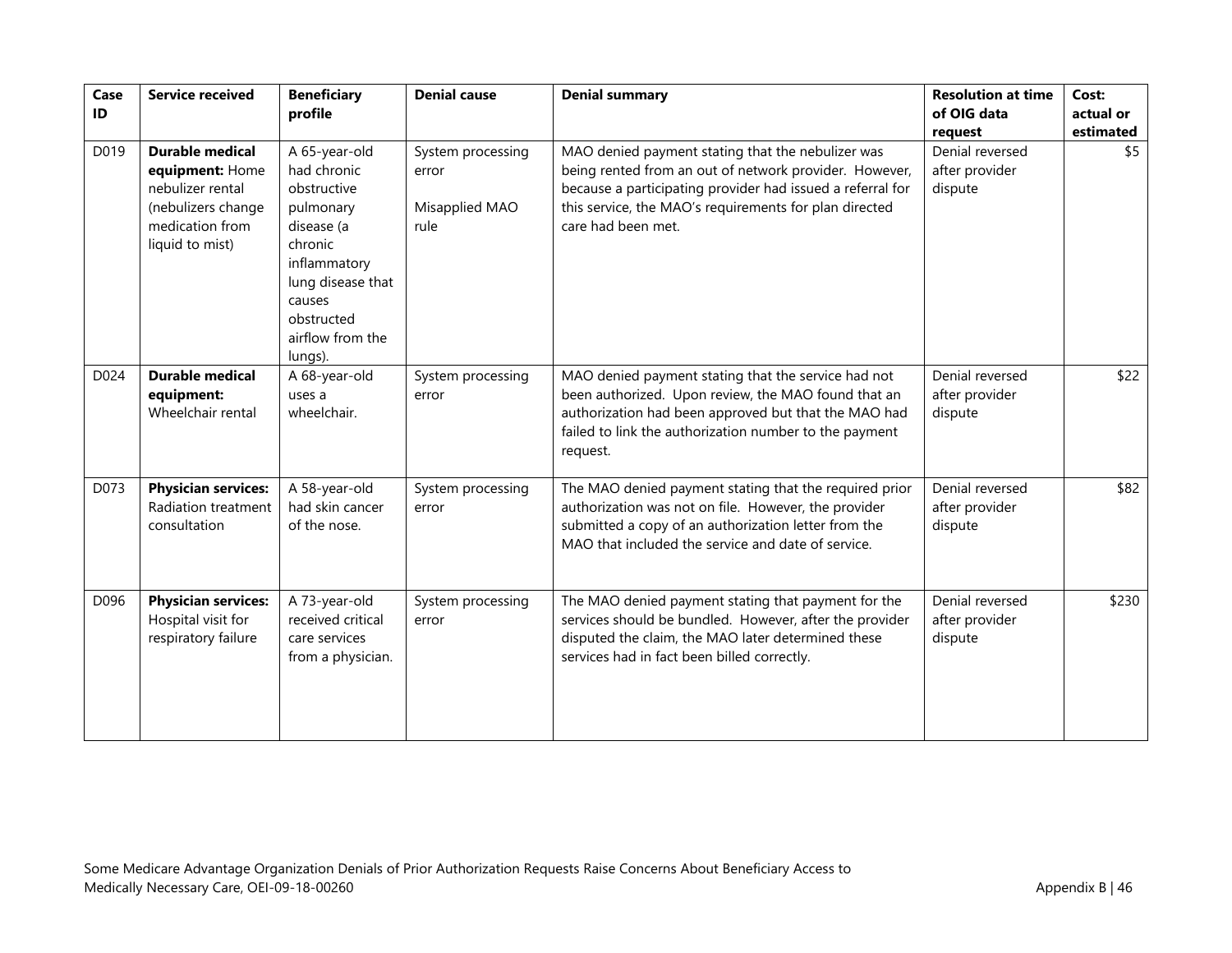| Case<br>ID | <b>Service received</b>                                                    | <b>Beneficiary</b><br>profile                                               | <b>Denial cause</b>                           | <b>Denial summary</b>                                                                                                                                                                                                                                                                                                                                                                                                                                                                                                    | <b>Resolution at time</b><br>of OIG data<br>request                                                 | Cost:<br>actual or<br>estimated |
|------------|----------------------------------------------------------------------------|-----------------------------------------------------------------------------|-----------------------------------------------|--------------------------------------------------------------------------------------------------------------------------------------------------------------------------------------------------------------------------------------------------------------------------------------------------------------------------------------------------------------------------------------------------------------------------------------------------------------------------------------------------------------------------|-----------------------------------------------------------------------------------------------------|---------------------------------|
| D119       | <b>Physician services:</b><br>Eye exam and<br>treatment                    | A 73-year-old<br>with glaucoma<br>received an<br>ophthalmological<br>exam.  | System processing<br>error                    | The MAO denied payment for the visit, stating that no<br>prior authorization was in place for the out-of-network<br>provider. A prior authorization had been approved for<br>the procedure but listed a different, though related,<br>procedure code than the one included on the claim. The<br>provider resubmitted the claim showing the existing<br>prior authorization. The MAO acknowledged that either<br>procedure code could have been used to pay the claim<br>and that the original claim was denied in error. | Denial reversed<br>after provider<br>dispute                                                        | \$114                           |
| D177       | <b>Physician services:</b><br>Office visit                                 | A 57-year-old<br>visited the doctor<br>for a sinus<br>infection.            | Manual review error                           | The MAO denied the payment stating that there was no<br>prior authorization on file. After OIG's data request, the<br>MAO acknowledged that a prior authorization was not<br>needed because the provider was in-network and had<br>been marked out of network due to a manual error. The<br>MAO reversed the denial and paid the provider.                                                                                                                                                                               | Not reversed<br>(MAO noted that it<br>reversed the denial<br>after receiving OIG's<br>data request) | \$81                            |
| D187       | <b>Physician services:</b><br>Treatment of<br>chronic ulcer on the<br>foot | An 85-year-old<br>was being<br>treated in a<br>skilled nursing<br>facility. | Manual review error<br>Misapplied MAO<br>rule | The MAO denied the payment for lack of prior<br>authorization. Typically, the MAO required a beneficiary<br>to receive a prior authorization to use a non-contracted<br>provider. However, because the beneficiary was in an in-<br>network skilled nursing facility, the claim met the MAO<br>and CMS requirement for "plan directed care" and,<br>therefore, no prior authorization was required.                                                                                                                      | Not reversed<br>(MAO noted that it<br>reversed the denial<br>after receiving OIG's<br>data request) | \$50                            |
| D385       | <b>Surgery: Breast</b><br>reconstruction<br>surgery                        | A 72-year-old<br>had a cancerous<br>breast tumor.                           | Manual review error                           | The MAO denied payment for the procedure stating that<br>the service was not covered. However, the MAO's claims<br>analyst incorrectly denied the entire claim, rather than<br>denying several line items that were noncovered services.<br>The MAO paid the claim after it discovered the error.                                                                                                                                                                                                                        | Not reversed<br>(MAO noted that it<br>reversed the denial<br>after receiving OIG's<br>data request) | \$4,043                         |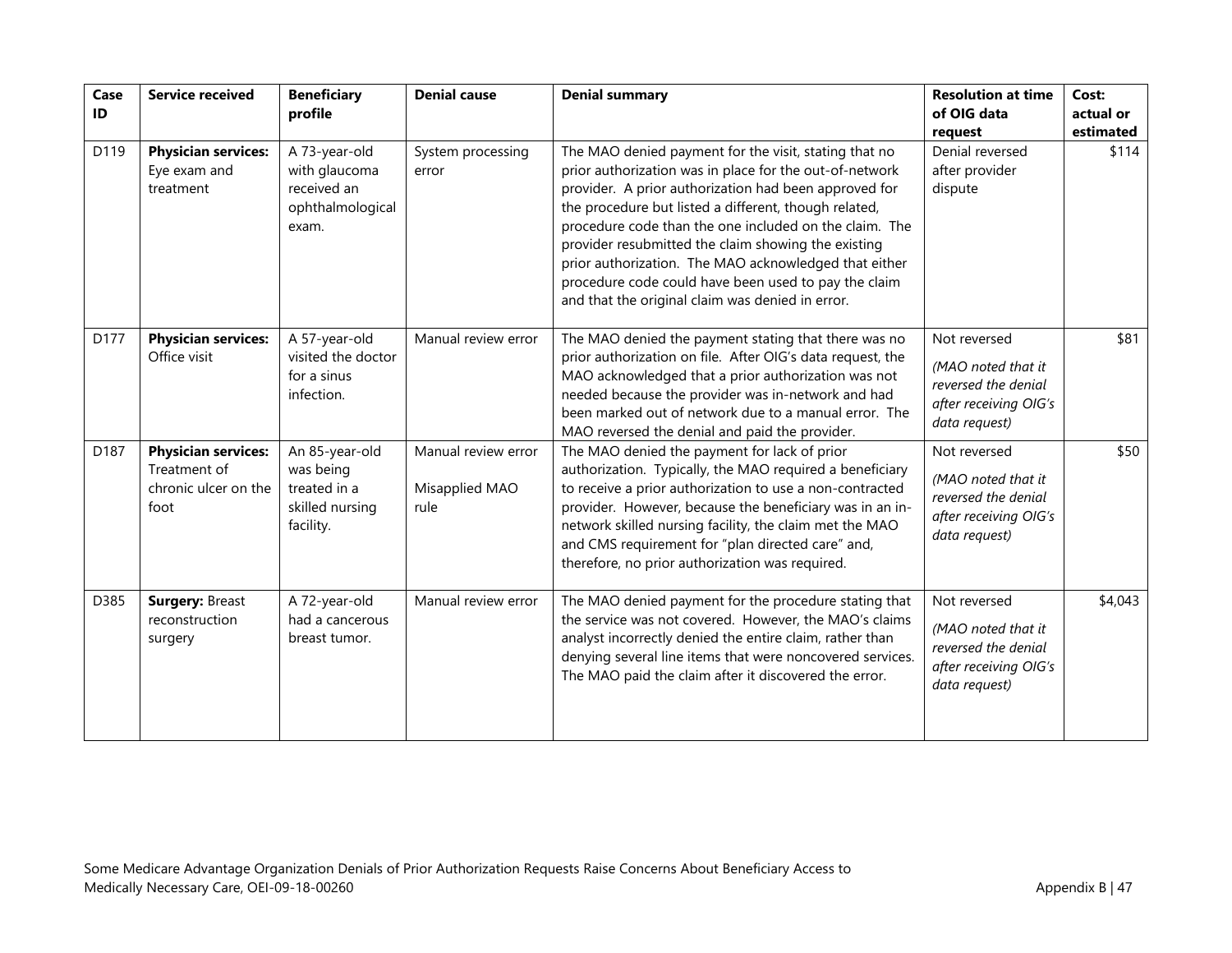| Case<br>ID | <b>Service received</b>                                                            | <b>Beneficiary</b><br>profile                                                                                                                                                                           | <b>Denial cause</b>        | <b>Denial summary</b>                                                                                                                                                                                                                                         | <b>Resolution at time</b><br>of OIG data<br>request                                                 | Cost:<br>actual or<br>estimated |
|------------|------------------------------------------------------------------------------------|---------------------------------------------------------------------------------------------------------------------------------------------------------------------------------------------------------|----------------------------|---------------------------------------------------------------------------------------------------------------------------------------------------------------------------------------------------------------------------------------------------------------|-----------------------------------------------------------------------------------------------------|---------------------------------|
| D090       | Surgery: Intestinal<br>obstruction                                                 | A 67-year-old<br>had laparoscopic<br>surgery to<br>remove an<br>obstruction in<br>stomach.                                                                                                              | System processing<br>error | The MAO denied payment for the procedure stating that<br>the claim was submitted too late. However, the provider<br>submitted evidence that the invoice had been previously<br>submitted to the MAO.                                                          | Denial reversed<br>after provider<br>dispute                                                        | \$1,985                         |
| D128       | <b>Surgery: Cardiac</b><br>surgical procedure                                      | An 80-year-old<br>underwent<br>surgery for the<br>removal and<br>replacement of a<br>defibrillator, an<br>implanted device<br>to help control<br>pacing of the<br>heart.                                | System processing<br>error | The MAO denied payment for the service, incorrectly<br>stating that there was no prior authorization on file.<br>Although the beneficiary had received prior authorization<br>for the surgery, the MAO denied the provider's payment<br>request six times.    | Not reversed<br>(MAO noted that it<br>reversed the denial<br>after receiving OIG's<br>data request) | \$401                           |
| D454       | <b>Inpatient hospital:</b><br>Inpatient admission<br>and advanced care<br>planning | A 93-year-old<br>was diagnosed<br>with congestive<br>heart failure,<br>anemia, coronary<br>artery disease<br>and<br>myelodysplastic<br>syndrome (a<br>disorder of the<br>production of<br>blood cells). | System processing<br>error | The MAO denied payment for two service codes, stating<br>that the diagnosis codes were listed incorrectly on the<br>claim. However, our reviewers found that of the two<br>services on the claim, one was correctly coded and<br>should not have been denied. | Not reversed                                                                                        | \$502                           |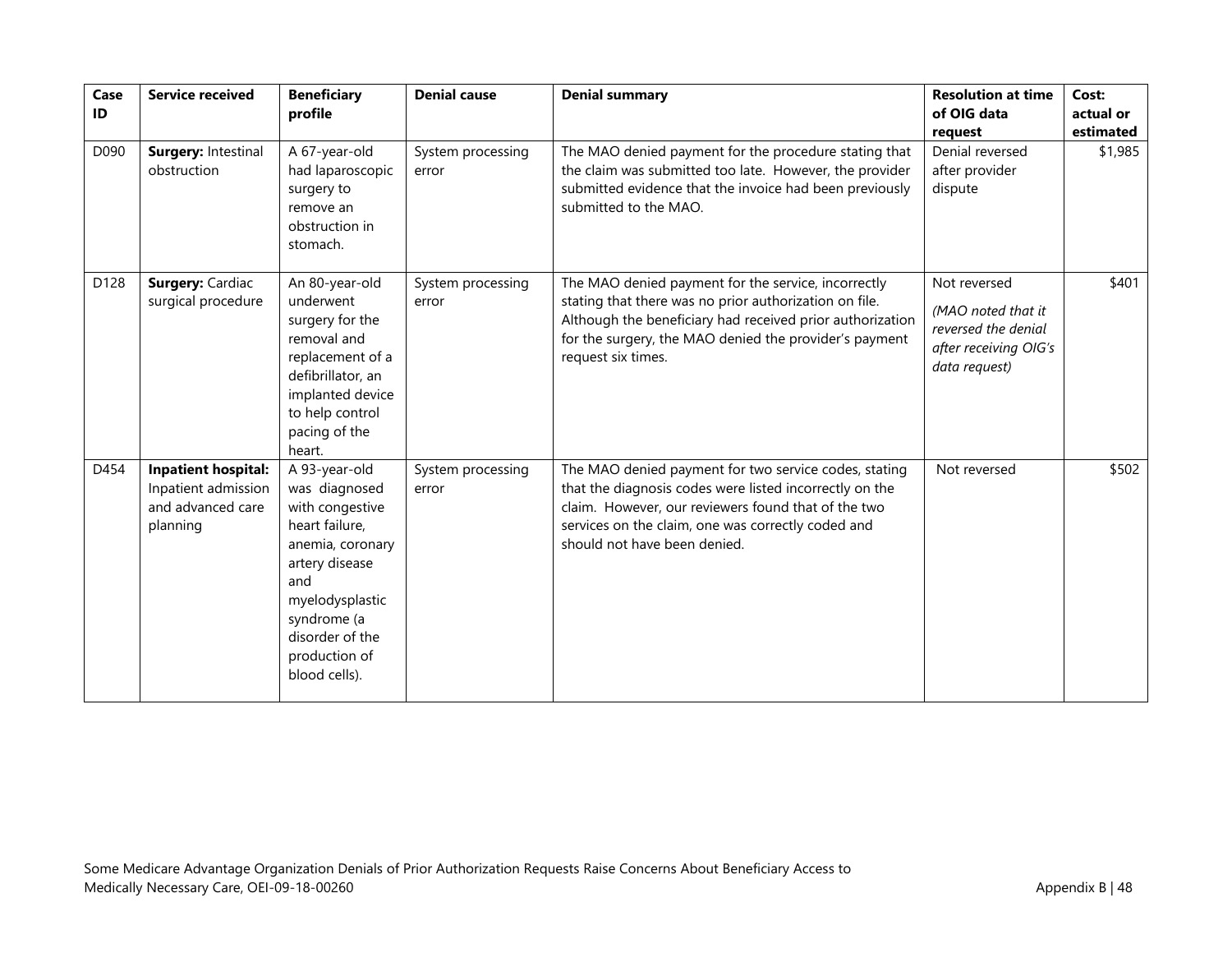| Case<br>ID | <b>Service received</b>                                                        | <b>Beneficiary</b><br>profile                                                                                                                                                                                     | <b>Denial cause</b>                                                   | <b>Denial summary</b>                                                                                                                                                                                                                                                                                                                                                                                                                                      | <b>Resolution at time</b><br>of OIG data<br>request                                                 | Cost:<br>actual or<br>estimated |
|------------|--------------------------------------------------------------------------------|-------------------------------------------------------------------------------------------------------------------------------------------------------------------------------------------------------------------|-----------------------------------------------------------------------|------------------------------------------------------------------------------------------------------------------------------------------------------------------------------------------------------------------------------------------------------------------------------------------------------------------------------------------------------------------------------------------------------------------------------------------------------------|-----------------------------------------------------------------------------------------------------|---------------------------------|
| D183       | <b>Inpatient hospital:</b><br>Hospitalization<br>after emergency<br>room visit | A 72-year-old<br>went to the<br>emergency room<br>and was<br>diagnosed with a<br>pulmonary<br>embolism, a<br>blockage in the<br>arteries in the<br>lungs.                                                         | Manual review error                                                   | The MAO denied the payment because the request did<br>not have required information, such as discharge<br>summary and physician's notes and orders. After OIG's<br>data request, the MAO acknowledged that the<br>information had already been received and ultimately<br>reversed the denial.                                                                                                                                                             | Not reversed<br>(MAO noted that it<br>reversed the denial<br>after receiving OIG's<br>data request) | \$6,218                         |
| D440       | <b>Inpatient hospital:</b><br>Inpatient admission                              | An 80-year-old<br>went to the<br>emergency room;<br>the patient had<br>fallen 24 hours<br>before and was<br>unable to get up.<br>Beneficiary was<br>diagnosed with a<br>fracture in the<br>thigh bone<br>(femur). | Applied MAO clinical<br>criteria not in<br>Medicare coverage<br>rules | The MAO denied the provider's request for inpatient<br>admission based on internal clinical criteria and stated<br>that the patient did not need an inpatient level of care.<br>The MAO offered a lower level of care: observation.<br>However, our physician panel determined that the<br>patient's age and health concerns, such as a fall at home<br>and hip fracture, required a higher level of care than an<br>observation stay would have provided. | Not reversed                                                                                        | \$9,516                         |
| D116       | <b>Ambulance:</b><br>Ambulance ride to<br>a health care facility               | A 61-year-old<br>with sepsis was<br>transported by<br>ambulance to the<br>hospital.                                                                                                                               | System processing<br>error                                            | The MAO denied payment for an ambulance trip because<br>it had exceeded coverage limits on costs. When the<br>provider filed a dispute, the MAO acknowledged that the<br>contract had been updated and the ambulance ride<br>should have been covered.                                                                                                                                                                                                     | Denial reversed<br>after provider<br>dispute                                                        | \$274                           |
| D375       | <b>Ambulance:</b><br>Ambulance<br>transport to<br>hospital                     | An 80-year-old<br>fell at home and<br>was transported<br>by ambulance to<br>the hospital.                                                                                                                         | System processing<br>error                                            | The MAO denied payment for the ambulance transport<br>for being out of area. The provider resubmitted the<br>claim six times. After OIG's data request, the MAO<br>determined that the calculation of "out of area" was<br>completed using ground mileage rather than air mileage<br>and, therefore, was incorrect.                                                                                                                                        | Not reversed<br>(MAO noted that it<br>reversed the denial<br>after receiving OIG's<br>data request) | \$2,627                         |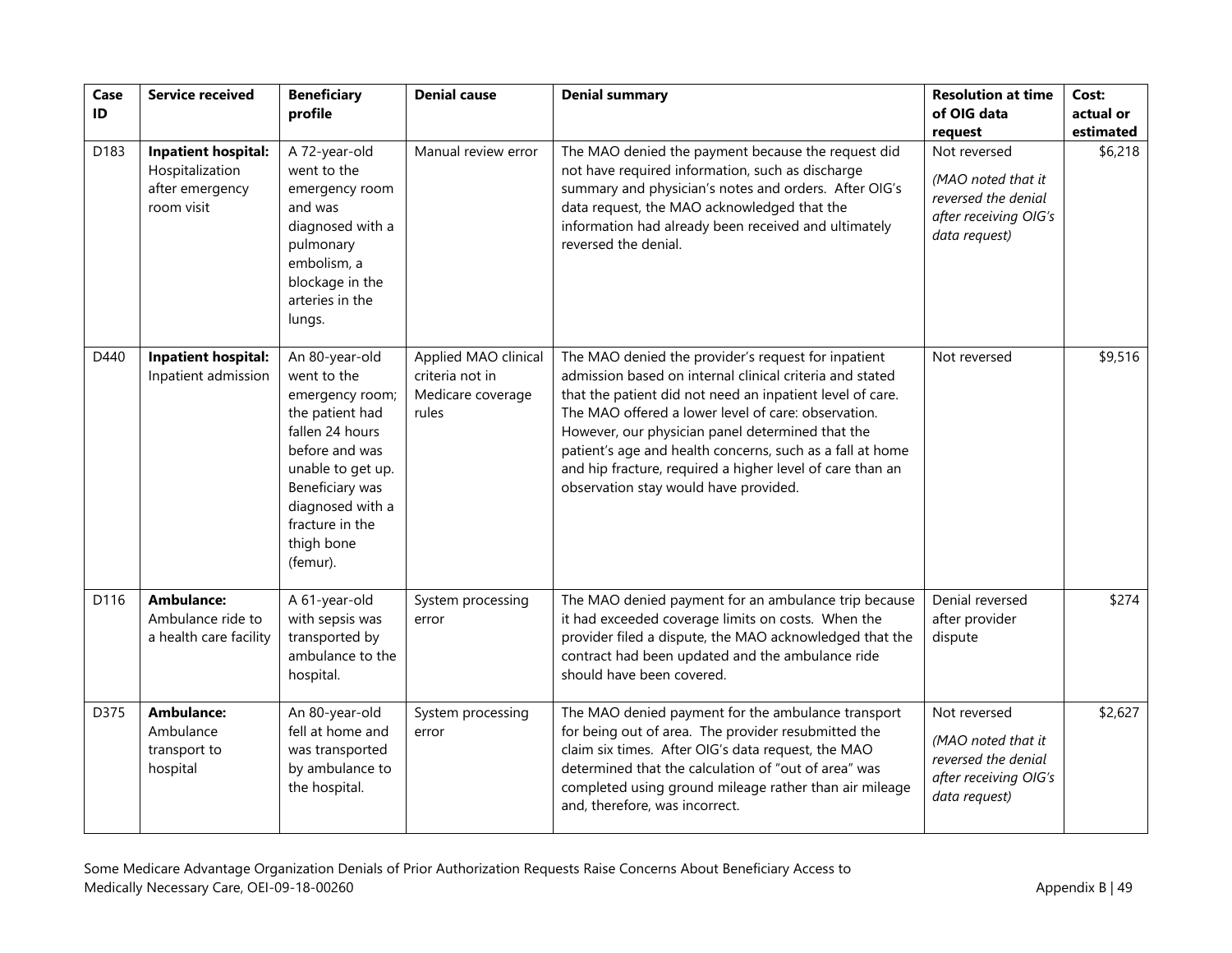| Case<br>ID       | <b>Service received</b>                                                      | <b>Beneficiary</b><br>profile                                                                       | <b>Denial cause</b>        | <b>Denial summary</b>                                                                                                                                                                                                                                                                                                                                                                                                                                        | <b>Resolution at time</b><br>of OIG data<br>request                                                 | Cost:<br>actual or<br>estimated |
|------------------|------------------------------------------------------------------------------|-----------------------------------------------------------------------------------------------------|----------------------------|--------------------------------------------------------------------------------------------------------------------------------------------------------------------------------------------------------------------------------------------------------------------------------------------------------------------------------------------------------------------------------------------------------------------------------------------------------------|-----------------------------------------------------------------------------------------------------|---------------------------------|
| D060             | Lab tests:<br>Collection of blood<br>sample (blood<br>draw)                  | A 53-year-old<br>was diagnosed<br>with multiple<br>myeloma, a type<br>of cancer.                    | System processing<br>error | The MAO denied payment stating that the approved<br>prior authorization only covered chemotherapy and<br>medications related to cancer treatment and not the lab<br>work. However, after reviewing the case file, our health<br>care coding expert found that a valid prior authorization,<br>which covered lab work, was in effect on the date of<br>service.                                                                                               | Not reversed                                                                                        | \$30                            |
| D135             | Lab tests: Lab work<br>using a blood<br>sample                               | A 70-year-old<br>with<br>lymphedema<br>received<br>laboratory work<br>on a blood<br>sample.         | System processing<br>error | The MAO denied payment, stating that it had a capitated<br>contractual agreement for the provider to cover lab<br>work, meaning the MAO did not need to pay the hospital<br>separately for lab services. After the MAO received OIG's<br>data request, it discovered that the capitated contractual<br>agreement had ended prior to the denial and thus the<br>denial was inappropriate.                                                                     | Not reversed<br>(MAO noted that it<br>reversed the denial<br>after receiving OIG's<br>data request) | \$54                            |
| D444             | Therapy: Physical<br>therapy                                                 | An 83-year-old<br>had issues with<br>gait and mobility<br>following a<br>stroke.                    | System processing<br>error | MAO denied payment, incorrectly stating that the<br>provider was out-of-network. The MAO's established<br>procedure was to manually review payment requests for<br>providers with multiple taxpayer identification numbers,<br>which did not happen for this payment request. The<br>MAO investigated this case after receiving OIG's data<br>request and determined, using the correct taxpayer<br>identification number, that the provider was in-network. | Not reversed<br>(MAO noted that it<br>reversed the denial<br>after receiving OIG's<br>data request) | \$108                           |
| D <sub>103</sub> | Therapy: Home<br>skilled nursing visit<br>and physical<br>therapy evaluation | A 91-year-old<br>received a home<br>skilled nursing<br>visit and physical<br>therapy<br>evaluation. | System processing<br>error | The MAO denied payment stating that it was filed too<br>late after the date of service. The provider submitted<br>evidence showing the claim had been filed within the<br>required timeframe.                                                                                                                                                                                                                                                                | Denial reversed<br>after provider<br>dispute                                                        | \$275                           |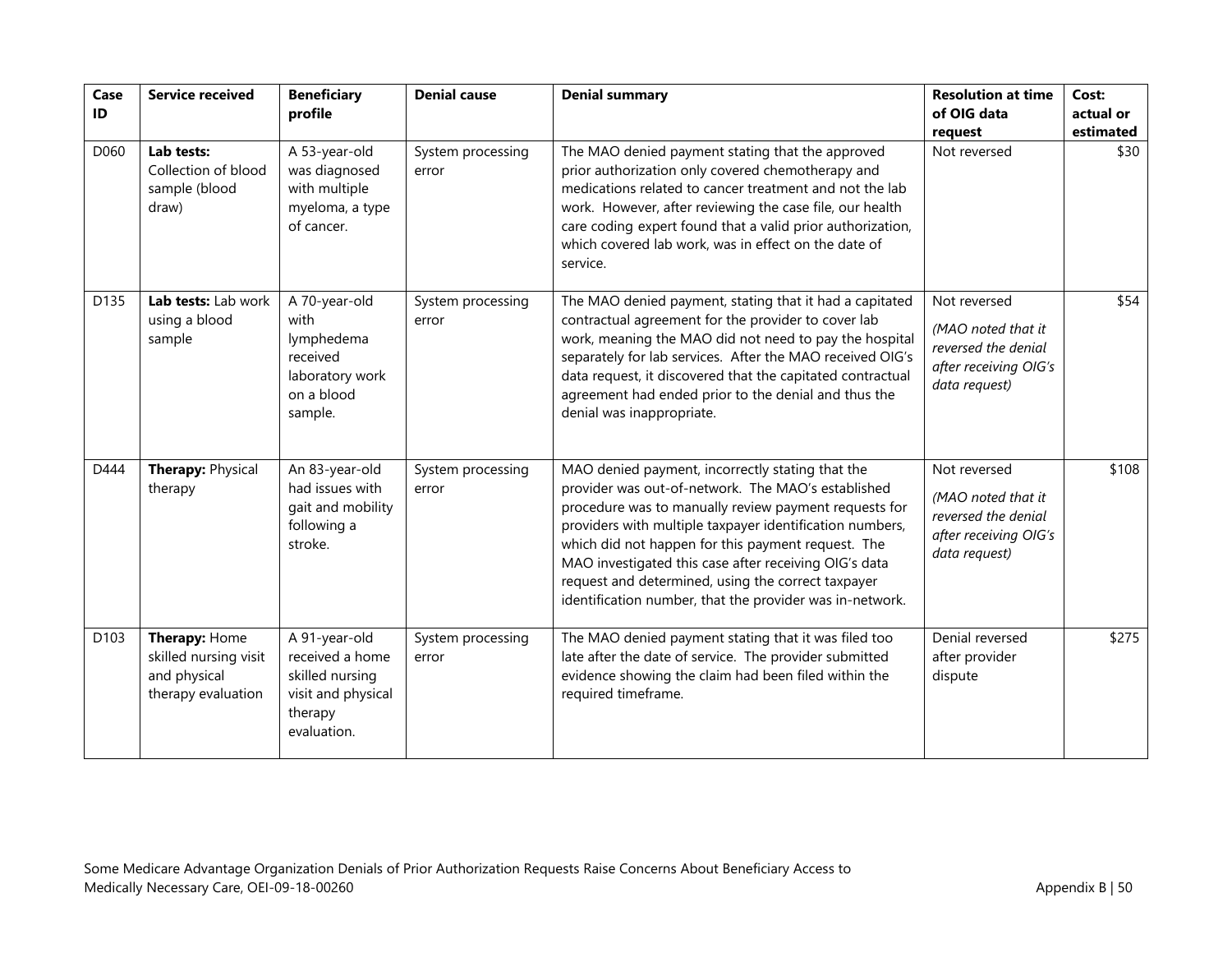| Case<br>ID | <b>Service received</b>                                                                                                                                   | <b>Beneficiary</b><br>profile                                                                                                                | <b>Denial cause</b>                                                                         | <b>Denial summary</b>                                                                                                                                                                                                                                                                                                                                                           | <b>Resolution at time</b><br>of OIG data<br>request                                                 | Cost:<br>actual or<br>estimated |
|------------|-----------------------------------------------------------------------------------------------------------------------------------------------------------|----------------------------------------------------------------------------------------------------------------------------------------------|---------------------------------------------------------------------------------------------|---------------------------------------------------------------------------------------------------------------------------------------------------------------------------------------------------------------------------------------------------------------------------------------------------------------------------------------------------------------------------------|-----------------------------------------------------------------------------------------------------|---------------------------------|
| D441       | <b>Radiation</b><br>treatment:<br>Intensity<br>Modulated<br>Radiation<br><b>Treatment Delivery</b><br>(a type of radiation<br>therapy to treat<br>cancer) | A 74-year-old<br>was diagnosed<br>with prostate<br>cancer.                                                                                   | System processing<br>error                                                                  | The MAO denied payment stating that no prior<br>authorization was on file. The provider disputed the<br>denial and submitted a screenshot demonstrating that<br>prior authorization had previously been obtained for the<br>date of service. The MAO acknowledged an error in<br>which the number of authorized days was not being<br>recognized in its system.                 | Denial reversed<br>after provider<br>dispute                                                        | \$668                           |
| D442       | <b>Radiation</b><br>treatment: Delivery<br>of Radiation<br>treatment                                                                                      | A 78-year-old<br>was diagnosed<br>with pancreatic<br>cancer.                                                                                 | Manual review error                                                                         | MAO denied payment stating there was no prior<br>authorization on file. The provider disputed the denial<br>and included a screenshot demonstrating that the MAO<br>had granted a prior authorization for the billed claim.<br>The MAO indicated that the denial resulted from human<br>error-the claim processor did not recognize that there<br>was an authorization on file. | Denial reversed<br>after provider<br>dispute                                                        | \$336                           |
| D433       | <b>Chiropractic:</b><br>Chiropractic<br>manipulative<br>treatment                                                                                         | A 70-year-old<br>was diagnosed<br>with<br>radiculopathy, a<br>pinched nerve<br>along the spine.                                              | Manual review error                                                                         | MAO denied payment stating there was no prior<br>authorization on file. However, after OIG's data request,<br>the MAO found that a prior authorization had previously<br>been extended to cover the date of service, so the claim<br>should have been approved.                                                                                                                 | Not reversed<br>(MAO noted that it<br>reversed the denial<br>after receiving OIG's<br>data request) | \$25                            |
| D435       | Other test:<br>Electrocardio-gram,<br>a procedure that<br>records electrical<br>signals from the<br>heart                                                 | An 85-year-old<br>was diagnosed<br>with tachycardia,<br>rapid heartbeat,<br>and previously<br>had abnormal<br>electrocardiogra<br>m results. | Incorrectly<br>determined that the<br>request did not meet<br>Medicare coverage<br>criteria | MAO denied part of the claim as a duplicate service,<br>citing edits from the National Correct Coding Initiative.<br>After OIG's data request, the MAO indicated that the edit<br>had been incorrectly applied because the services were<br>rendered by physicians with different subspecialties.                                                                               | Not reversed<br>(MAO noted that it<br>reversed the denial<br>after receiving OIG's<br>data request) | \$66                            |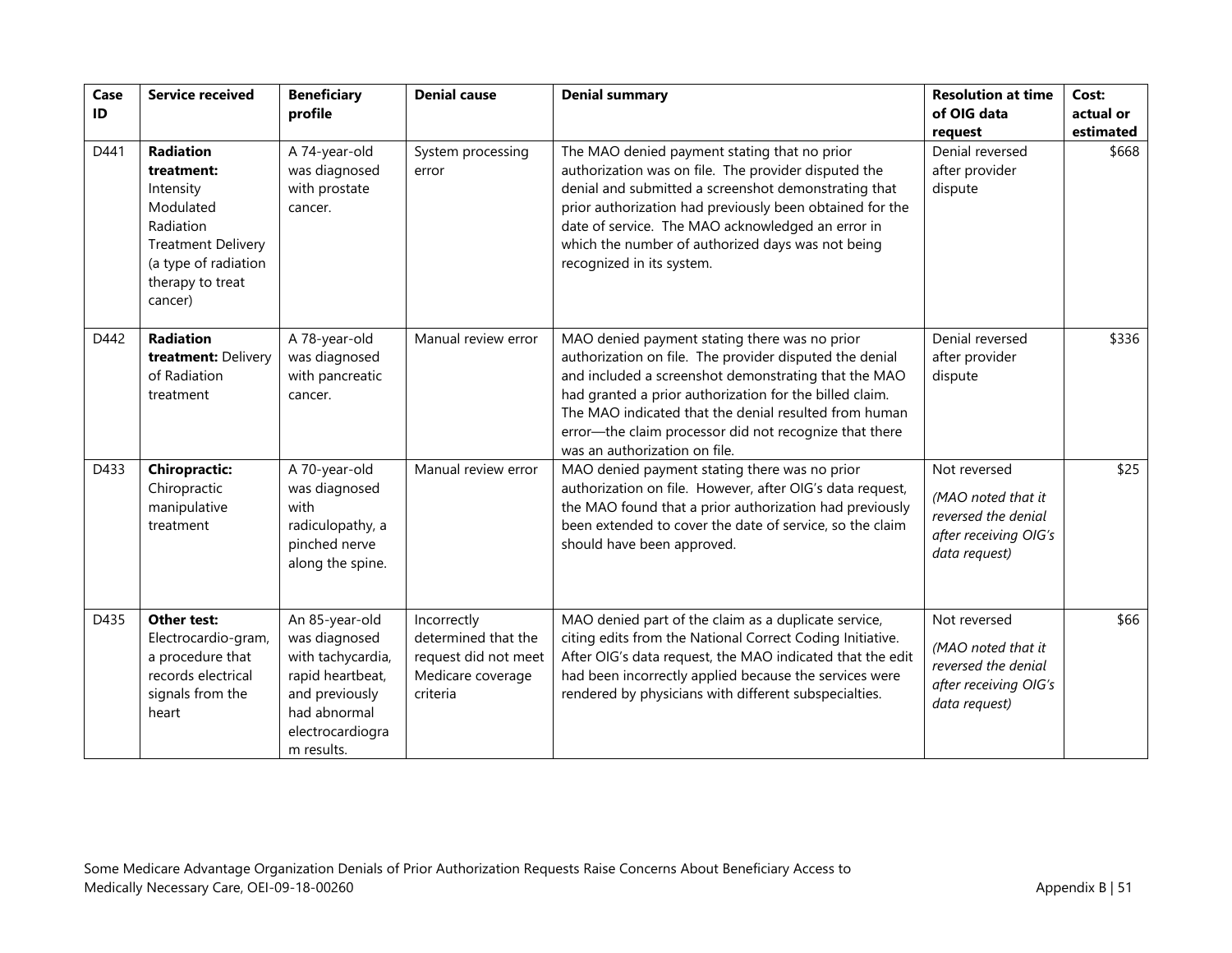# APPENDIX C

# **Characteristics of Sampled MAOs**

The 15 MAOs included in this review varied in size, enrolling between 165,000 and 5.9 million Medicare beneficiaries in 2019. Service areas for these MAOs covered all 50 States, the District of Columbia, and five territories (American Samoa, Guam, the Northern Mariana Islands, Puerto Rico, and the U.S. Virgin Islands.)

| <b>MAO</b>                          | <b>Number of enrolled</b><br>beneficiaries in 2019 | <b>Number of States or</b><br>territories in service area |
|-------------------------------------|----------------------------------------------------|-----------------------------------------------------------|
| UnitedHealth Group, Inc.            | 5,857,700                                          | 56                                                        |
| Humana Inc.                         | 3,922,929                                          | 52                                                        |
| <b>CVS Health Corporation</b>       | 2,249,248                                          | 54                                                        |
| Kaiser Foundation Health Plan, Inc. | 1,617,713                                          | 8                                                         |
| Anthem Inc.                         | 1,135,946                                          | 56                                                        |
| WellCare Health Plans, Inc.         | 532,053                                            | 54                                                        |
| Blue Cross Blue Shield of Michigan  | 520,485                                            | 54                                                        |
| Centene Corporation                 | 259,356                                            | 48                                                        |
| InnovaCare Inc.                     | 249,523                                            | 15                                                        |
| Highmark Health                     | 227,298                                            | 54                                                        |
| <b>SCAN Health Plan</b>             | 203,766                                            | 1                                                         |
| <b>UPMC Health System</b>           | 191,460                                            | 54                                                        |
| Medical Card System, Inc.           | 174,157                                            | 1                                                         |
| Healthfirst, Inc.                   | 165,266                                            | 51                                                        |
| EmblemHealth, Inc.                  | 165,238                                            | 54                                                        |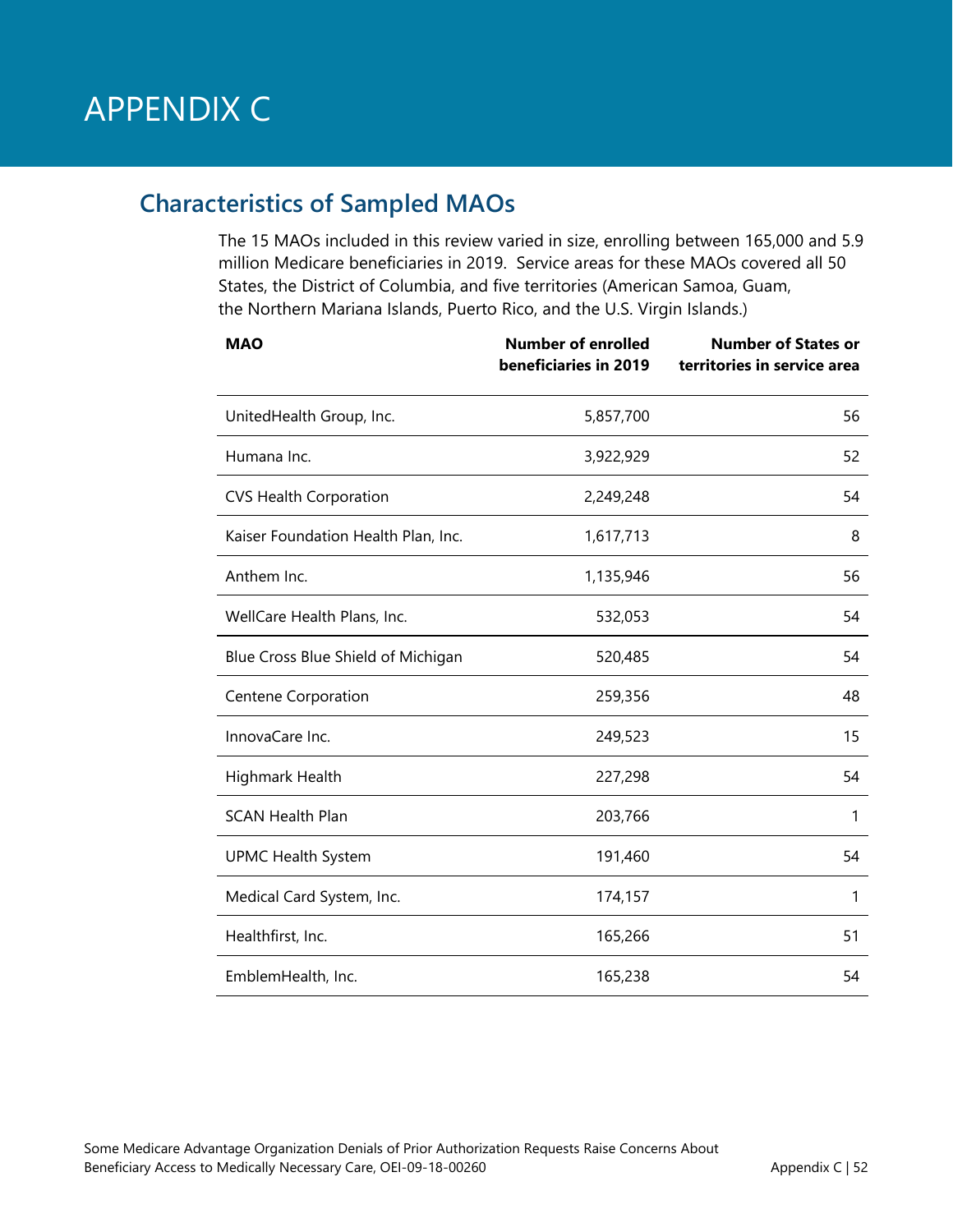# APPENDIX D - AGENCY COMMENTS



#### DEPARTMENT OF HEALTH & HUMAN SERVICES

Centers for Medicare & Medicaid Services

Administrator DC 20201

| DATE:           | March 24, 2022                                                                                                                                                                                                          | Washington, DC 2020 |
|-----------------|-------------------------------------------------------------------------------------------------------------------------------------------------------------------------------------------------------------------------|---------------------|
| TO:             | Suzanne Murrin<br>Deputy Inspector General for Evaluation and Inspections                                                                                                                                               |                     |
| <b>FROM:</b>    | Chiquita Brooks-LaSure Chy $\beta$ $\forall$ a $\Diamond$<br>Administrator                                                                                                                                              |                     |
| <b>SUBJECT:</b> | Office of Inspector General (OIG) Draft Report: Some Medicare Advantage<br>Organization Denials of Prior Authorization Requests Raise Concerns About<br>Beneficiary Access to Medically Necessary Care, OEI-09-18-00260 |                     |

The Centers for Medicare & Medicaid Services (CMS) appreciates the opportunity to review and comment on the Office of Inspector General's (OIG) draft report. CMS is committed to its oversight and enforcement of the requirements of the Medicare Advantage program.

Medicare Advantage plans are Medicare-approved managed care plans offered by Medicare Advantage Organizations (MAOs), which are private companies, as an alternative to original Medicare. MAOs must generally cover the same benefits as original Medicare. However, as part of the managed care structure, MAOs may apply internal coverage policies that are no more restrictive than original Medicare's national and local coverage policies to ensure that plancovered items and services are medically necessary and appropriately targeted to the beneficiary's condition and diagnostic needs. MAOs are required to establish and maintain written standards, such as coverage rules, practice guidelines, payment policies, and utilization management policies, that allow for individual medical necessity determinations.

MAOs must follow national and local Medicare coverage determinations (NCDs and LCDs) and coverage guidance specified in original Medicare manuals, if specific guidelines exist for a given service. However, in many cases, NCD or LCD requirements are broad enough that an MAO may implement additional coverage requirements to better define the need for the service, as long as these additional requirements do not violate the requirements of the applicable NCD or LCD. Where there are no applicable NCDs or LCDs, MAOs may establish coverage guidelines, as long as the MAOs' guidelines are supported by medical evidence. Additionally, for services that are not subject to existing LCD and NCD requirements, MAOs may apply third-party guidelines, such as guidelines used by contractors engaged by the MAO to make coverage determinations.

CMS uses several tools to oversee the Medicare Advantage program and help ensure enrollees have adequate access to health care services. For example, CMS conducts annual audits of a sample of MAOs to evaluate compliance with the terms of the MAOs' contracts with CMS; in particular, the requirements associated with access to medical services, drugs, and other enrollee protections required by Medicare. CMS also targets audits to areas of concern, such as service types with a high rate of denial. CMS notifies plans of noncompliance, such as when it believes a plan's coverage is more restrictive than under original Medicare and represents a possible barrier to accessing care. MAOs are required to submit corrective action plans to address cited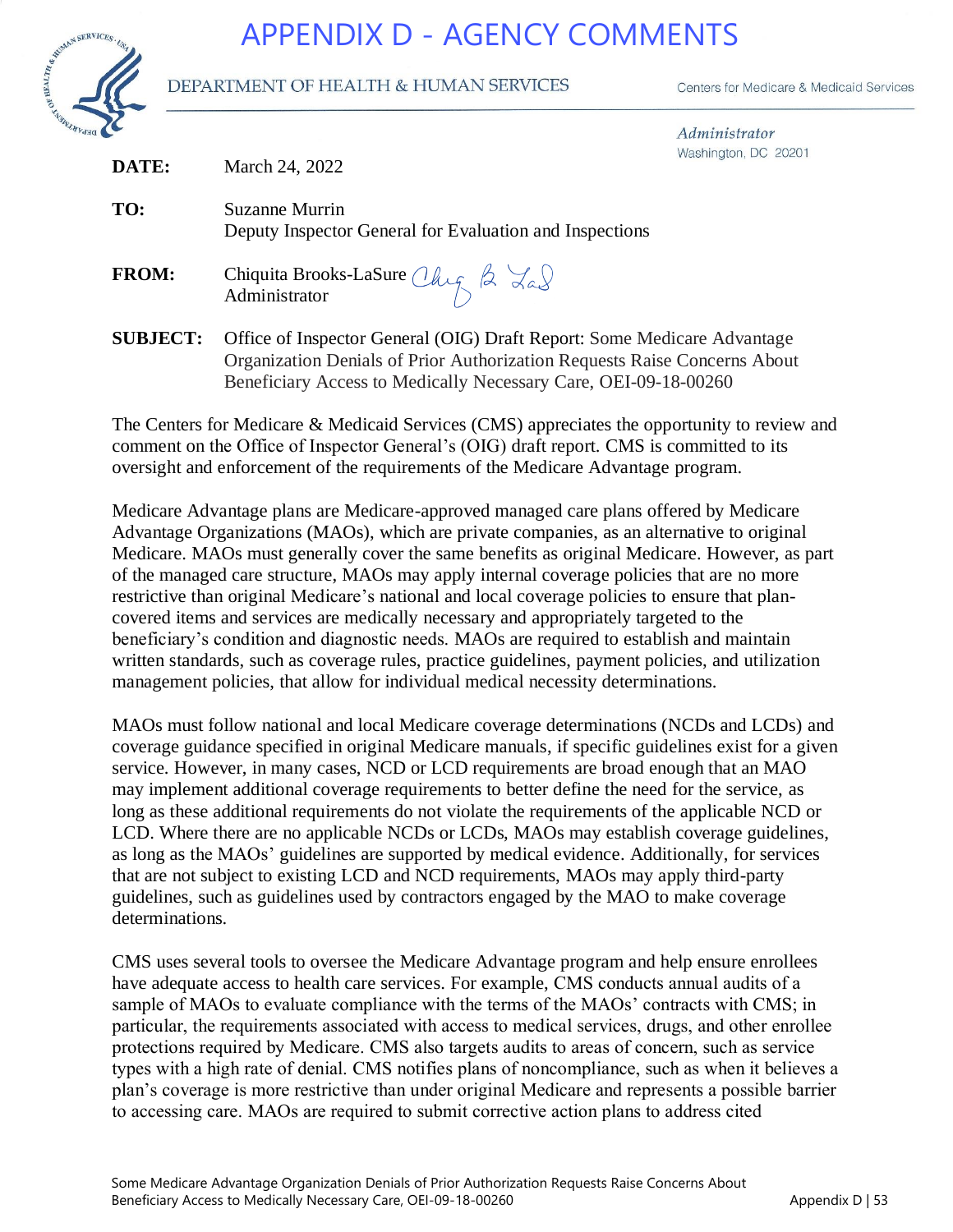deficiencies. Plans that are found to have repeated violations are subject to increasing penalties, including Civil Monetary Penalties, intermediate sanctions (suspension of payment, enrollment, and/or marketing activities), and even contract terminations.

In recent years, CMS has increased the transparency of audit findings by publishing them on the Medicare.gov website and developing a publicly available audit annual report with best practices MAOs can adopt to continue improving performance. Our oversight efforts are yielding positive results, with the average number of issues cited per audit declining approximately 70 percent from 2012 to 2019. In addition, CMS has populated information on the Medicare Plan Finder website to provide beneficiaries with information on MAO performance. In addition to the Star Ratings mentioned in this report, CMS has utilized the enrollment function in Medicare Plan Finder to cease enrollment in MAOs that fail to meet certain requirements. In addition, CMS continues to examine ways in which we can use technology tools to streamline processes like prior authorization to make them less burdensome on patients and providers.

While the Medicare Advantage payment denial rate is an important area to continue to monitor closely, CMS notes that the overall Medicare Advantage payment request denial rate cited by OIG for 2018 (9.5 percent) is comparable to the original Medicare denial rate during the same time period.

OIG's recommendations and CMS' responses are below.

#### **OIG Recommendation**

CMS should issue new guidance on the appropriate use of MAO clinical criteria in medical necessity reviews.

#### **CMS Response**

CMS concurs with this recommendation. CMS plans to issue clarifying guidance regarding appropriate use of clinical criteria in medical necessity reviews.

#### **OIG Recommendation**

CMS should update its audit protocols to address the issues identified in this report, such as MAO use of clinical criteria and/or examining particular service types.

#### **CMS Response**

CMS concurs with this recommendation. CMS will update its audit protocol if changes are necessary to align its audit processes with the guidance CMS plans to issue under Recommendation 1. Similarly, CMS will update its auditor training materials if changes are necessary as a result of the guidance CMS plans to issue under Recommendation 1.

#### **OIG Recommendation**

CMS should direct MAOs to take additional steps to identify and address vulnerabilities that can lead to manual review and system errors.

#### **CMS Response**

CMS concurs with this recommendation. CMS will direct MAOs to examine their manual review and system programming processes and address vulnerabilities that may result in inappropriate denials in keeping with clarifying guidance that CMS plans to issue under Recommendation 1.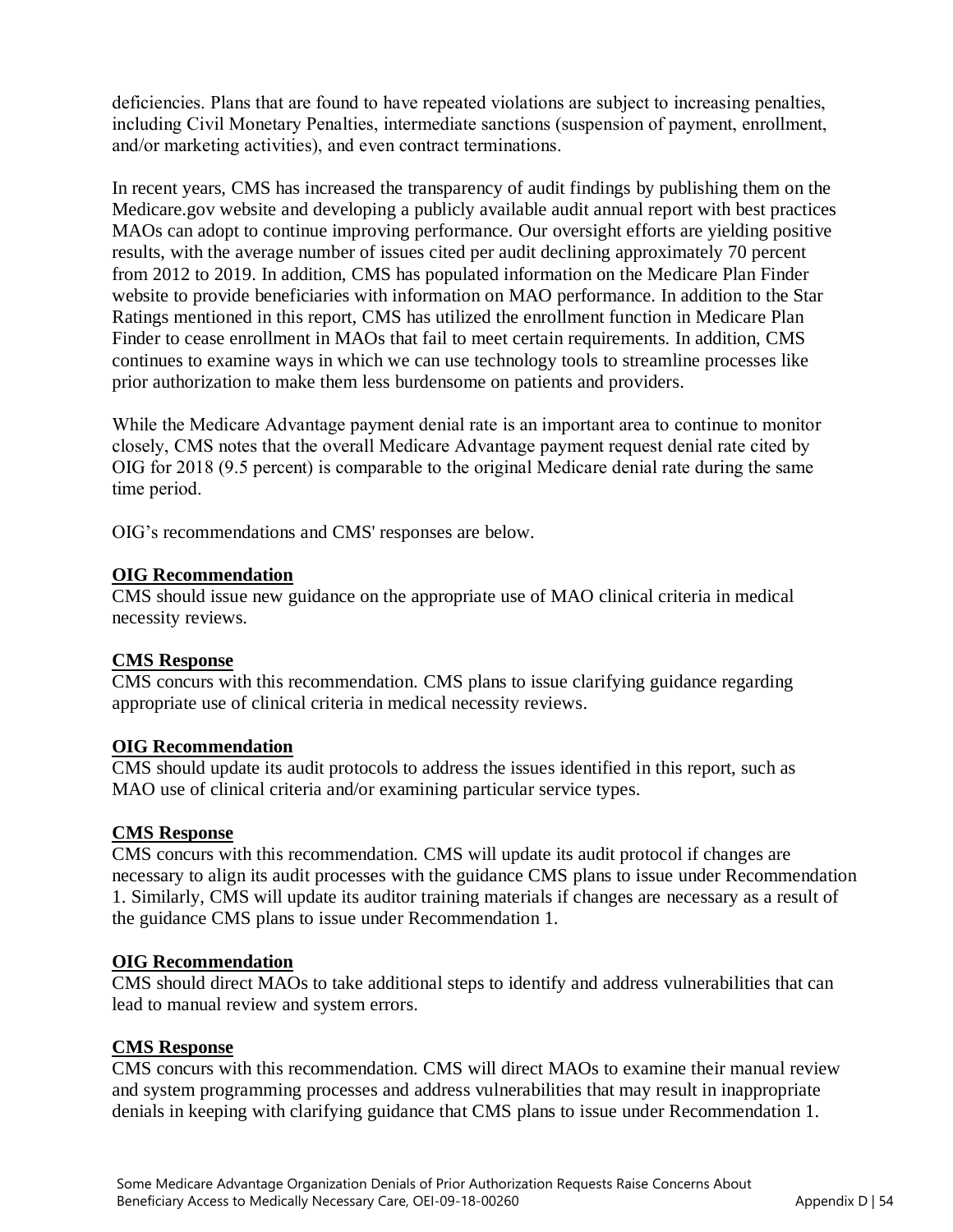CMS thanks OIG for their efforts on this issue and looks forward to working with OIG on this and other issues in the future.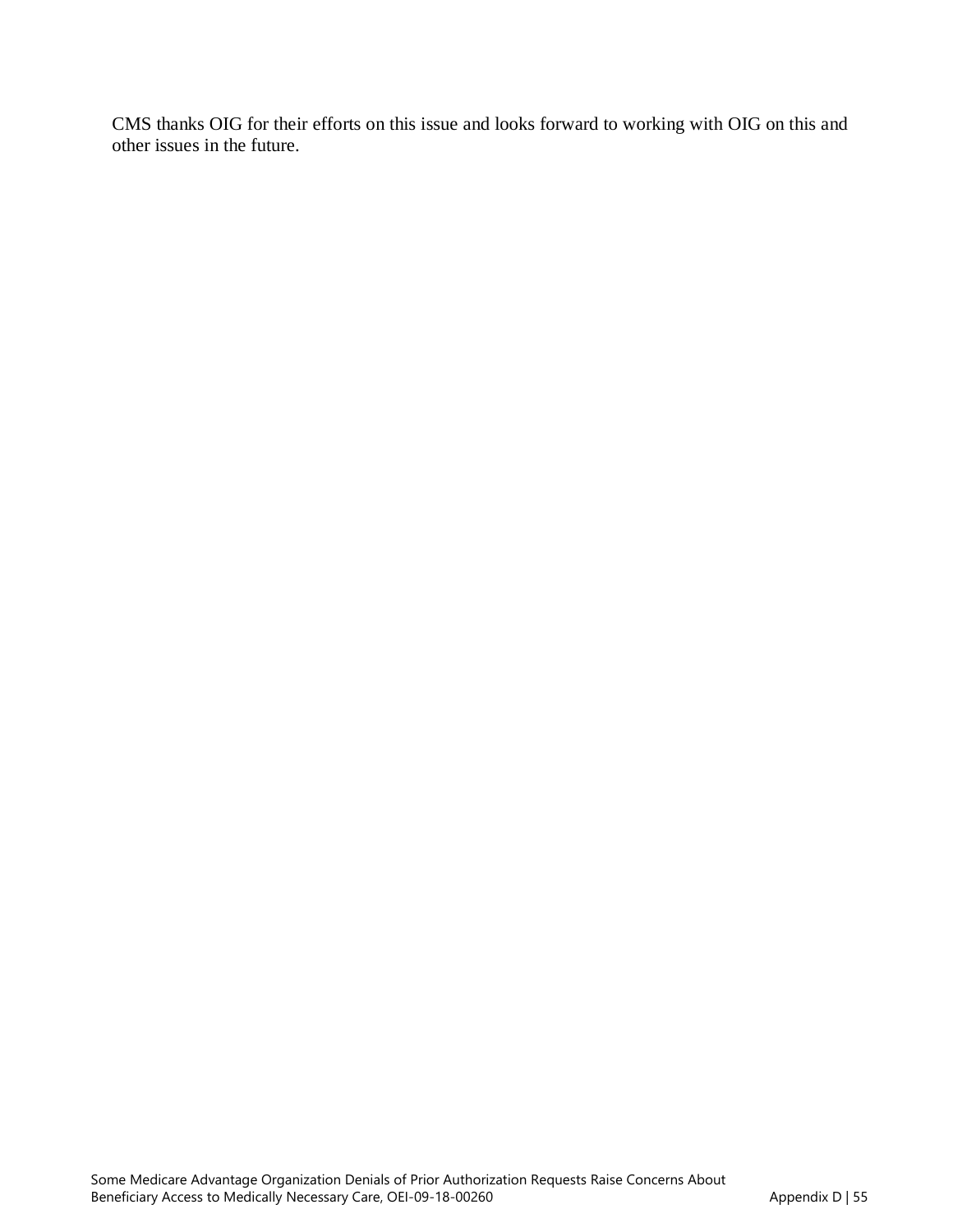# **Acknowledgments**

Rosemary Rawlins Bartholomew and Linda Min served as the team leaders for this study. Others in the Office of Evaluation and Inspections who conducted the study include Camille Harper, Eunji Kim, and Ivy Ngo. Office of Evaluation and Inspections staff who provided support include Joe Chiarenzelli, Kevin Farber, Robert Gibbons, and Christine Moritz.

This report was prepared under the direction of Blaine Collins, Regional Inspector General for Evaluation and Inspections in the San Francisco regional office and Abby Amoroso, Deputy Regional Inspector General.

# **Contact**

To obtain additional information concerning this report, contact the Office of Public Affairs at [Public.Affairs@oig.hhs.gov.](mailto:Public.Affairs@oig.hhs.gov) OIG reports and other information can be found on the OIG website at [oig.hhs.gov.](https://oig.hhs.gov/) 

Office of Inspector General U.S. Department of Health and Human Services 330 Independence Avenue, SW Washington, DC 20201